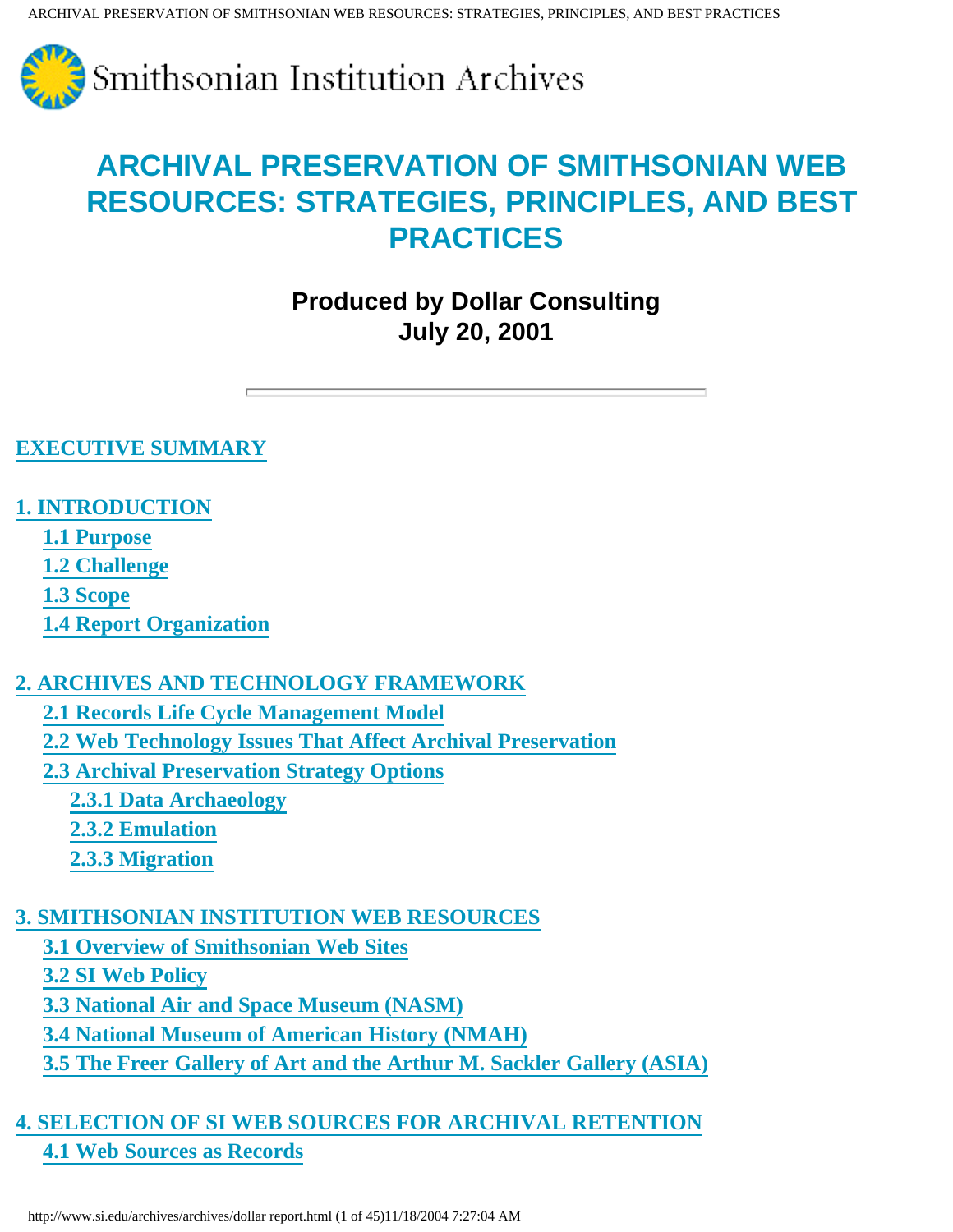**[4.2 Smithsonian Institution Archives Appraisal Methodology](#page-23-0)**

 **[4.3 Application of SIA Appraisal Criteria to National Air and Space Museum](#page-25-0)**

## **[5. RECOMMENDATIONS](#page-25-1)**

- **[5.1 Archival Web Policy](#page-26-0)**
- **[5.2 Design and Authoring of SI Web Sites and HTML Pages](#page-27-0)**
- **[5.3 Archival Appraisal of Web Sites](#page-28-0)**
- **[5.4 Archival Capture of Web Sites](#page-28-1)**
- **[5.5 Archival Preservation Strategy](#page-31-0)**
- **[5.6 Preservation Principles and Best Practices](#page-31-1)**

## **[SOURCES](#page-38-0)**

## **[APPENDIX 1 DOCUMENTATION SPECIFICATIONS](#page-41-0)**

## **[APPENDIX 2 METADATA PRESERVATION MODEL](#page-44-0)**

## **EXECUTIVE SUMMARY**

Since 1995 when the Smithsonian Institution created its first Web site it increasingly has employed Internet technology to inform the public of various activities and programs, to offer "virtual exhibits," and to facilitate greater access to its wide ranging resources. As a result, in 2001 the Smithsonian Institution has more than seventy-five (75) Web sites and thousands of HTML pages comprising a vital component of the documentary history of the nation's leading cultural research center and museum that enriches the lives of Americans and others throughout the world. The Smithsonian Institution's use of Internet technology to carry out its mandate of the diffusion of knowledge requires a comparable commitment to the archival preservation of this "electronic corporate memory" that these and future Web sites and HTML pages represent. Without such a commitment this "electronic corporate memory" will disappear and future generations of Americans will be deprived of the opportunity to view, understand, or appreciate the vital role of the Smithsonian Institution in the diffusion of knowledge in the late 20th and early 21st centuries. The need for such a commitment to the archival preservation of Smithsonian Institution Web sites and HTML pages is heightened by the fact that an exhaustive search failed to locate an extant, usable copy of the first Smithsonian Web site that was created in 1995.

The Smithsonian Institution Archives commissioned this study to conduct a high-level assessment of requirements for the archival preservation of Smithsonian Institution Web sites and HTML pages and to develop a strategy, guidelines, and best practices that would facilitate access to usable and trustworthy Web sites and HTML pages for as long into the future as may be necessary. The study consists of five chapters and two appendices that examine the following five topics: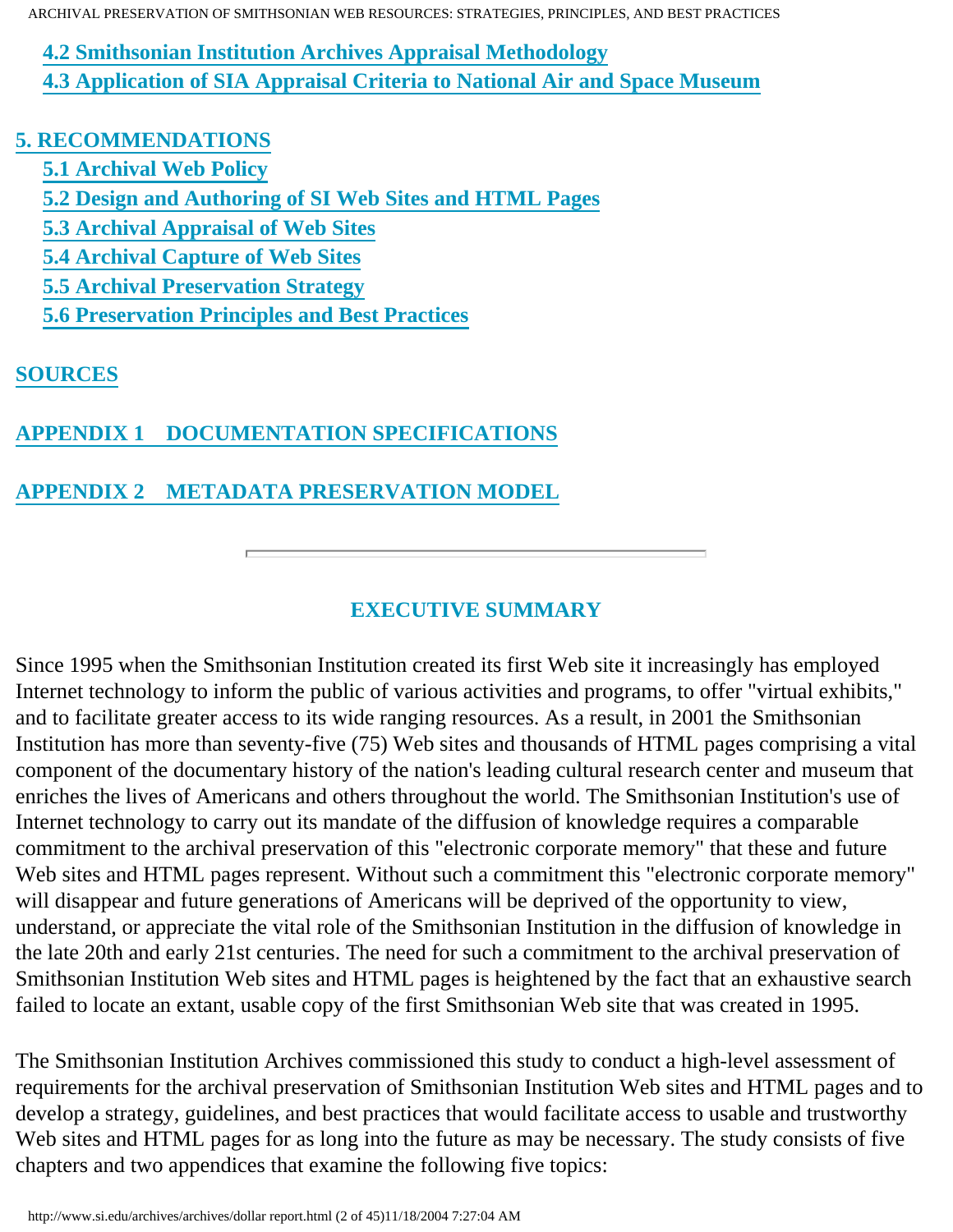- Archives and technology framework that affects the archival preservation of Web sites and HTML pages,
- Overview of the Smithsonian Public Web server and the Web sites and HTML pages of three museums (NASM, NMAH, and ASIA),
- Appraisal of Web sites and HTML pages for long-term retention,
- Recommendations and guidelines,
- Documentation of Smithsonian Institution Web sites and HTML pages, and
- Preservation metadata model.

The archives and technology framework that affects the archival preservation of Web sites and HTML pages involves three different components. The first is the records life cycle management of Web sites and HTML pages, which addresses long-term access considerations that must be taken into account during their design, use, and maintenance. For example, the use of non-standard HTML markup or reliance upon proprietary software can create major impediments to long-term access. Another impediment is the failure to recognize at the outset that Web sites and HTML pages must be preserved to ensure the protection of the corporate memory of the Smithsonian Institution. The second component of this framework is a discussion of sixteen Web technology tools that include the various versions of Hypertext Markup Language (HTML), static versus dynamic Web sites and HTML pages, third-party Web sites, and Web search engines and indexes and how they can affect the archival preservation of Web sites and HTML pages. The third component is an examination of three electronic archiving strategies: data archaeology, emulation, and migration.

A viable electronic archiving strategy for preserving Smithsonian Institution Web sites and HTML pages must take into account the public Web technology infrastructure and various practices that exist in more than seventy-five Web sites. A detailed examination of each of these sites was beyond the scope of this study so the Web sites and HTML pages of three museums - the National Air and Space Museum, the National Museum of American History, and the Freer Galley of Art and the Arthur M. Sackler Gallery of Art - were examined in some detail. Special attention was given to mapping the National Air and Space Museum Web site and HTML pages to archival appraisal criteria. Based upon the findings of these three museums it is likely that most Smithsonian Web sites and HTML pages have been upgraded to version 4.0 of HTML and that few dynamic HTML pages now exist. The latter is significant because it suggests that in the short run, say, the next five years or so, the Smithsonian Institution Archives can concentrate on the preservation of static Web sites and HTML pages where the preservation problems are well understood and manageable.

Archival appraisal is the process of selecting Smithsonian Institution Web pages and HTML pages for long-term retention. Prior to actually conducting this archival appraisal two questions must be answered: (1) are Web sites and HTML pages records? and (2) what is the unit of appraisal? This study argues strongly that Smithsonian Institution Web sites and HTML pages are records because they serve as evidence of how the diffusion of knowledge was carried out. The unit of appraisal, that is a body of information that is dealt with as a collective entity, is called a Web records series, which consists of Web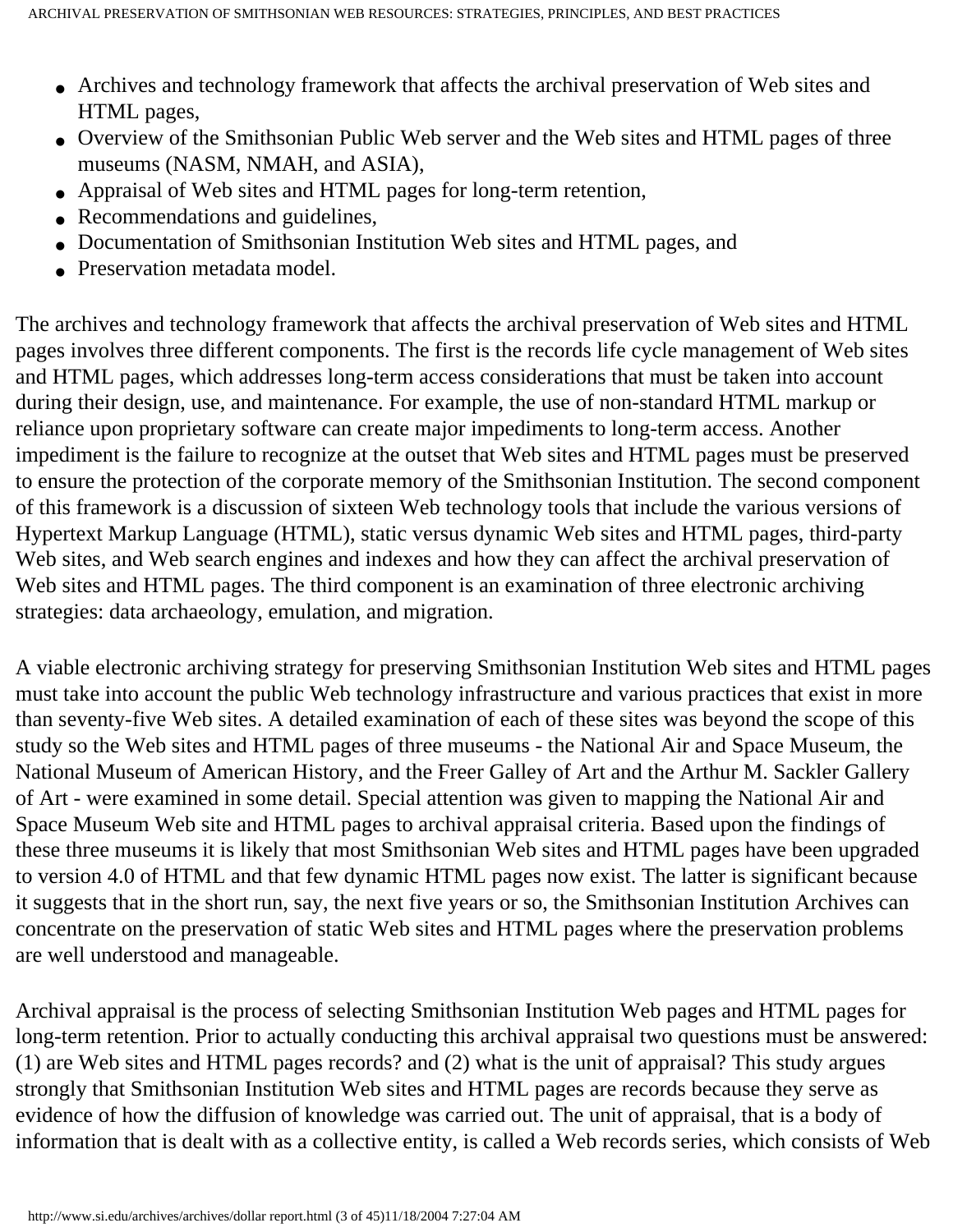source material under the control and management of a Smithsonian entity and is "owned" by the entity that is primarily responsible for its creation and maintenance. Consequently, Web sites and HTML pages hosted on third-party sites that are not under the control of the Smithsonian Institution in fact are not Smithsonian records.

The study concludes with six areas of recommendations for follow-on activity that reflect the records life cycle management approach.

- 1. The Smithsonian Institution Should Adopt A Web Policy That Mandates:
	- ❍ The life cycle management of Web-based records in which a Web site is defined as a record series,
	- ❍ Archival capture of Web sites and HTML pages on an archives Web server,
	- ❍ Minimization of software dependence through the use of vendor technology neutral formats,
	- ❍ Minimization of hardware dependence through periodic transfer of SI Web sites and HTML pages to new storage media, and
	- ❍ Capture of audit trail metadata about preservation activities taken to extend the usability of Web sites and HTML pages.
- 2. The Smithsonian Institution Should Incorporate Long-Term Access Considerations in the Design and Authoring of Smithsonian Web Sites and HTML Pages That Require:
	- ❍ Use of Dublin Core Metadata Elements (or their functional equivalents) for search and retrieval,
	- ❍ HTML markup to be XML compliant,
	- ❍ Avoiding the use of a third-party proprietary search engine that is not under the control of a SI Webmaster,
	- ❍ All links with the same server to be relative (not absolute),
	- ❍ Periodically copy and maintain Web sites and HTML pages, and
	- ❍ Major revisions to a Web site to be fully documented.
- 3. The Smithsonian Institution Archives Should:
	- ❍ Use the definition of a Smithsonian Institution Web records series that has a unique URL whose content is created and maintained (i.e., "owned") by an identifiable Smithsonian organizational entity,
	- ❍ Generate a Smithsonian public Web site map and identify each records series,
	- ❍ Generate a Web site map for each Smithsonian Institution Web records series and identify the HTML pages that belong to each records series, and
	- ❍ Schedule each Smithsonian Institution Web records series for permanent retention and transfer to the Smithsonian Institution Archives electronic archives repository.
- 4. The Smithsonian Institution Should Capture Web Sites that:
	- ❍ Consist of a snapshot of each Smithsonian Institution Web site and associated HTML pages as a baseline,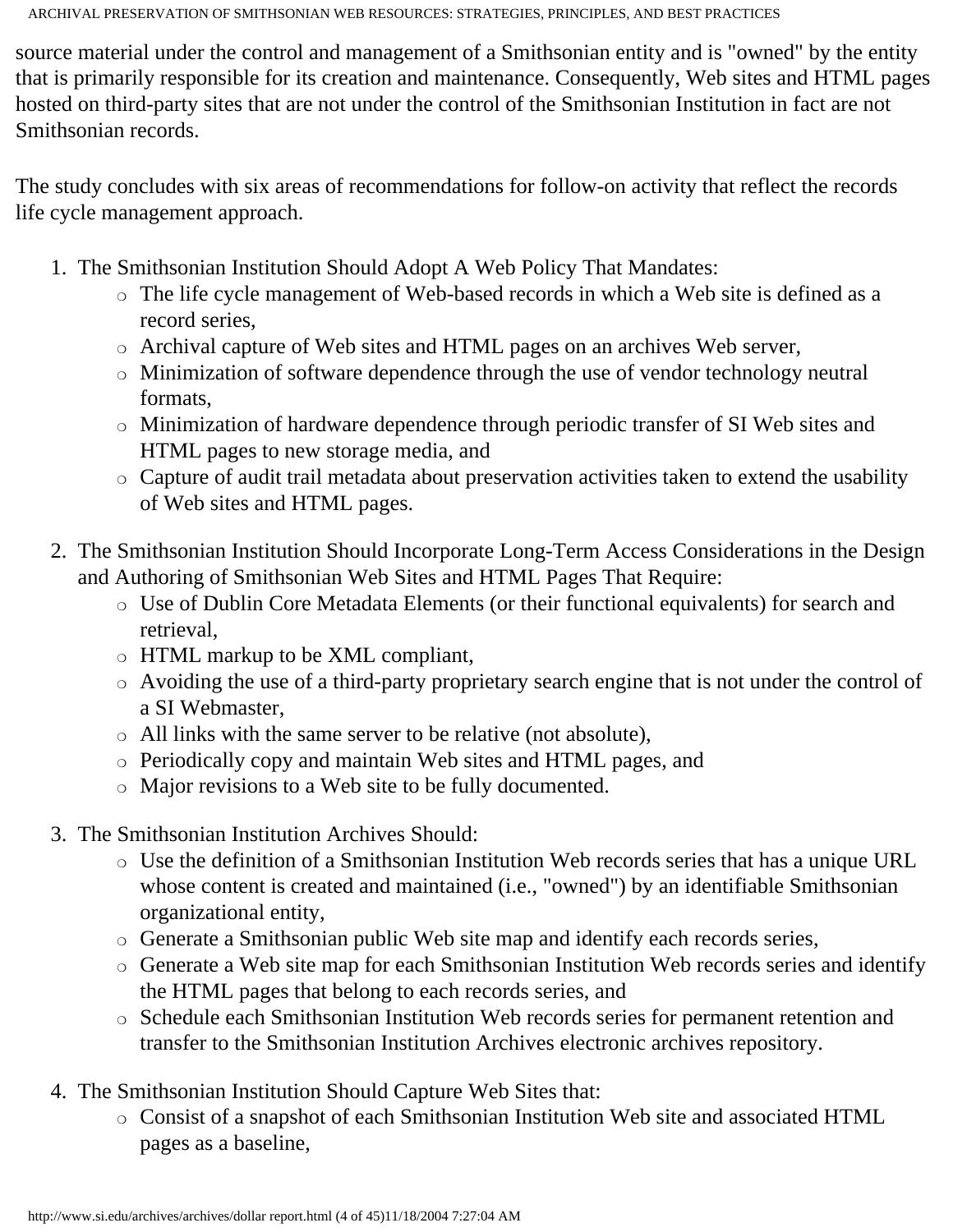- ❍ Establish a history change log of each Smithsonian Institution Web site and document all revisions,
- ❍ Capture a new snapshot of any new HTML pages added to a Web site, and
- ❍ Capture a new snapshot of a Web site when it is redesigned, there are major changes, or a new technology platform is utilized.
- 5. The Smithsonian Institution Archival Preservation Strategy Should Entail:
	- ❍ Adoption of the Digital Archaeology Strategy as a means of acquiring immediate custody of Smithsonian Institution Web sites, HTML pages, and associated metadata (and documentation),
	- ❍ Transfer of Smithsonian Institution Web records series that is not overly complex to the electronic archives repository so that archives staff may obtain hands-on experience working with a Web records series, and
	- ❍ Implementing the Migration Strategy over the next two to four years as resources are made available.
- 6. The Smithsonian Institution Should Adopt Preservation Principles and Best Practices that Involve:
	- ❍ Creation of a Smithsonian Institution Electronic Archives Repository to serve as a trusted third party,
	- ❍ Transfer of Web sites and HTML pages to the Smithsonian Institution Electronic Archives Repository,
	- ❍ Ensuring the continuing processibility of Smithsonian Institution Web sites and HTML pages,
	- ❍ Preserving the content and contextual integrity of Smithsonian Institution Web sites and HTML pages,
	- ❍ Employing XHTML as a vendor technology neutral format,
	- ❍ Selection of a durable and cost effective off-line storage medium,
	- ❍ Maintenance of a secure electronic archives repository,
	- ❍ Implementation of a quality assurance media monitoring program,
	- ❍ Migration of Web sites, HTML pages, and associated metadata as often as necessary to avoid technology obsolescence,
	- ❍ Creation and maintenance of an historical preservation log for Smithsonian Institution Web sites and HTML pages.

## **1. INTRODUCTION**

#### <span id="page-4-1"></span><span id="page-4-0"></span>**1.1 Purpose**

This report provides the Smithsonian Institution Archives (hereafter SIA) with a set of recommended guidelines for the archival preservation of Web sites and HTML pages. The purpose of the guidelines is to help the SIA implement appropriate strategies and procedures that ensure the capture, management,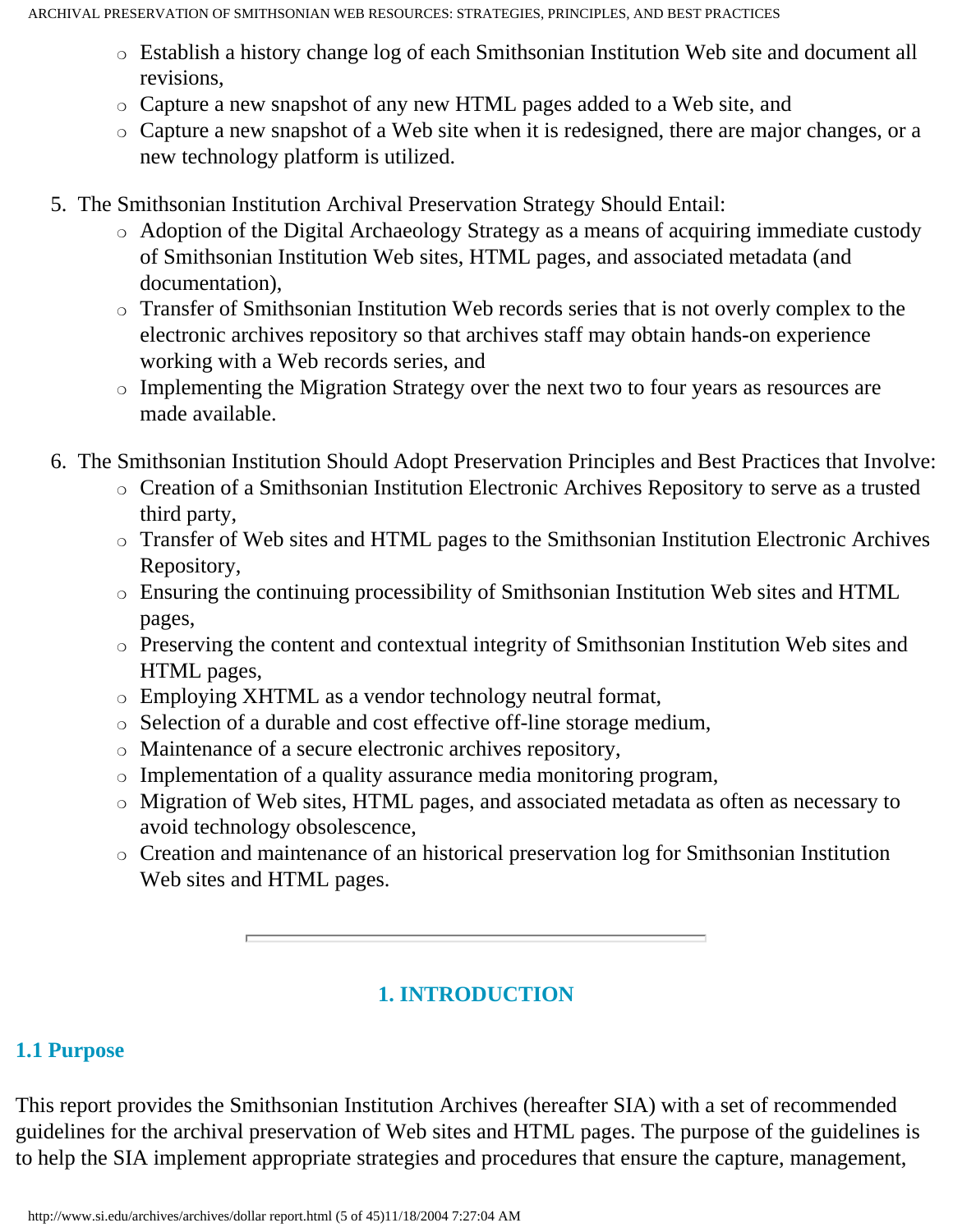and preservation of Smithsonian Institution (hereafter SI) Web sites and HTML pages for as long into the future as may be required.

The framework for this study incorporates an integrated records life cycle process model that links the design and maintenance of SI Web sites with their archival appraisal and long-term preservation and usability. Another key component of this framework is an understanding of potential technical issues associated with SI Web sites and HTML pages that can create difficult, and in some instances intractable, barriers to their long-term preservation as complete and accurate historical resources.

## <span id="page-5-1"></span><span id="page-5-0"></span>**1.2 Challenge**

Senior SI officials are encouraging various offices, museums, and research programs to expand their use of the Internet to inform the public of various activities and programs, to offer more "virtual exhibits," and to facilitate greater access to their wide ranging resources. As a result, since 1995 when the SI created its first Web site, there are now at least seventy-five and thousands of HTML pages. There are no overall policies, procedures, and systems in place to ensure that trustworthy [\(1\)](#page-45-0) and usable documentation of Web-based activity is created and preserved. If this situation is not corrected then the SI will lose a significant part of its "electronic corporate memory" over time and fail to meet legal and institution obligations and community expectations. From a broader perspective, SI Web-based activities constitute a vital component of the documentary record of the nation's leading cultural research center and museum that enriches the lives of Americans and others throughout the world. The failure to ensure the preservation of this "electronic corporate memory" will deprive future generations of Americans of the opportunity to view, understand, and appreciate the vital role of the Smithsonian Institution in the diffusion of knowledge in the late 20th and early 21st centuries.

The SIA mandate includes the task of working with all components of the SI to help ensure that these legal, operational and historical imperatives are met. This report is intended to assist the SIA in meeting this responsibility.

## <span id="page-5-2"></span>**1.3 Scope**

A study of the archival preservation of SI Web sites would involve ideally detailed interviews with SI webmasters and the compilation of an inventory that lists key information about each Web site and HTML page. However, the public SI Web server hosts or has links to more than seventy-five Web sites that aggregately contain thousands of HTML pages.  $(2)$  The resources required to compile such a comprehensive inventory were not available. Instead the Project Director decided to conduct a general review of the most prominent SI Web sites and to focus in some detail on a smaller number of SI Web sites. Accordingly, the National Air and Space Museum (NASM), the National Museum of American History (NMAH), and the Freer Gallery of Art and Sackler Gallery were selected. These three museums are likely to contain most of the types of HTML pages and associated technology issues found in Web sites across the SI. [\(3\)](#page-45-2) The National Air and Space Museum Web site will be reviewed in greater depth and mapped against SIA appraisal criteria.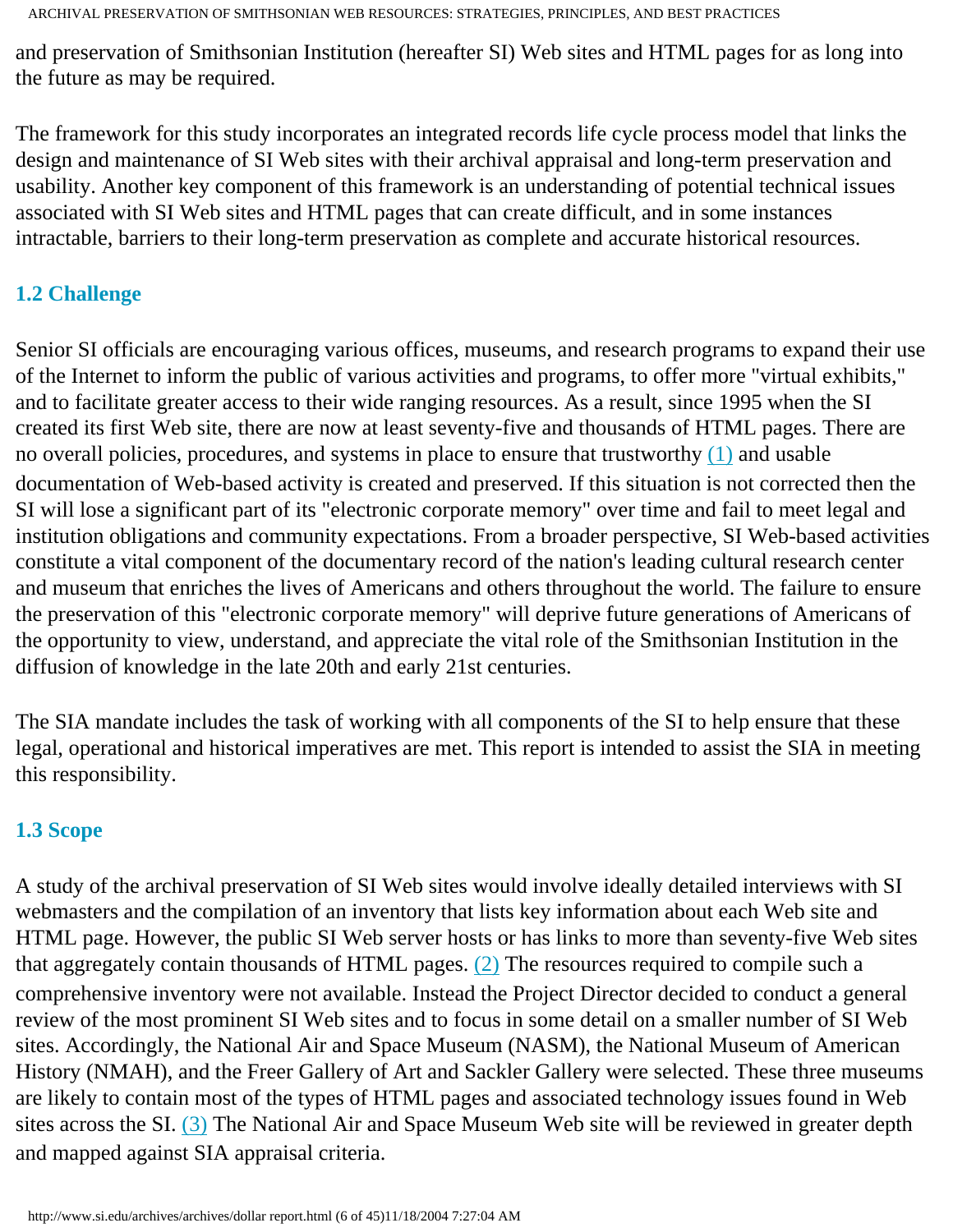#### **1.4 Report Organization**

This report consists of five chapters and two appendices. Chapter 1 comprises an introduction to the study and to the concept of life cycle management of Web sites and pages, which is the underlying premise of the study. Chapter 2 examines the archives and technology framework that affects the archival preservation of SI Web sites and HTML pages. An overview of the public SI Web server and the Web sites and pages of three museums is the focus of Chapter 3. Chapter 4 reviews issues associated with the archival appraisal and retention of SI Web sites and pages. Chapter 5 offers a number of recommendations regarding a SI Web preservation policy, the design and authoring of SI Web sites and HTML pages, archival appraisal of Web sites and pages, archival capture of SI Web and HTML pages, a Web archival preservation strategy, and SIA Web site preservation best practices. Appendix 1 contains recommendations on Web site documentation (metadata) that should be captured at the time of transfer to an electronic archives repository. Appendix 2 consists of a recommended Metadata Preservation Model for the SIA to follow in ensuring the archival preservation of usable and trustworthy SI Web sites and pages.

### **2. ARCHIVES AND TECHNOLOGY FRAMEWORK**

#### <span id="page-6-1"></span><span id="page-6-0"></span>**2.1 Records Life Cycle Management Model**

The life cycle of records is generally understood to mean the life span of records from their creation or receipt until their disposition. This life span can be characterized as creation (receipt), use and maintenance, and disposition through destruction or transfer to an archives repository where access and preservation activities are conducted. The life cycle of paper records was sequentially structured along a time continuum that consisted of three stages: active, semi-active, and inactive. The active and semiactive stages tended to be associated with creation and use and maintenance activities under the purview of records management while the disposition stage was associated with storage in an archives repository or destruction under the purview of archives.

<span id="page-6-2"></span>The advent of electronic records quickly demonstrated to archivists and records managers the ineffectiveness of this model. Pre-custodial intervention to rescue electronic records that were being inadequately cared for became the major focus of the electronic records program of the National Archives of the United States in the 1970s and 1980s. [\(4\)](#page-45-3) Rescue gave way to a more systematic intervention to ensure that electronic records were being properly created, managed, and documented and to identify those that merit long-term retention. It became increasingly evident that not only must these electronic records of long-term value be identified, but that provisions for ensuring their persistence until they are transferred to an electronic archives repository must be in place. [\(5\)](#page-45-4) The design, creation, and maintenance of usable and trustworthy electronic records could not be left to chance or the good intentions of records creators and computer information specialists. The lack of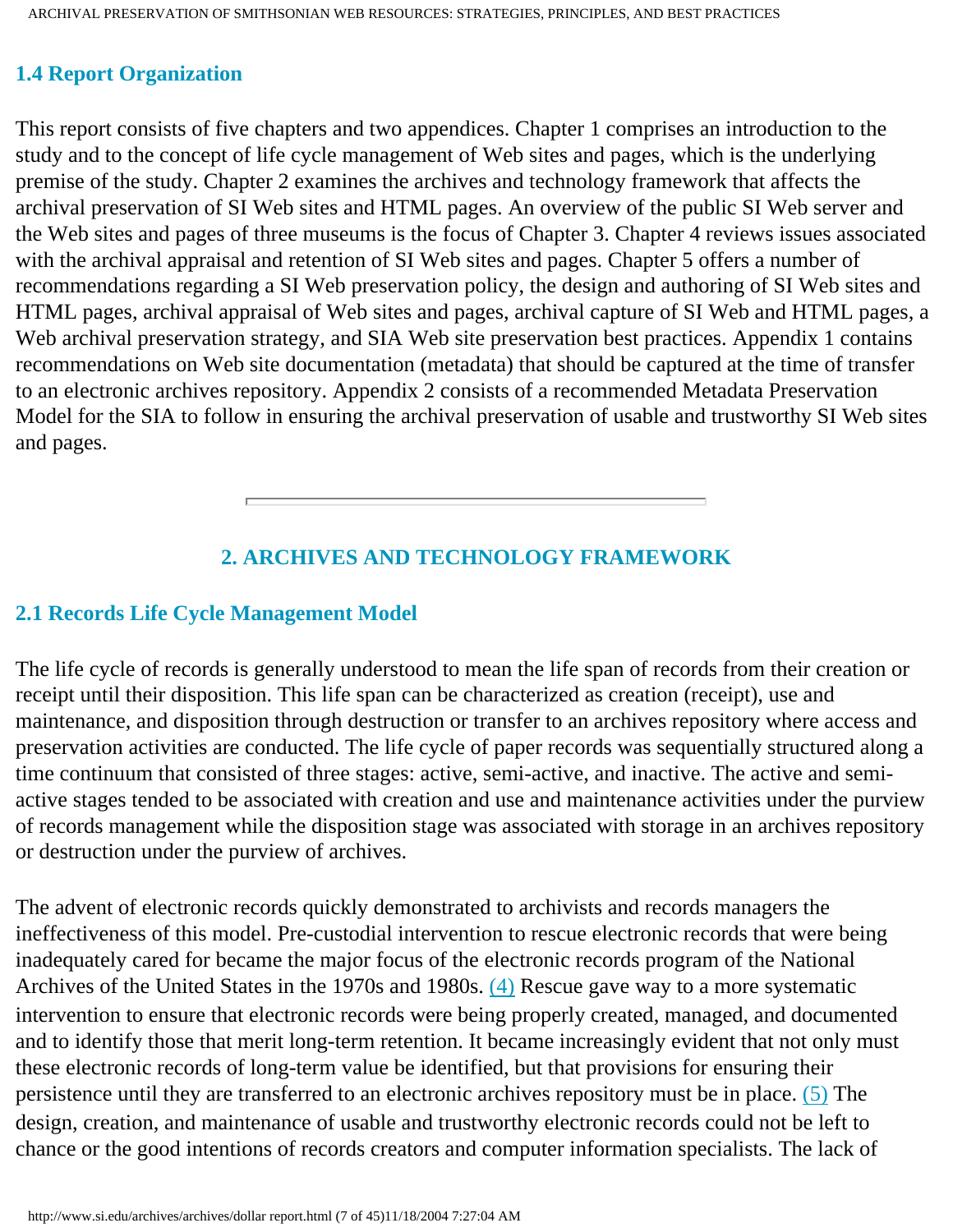understanding and/or the absence of professional recordkeeping experience during the system design and creation phases of records can lead to "record disasters" that are not understood or recognized until it is too late to do anything. As Adrian Cunningham of the National Archives of Australia puts it:

Failure to pursue a more active agenda will leave us patiently waiting at the railway station for the goods train of life to deliver the unreliable electronic leavings . . . . Years of passive and patient pacing of the platform will come to an end, I fear, when the whistle blows and the train pulls into the station and we finally come to the full realization that it is full of ghosts and that ghosts do not satisfy our researcher's need for solid, reliable, and authentic evidence of the past. [\(6\)](#page-45-4)

One example of this is the point in time when the retention of electronic records is scheduled. It is universally acknowledged that the assignment of records disposition instructions (i.e., how long to be retained before destruction or transfer to an archives for long-term retention) should occur at or shortly after the time of creation and certainly no later than transfer to a recordkeeping system. The life cycle management of electronic records known to be of long-term value (a retention period of ten years or longer) requires that additional steps be taken early on to facilitate long-term access. Among the steps that merit consideration are:

- Use the Dublin Core Metadata Element Set  $(7)$  (or its functional equivalent) to assign descriptive elements to Web sites and HTML pages to promote uniform and consistent searching and retrieval,
- Minimize software dependence through the use of vendor technology neutral file formats,
- Minimize hardware dependence through the transfer of electronic records to new storage media for which there is a strong market presence, and
- Capture of audit trail metadata about preservation activities taken to extend the usability of electronic records.

The failure to take these steps early in the life cycle management of electronic records can, at best, give rise to intractable problems in the future or to problems that can only be rectified at a great expense or, at worst, render the electronic records unusable.

## **2.2 Web Technology Issues That Affect Archival Preservation**

Since its inception in the early 1990s, the World Wide Web (W3) has undergone dramatic change as new authoring tools, techniques and browsers were introduced that supported the creation and use of Web sites and HTML pages. Some of these tools, techniques, and browsers were proprietary and were short-lived while others have persisted in one form or another. In addition, some authors of Web publications began to combine HTML tags in non-standard ways that, while very effective in the shortrun, created long-term access issues. Over time some of these tools, techniques, browsers, and nonstandard use of HTML tags have become impediments to archival preservation. This section briefly reviews Web technology issues that include the various versions of HTML, dynamic versus static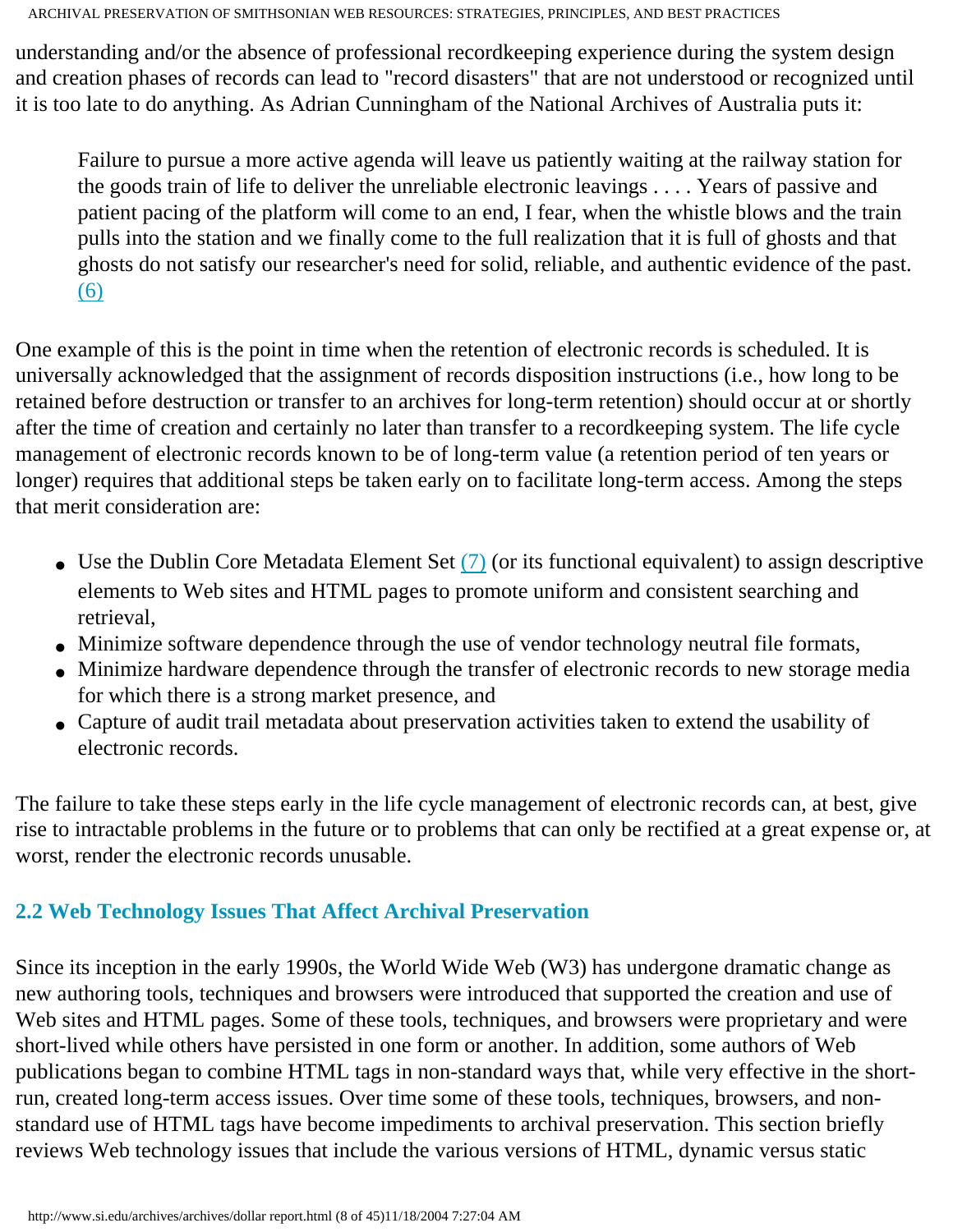HTML pages, and third party Web sites and HTML pages to promote a better understanding of how they may affect the archival preservation of Web sites and HTML pages.

## <span id="page-8-0"></span>**2.2.1 Hypertext Markup Language (HTML)**

HTML is considered the "lingua franca" for publishing hypertext on the Web. It is a non-proprietary, vendor technology neutral standard based on Standard Generalized Markup Language (SGML) that was developed to support the sharing of textual and graphical information on the Internet without regard for the hardware or software used by authors and users. HTML uses tags (e.g.,  $\langle h1 \rangle$  and  $\langle h1 \rangle$ ) to structure text into headings, paragraphs, lists, hypertext links and the like. The first version of HTML, 1.0, was released in March of 1993 and supported a limited number of "tags" and functions. Since its release there have been four versions: 2.0 in 1994, 3.2 in 1996, 4.0 in 1998, and 4.01 in 1999. [\(8\)](#page-46-0) HTML 2.0 established tags and functions that have become common to all HTML documents and browsers. HTML 3.2, 4.0, and 4.01 support the tags and functions in HTML 1.0 and 2.0. This backward compatibility feature of HTML through version 4.01 ensures that any browser compliant with HTML 4.01 can render HTML documents.

#### **2.2.2 Extensible Hypertext Markup Language 1.0 (XHTML)**

The future of HTML seems assured because the W3C recently announced a new version of HTML that reformulates HTML 4.01 as an XML application. Called XHTML, it combines HTML markup tags for vector graphics, math, and E Commerce, which means that as an XML application it will run on different platforms and help ensure a consistent rendering of HTML content across different computers. XHTML will be available in three "flavors": Transitional, Strict, and Frameset. The most important of these is XHTML Transitional because it incorporates a style sheet feature that helps ensure consistent rendering regardless of the browser. Old HTML (2.0 - 4.01) can be reformatted as XHTML using a nonproprietary software tool developed by W3C called "Tidy utility." It will correct markup errors and nonstandard use of the Font tag. [\(9\)](#page-46-0)

#### **2.2.3 Browser dependent HTML tag extensions**

This situation occurs when a tag used in one browser is not supported in other browsers. In its efforts to provide greater flexibility to users, Netscape provided a number of HTML tag extensions, especially to HTML 2.0, [\(10\)](#page-46-1) that work with Netscape browsers but are ignored by other browsers such as Internet Explorer. For example, earlier versions of Netscape supported a < Center > tag to define a section of text that would be centered in windows rendered by Netscape. Browsers that do not support the < Center > tag will ignore it and align the text from the left margin.  $(11)$  The presence of HTML tag extensions in an HTML document means that it will have the same look only on a browser that is compatible with the one used to create it. When rendered on a browser that does not support specific HTML tag extensions, a document can look substantially different even though the informational content is identical.

#### **2.2.4 Browser idiosyncrasies**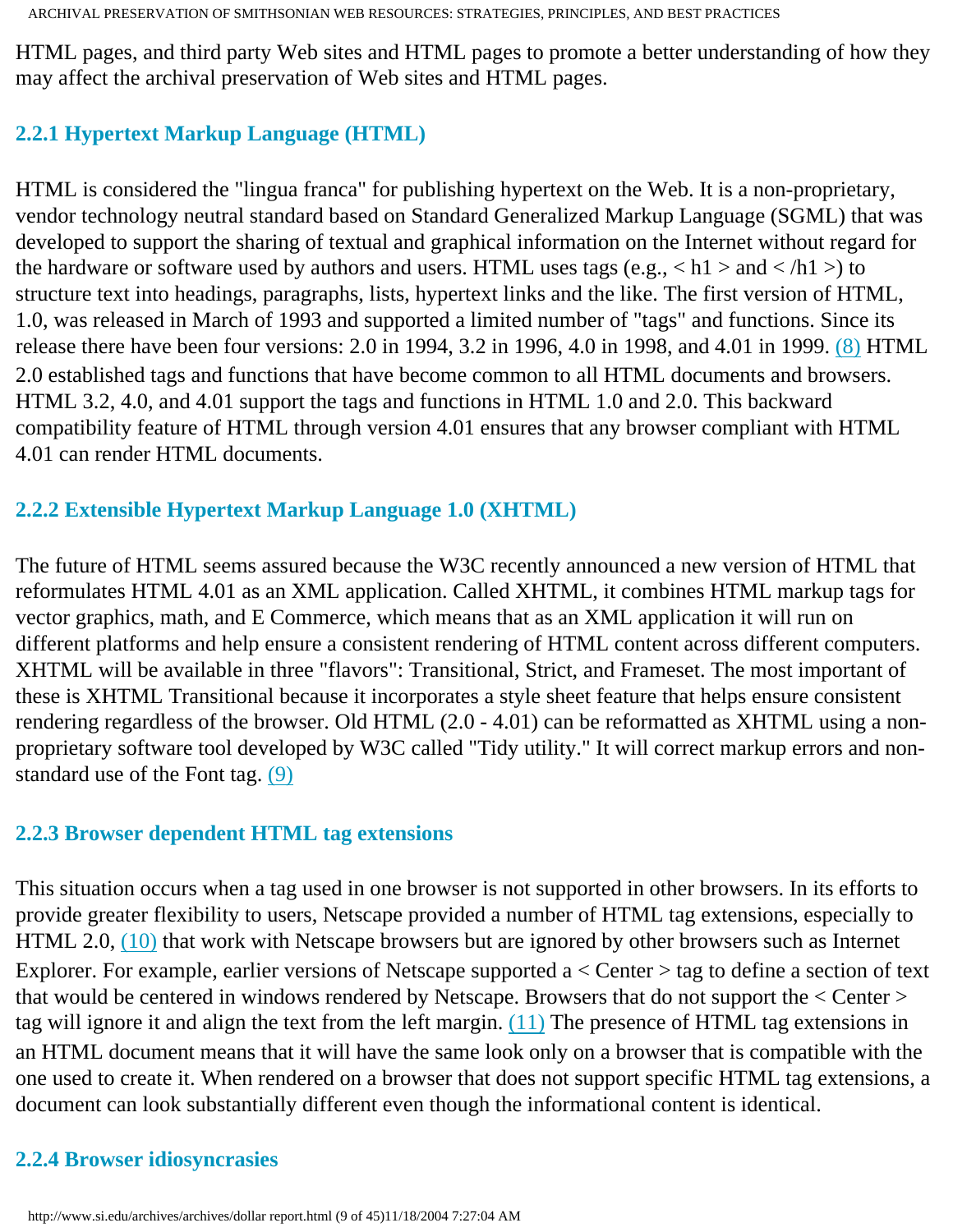There are substantial differences in browsers that may affect the rendering of Web material. One reason why two different browsers may render or display Web material differently is due to type fonts. In some instances, a type font that was available to the author of Web material may not be available to the end user or viewer. Therefore, the end user's browser will employ its default type font. HTML filters from word processing applications and some HTML authoring tools may generate code that attempts to identify the physical layout of documents when they are rendered by combining the tags Font, BR and (not-breaking spaces). Some authors also used  $\langle p \rangle$  =  $\langle p \rangle$ , which represents a blank paragraph, to add vertical white space. A related issue is the use of color to call attention to certain material. Differences in type font and color may seem insignificant, but they do affect the look and feel of Web based records. Such differences in Web browsers, it should be noted, do not affect the content of Web sites and HTML pages. More importantly, as XML and XHTML become firmly established organizations will upgrade their sites and HTML pages to these standards so for all practical purposes these differences will only exist in legacy Web sites and HTML pages.

#### **2.2.5 Style sheet**

HTML is based upon the Standard Generalized Markup Language (SGML) that makes electronic documents software and hardware independent so they can be processed on any modern computer platform. This is accomplished by separating the logical structure of documents from their physical structure. SGML tags  $\langle \langle \rangle$  are embedded in documents to denote such things as headings, paragraphs, lists, tables, and the like. The physical layout of a document, which includes type font, margins, spacing, etc, is determined by layout instructions called a style sheet that is applied to the logical structure when a document is rendered on a monitor or printer. In the early years of HTML, some users chose to embed layout instructions for the physical structure along with tags for the logical structure. Subsequently, W3C developed an HTML style sheet called Cascading Style Sheets (CSS) that are parallel to style sheets for SGML. The HTML Tidy utility, mentioned earlier, can clean up some of these layout problems by converting them to CSS.

#### **2.2.6 Relative and Absolute addressing**

These two terms refer to two different ways to establish the path of a URL that leads to a specific folder or HTML page. An absolute URL address means that the location of a file is given in terms of its location vis-à-vis the root directory and could be displayed as //Dir1/Dir5/Dir6/file.ext. A relative address means that the location of a file is relative to the location of another file and typically is displayed in a URL as ../Dir5/Dir6/file.ext. A relative address is preferred because if the directories containing HTML folders and pages are moved intact to another computer or server the links are unlikely to be broken. In contrast, when absolute addresses are used the links to files in a directory (or directories) are likely to break and reestablishing these links can be a time consuming task if many files are involved.

## **2.2.7 Static HTML Pages and Web Sites**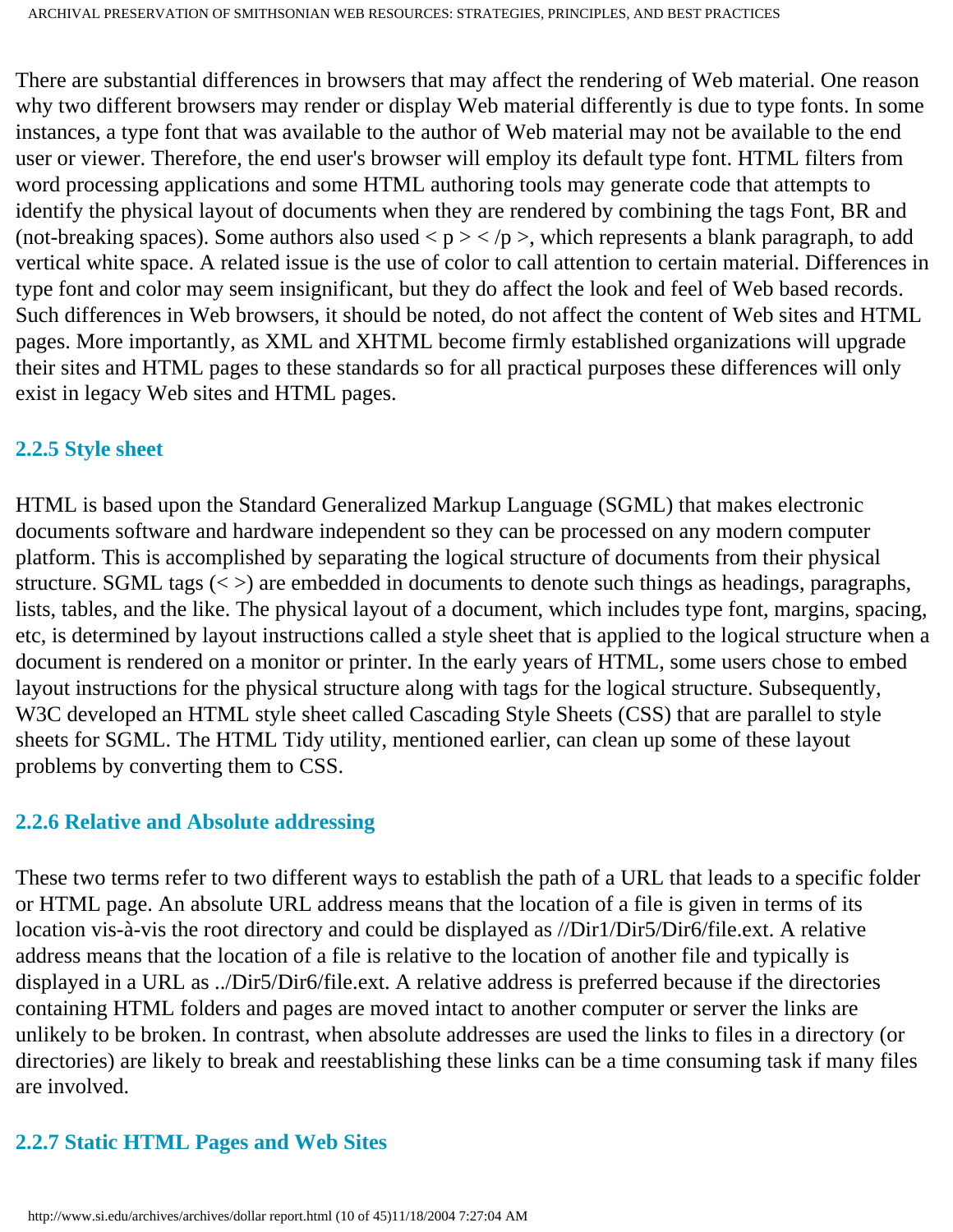An HTML page, which is sometimes called a Web page, is information marked up in HTML that contains text and specifications about where images and other multimedia material are to be placed when the page is displayed. An HTML page may contain a single image or multiple images. An HTML page also may contain text that fills only one page or extends over multiple pages. Therefore, the concept of pagination in printed pages is absent in HTML pages. Static HTML pages, which may contain only text, images, or a combination of multimedia, display the same content and layout ("look and feel") to all viewers. By clicking on hypertext links, viewers can follow pre-established navigation routes from part of one HTML page to another part in the same page, from one HTML page to a different HTML page, from one HTML folder to another folder, or from one part of the site to another site.

A Web site is a collection of HTML pages residing in one or more folders on a server and tied together with hyperlinks in a hierarchical structure. At the top of this structure (or root) is a folder called a "home page," which is the first thing that viewers see. A "home page" displays hyperlinks to all of the HTML folders that comprise the Web site and to any third-party Web site or folders that share a common address. For example, the Uniform Resource Location (URL) for the Smithsonian Institution home page is **["http://www.si.edu"](http://www.si.edu/)** while the URL for a third-party Web site in the NMNH Web site is **["http://](http://seawifs.gsfc.nasa.gov/ocean_planet.html) [seawifs.gsfc.nasa.gov/ocean\\_planet.html."](http://seawifs.gsfc.nasa.gov/ocean_planet.html)** A static Web site displays the same information to all users and, as noted above, its only interactive feature is "clickable navigation." Static Web sites can be captured as "snapshots" at a given point in time and links to third-party sites will remain active until they are closed down. However, over time the view users have of third-party Web sites that remain active or open will reflect its current status in which HTML folders and pages may have been updated, replaced, or removed.

## **2.2.8 Active Server Page (ASP)**

An Active Server Page is an HTML page with embedded executable code written in what is called a scripting language and saved with the .asp extension. When a user requests a page that is an active server page, the Web server navigates through the page looking for executable ASP code. After the code is run, the ASP portion of the page is stripped out and a complete HTML page is sent to the browser. The actual content of the HTML page would be determined by a set of rules or procedures embedded in the ASP that are invoked based upon responses users make to a series of questions. Like a database as discussed below, HTML pages may appear to be static because a display template is used for viewing but in fact the content of these page exists only at the time the query response is presented to a viewer. In this regard, Active Server Pages are similar to software applications. [\(12\)](#page-46-2)

There are two ways to ensure the preservation of the output from Active Server Pages, assuming of course that the output merits long-term retention. One way is to capture a copy of each HTML page that is generated from an Active Server Page and set it aside as evidence of the transaction. The other way is to capture the rules or procedures embedded in the ASP code and the responses or queries from users so that they could be executed against the system in the future, which must be fully operational.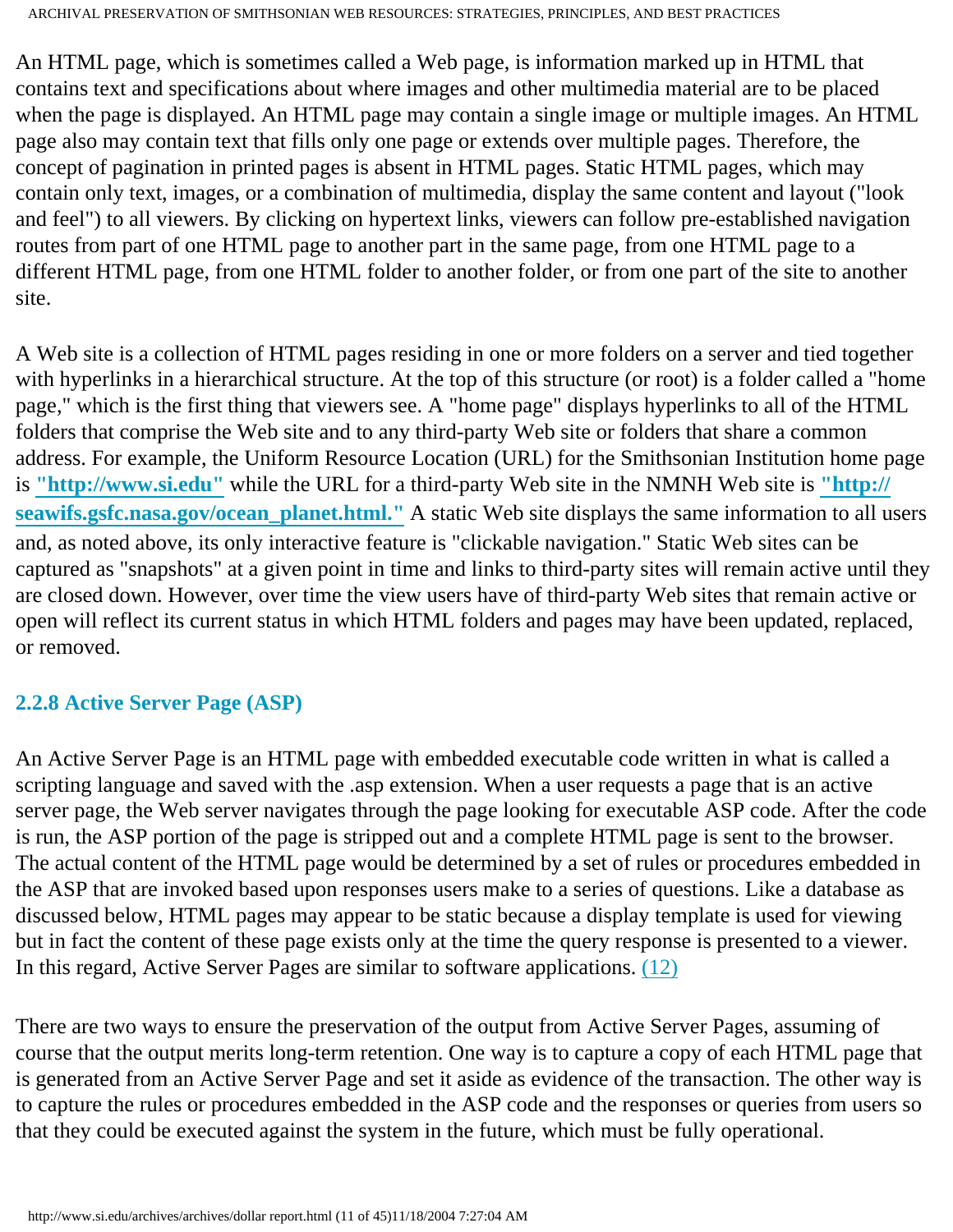#### **2.2.9 Data Streaming**

The delivery of multimedia data (audio and video) over the Internet is a rapidly growing area of Webbased communications. The large amounts of binary representation that multimedia data such as audio and video require increase the amount of time for data transmission. Data streaming allows Internet users to immediately display the information rather than waiting for an entire file to be downloaded. In effect, data streaming allows for the flow of information to occur in a continuous fashion much like a stream of water from a water faucet. Without data streaming users would have to wait until an entire file is downloaded to a receiving computer before the information can be displayed.

Data streaming, typically audio and video streaming, in an Internet context is particularly relevant when real-time audio and video are involved. An example of data streaming is the "broadcast" of audio and video signals over the Internet as in the case, for example, of NBCI.com. The archival preservation of "data streaming" Web-based sources is especially challenging for two reasons. First, it requires the capture of the streamed data as it occurs in a real time environment. Second, streamed Web-based sources are audio and video whose binary representations typically are voluminous and even when compressed require high capacity storage media. [\(13\)](#page-46-3)

### **2.2.10 Third-Party Web sites and HTML pages**

Frequently a Web site or an HTML page will have one or more hyperlinks to other Web resources on servers that are external to the one hosting the Web site in use. The fact that these Web resources are under the control of a third-party means that their owners can undertake any number of activities, ranging from changing technology platforms to closing down a site or page, that result in a Web site and/ or HTML page where the hyperlink cannot be established. Many Internet users are familiar with the message declaring that a site or page cannot be opened. The vulnerability of third-party Web sites and HTML pages is likely to increase greatly with the passage of time as they are closed or are modified. This vulnerability can be mitigated by downloading a copy of these Web sites HTML pages to the archives Web server at the time of transfer. But this solution has significant consequences. First, it will increase the volume of data that must be preserved, which increases long-term storage costs. Second, if the third-party Web site uses proprietary software tools such as a search engine, a database, or file formats then it will be necessary to migrate them to new versions as they become available. Absent such migrations, at some point in the future the tools will become absolutely obsolete and no longer can be executed.

## **2.2.11 Version control**

Charles McClure and Tim Sprehe call for the creation of an historical log or audit trail for each Web site (and subsite as appropriate) that captures a time-line of events and activities associated with management of the site. [\(14\)](#page-46-4) This time-line can provide an historical context that answers who, what, and when questions about changes in a Web site. Clearly, from an archival perspective this version control or audit trail of information is part of the metadata that is essential to a full understanding of the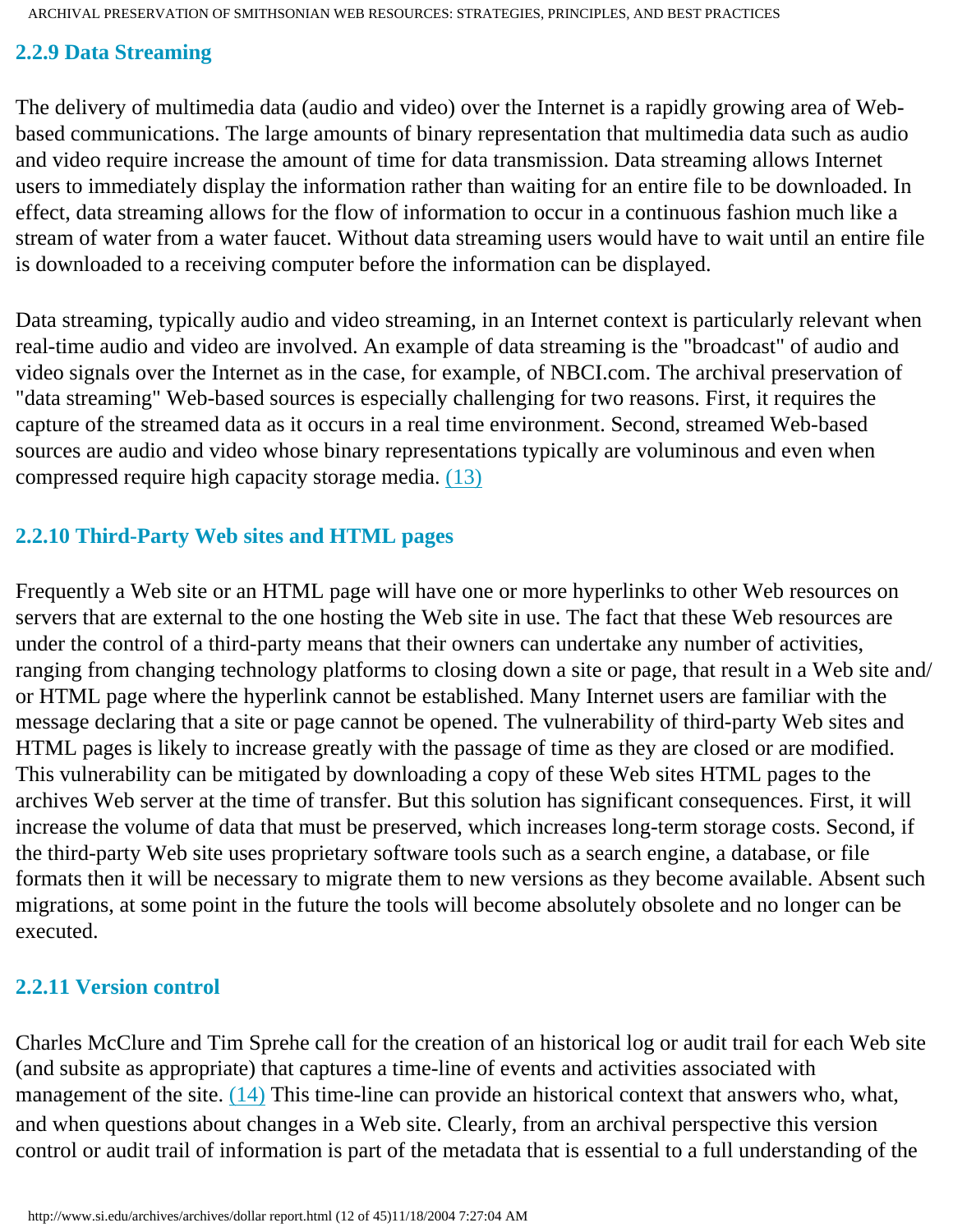Web site and its content. If such a version control log or audit trail is part of a Web site it should be transferred at the same time as the Web site is transferred and incorporated into the HTML directory supporting the site.

#### **2.2.12 Plug-ins**

A Web plug-in is a separate software application or module that is automatically invoked by an HTML tag (Embed) without users having to open the same application from a pick list or menu. Typically, plugins offer features and flexibility not provided by a specific browser. Widely used Web plug-ins include Real Player, Live3D, Macromedia Shockwave for movies and animation, RealAudio for audio, and Adobe Acrobat (Amber) for rendering PDF documents inside a browser. Plug-ins can create impediments to archival preservation because they usually are native to the platform on which the browser runs, which means it might not be possible to replicate the functionality on another technology platform. In addition, plug-ins are native software applications that require vendor support and updates as technology changes. Without on-going vendor support over many years, it will be difficult, if not impossible, to fully reconstruct all of the multi-media functionality of a Web site or an HTML page. Currently, there is no archival preservation solution for Web plug-ins although it is possible that vendor technology neutral Web plug-ins will be developed. The only viable archival preservation alternative is to document that a Web plug-in, which was part of the original Web site or HTML page, no longer is available. This documentation should include a brief description of the function the plug-in performed and where it was used.

#### **2.2.13 Databases**

A growing Web technology trend is to use a Web site as a front-end to an organization's database. Viewers may search prepared topics or menus that link to the content of a database or they may frame their own queries that are run against the content of a database. Typically, the search results are retrieved and displayed as an HTML page. In some instances, the displayed document may exist as an entity instance in a database so it will have a unique identifier (URL). In other instances, the actual HTML pages are generated on the fly based upon user preferences, business rules, or the capabilities of a Web browser. The content, structure, and presentation of an HTML page generated on the fly may appear to be static because a display template is used for viewing but in fact the HTML page exists only at the time the query response is presented to a viewer.  $(15)$  It is possible to reconstruct such HTML pages if the display template, user preferences, and business rules are retained and run against the database. However, this becomes problematic when the database is updated frequently. In the long-run the most critical aspect of the use of a database in Web sites is that search engines are proprietary products and unless the data is stored in a vendor technology neutral format it will be difficult to transfer the data from the old database to the new one.

#### **2.2.14 File Transfer Formats**

The function of a file transfer format is to facilitate the transfer of electronic data/records from one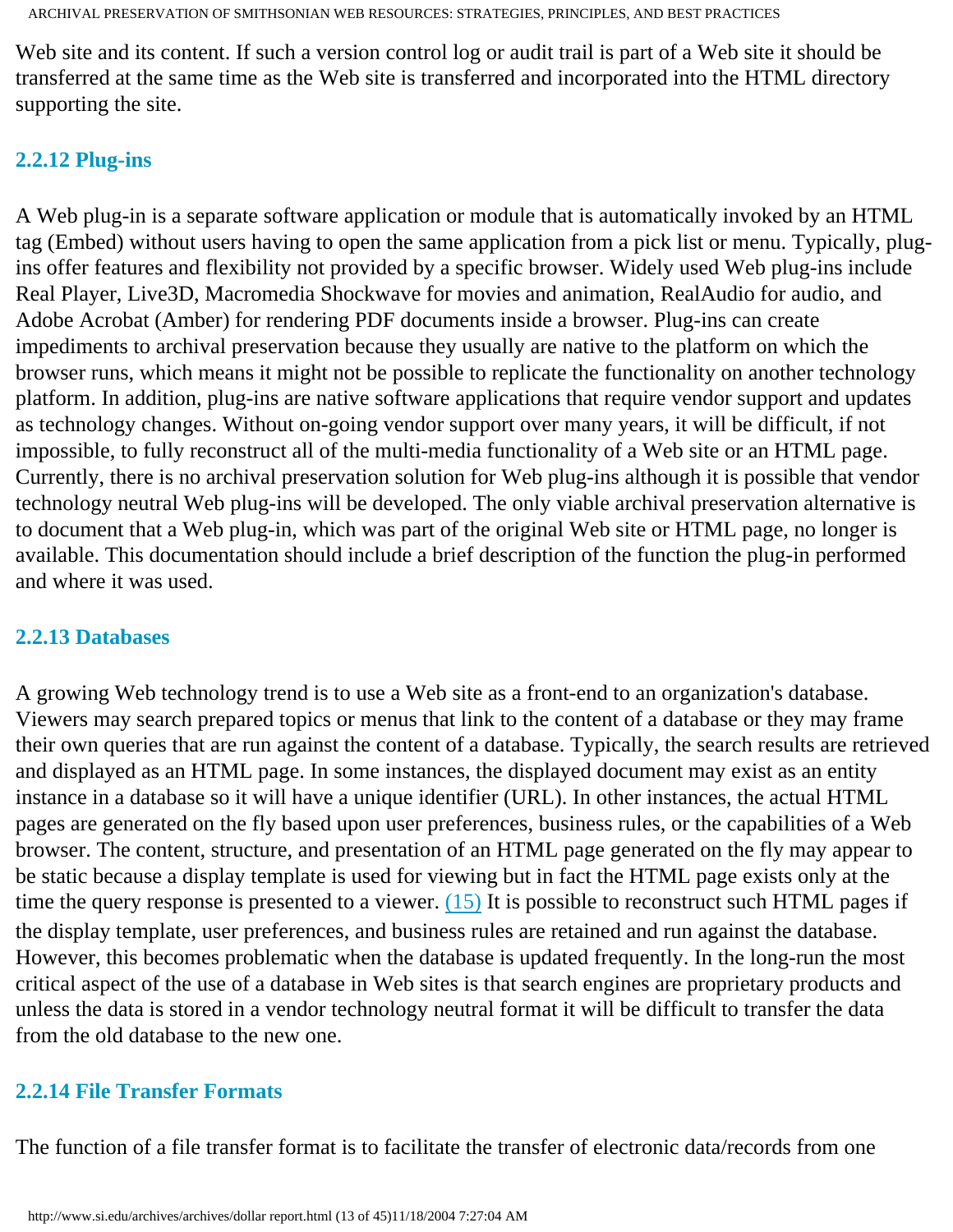technology platform to another. In terms of Web-based records, there are two file formats that may be used. One is the File Transfer Protocol (known generally as FTP), an Internet "de facto" standard that is used in an "on-line" environment to download or upload electronic data/records from one application platform to another one that either is similar or different. When using FTP, the Target platform, that is, the new application, is known.

The second file transfer format is designed largely for use with removable storage media, such as magnetic tape or CD-ROM. It is called Tar (Tape Archive) and initially was designed to function with UNIX to aggregate a number of specific files into a single file and write the file onto magnetic tape for storage or input to another application platform. Tar utilities are now available to support Unix, Windows NT, and Novell. [\(16\)](#page-46-5) There are two distinct advantages to using Tar. First, it can capture the directory structure that supports a Web site. Second, unlike FTP it is not necessary to know the Target platform at the time Tar files are created, which is particularly useful for secondary storage and longterm preservation.

### **2.2.15 Web Snapshots**

A Web snapshot should be a complete, accurate, and executable copy of a Web site (or HTML pages as appropriate) at a particular point in time that replicates all of the relevant functionality of the site so that it can be "reconstructed" in a different computer environment.  $(17)$  In effect, a Web snapshot is an historical documentary source that has been frozen in time. A Web snapshot, it should be noted, retains links to Web sites, including "plug-ins" that must be downloaded from a third-party source, such as a software vendor. Unlike Web snapshots, some third-party Web sites are likely to be modified over time so viewers will be able to access only the most recent version of the sites. Furthermore, over time these links may be closed down or substantially upgraded. Any link or functionality in a snapshot that cannot be reconstructed should be fully described in metadata that comprises part of the preservation history of the Web site. As noted earlier, one potential solution would be to download all third-party Web sites and incorporate them into the Web site and HTML pages that are transferred to an electronic archives repository.

A Web snapshot may be "mirrored" or replicated on an electronic archives repository through the use of FTP or written in Tar to magnetic tape or CD-ROM for off-line archival storage. Both the National Archives of the United States [\(18\)](#page-47-1) and the National Archives of Australia [\(19\)](#page-47-2) have advocated the use of snapshots to capture Web sites for transfer to an archival environment.

## **2.2.16 Web Search Engines and Indexes.**

A Web search engine is a database system designed to index Web sites and HTML pages and to link user entered search terms to this index to retrieve documents that contain these search terms. A typical Web search engine has a special program, usually called a spider or crawler, that goes to a Web site, and following the various links (like a spider web), navigates the entire site and then retrieves all of the HTML pages and images that are found. Later the search engine will analyze the data and extract words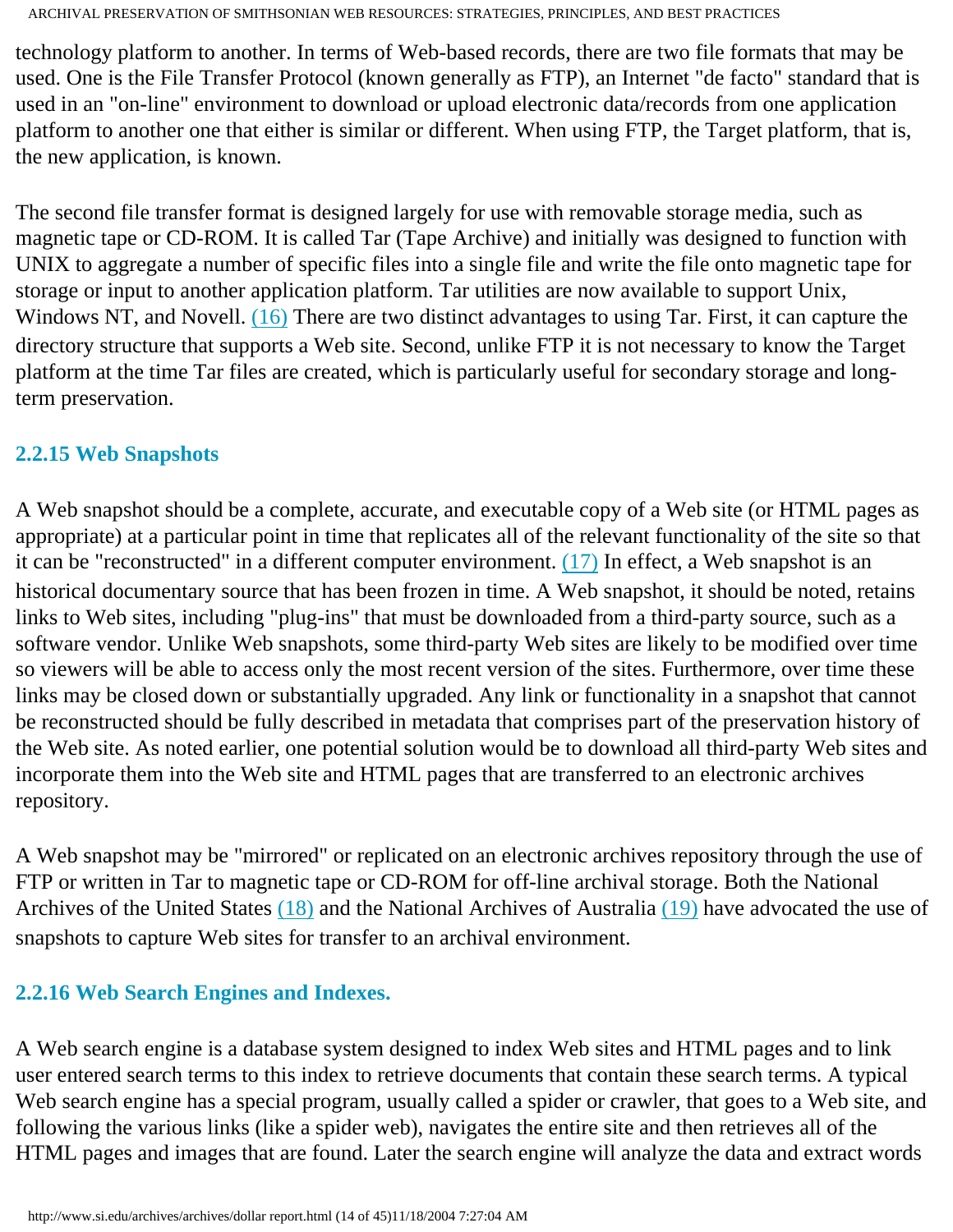and HTML page links that are used to create an index to the Web site. Some Web search engines are included as part of a Web authoring tool such as ColdFusion (Verity search engine) so the index creation is confined to a collection of documents within ColdFusion. Web search engines are proprietary so a given index is usable only with the search engine used to create it. An added layer of complexity may occur when the index is created by a proprietary search engine at no cost to the owner of the Website in exchange for allowing the index to be hosted on the vendor's platform. The Website owner has little or no control over the index, including the frequency of updating.

A Web index to HTML pages is not static because as new pages are added or as viewer preferences are identified new index terms are added. For example, each week a Web crawler navigates the NMAH Website and adds new index information. This means that a snapshot of a Web site will reflect the index as of the date of the most recent crawl.

The proprietary nature of Web search engines means that a snapshot of a fully functioning Web site must include a copy of the search engine because an index without the search engine (or vice versa) is useless. This may require a user license for the search engine to ensure access to the search engine and index. In the long run, maintaining a searchable index of a Web site captured in a snapshot becomes problematic as search engines become obsolete. The problematic nature of continuing access to a searchable Web index increases if the index is maintained on a third-party server that also hosts the Web search engine.

### **2.3 Archival Preservation Strategy Options**

Ensuring the accessibility and usability of trustworthy SI Web sites and pages as evidence over time faces three fundamental impediments: the limited useful life of storage media, a constantly changing technology that inevitably creates technology obsolescence, and software dependency. The combined consequence of these three impediments is the inevitable loss of long-term access to useable and trustworthy Web based records. Currently, there are three different strategies about how to deal with these consequences:

- Data Archaeology
- Emulation
- Migration

## <span id="page-14-1"></span><span id="page-14-0"></span>**2.3.1 Data Archaeology**

Seamus Ross of the University of Glasgow advocates one approach, which is called Digital Archaeology. [\(20\)](#page-47-3) Essentially, Digital Archaeology is a minimalist approach whose primary focus is to move electronic records in their current format and software dependency into a recordkeeping environment and to convert them to a new technology only when future access to them is required, however long that may be. During this period the electronic records will remain executable for as long as the original application software and operating system are operational. Of course the electronic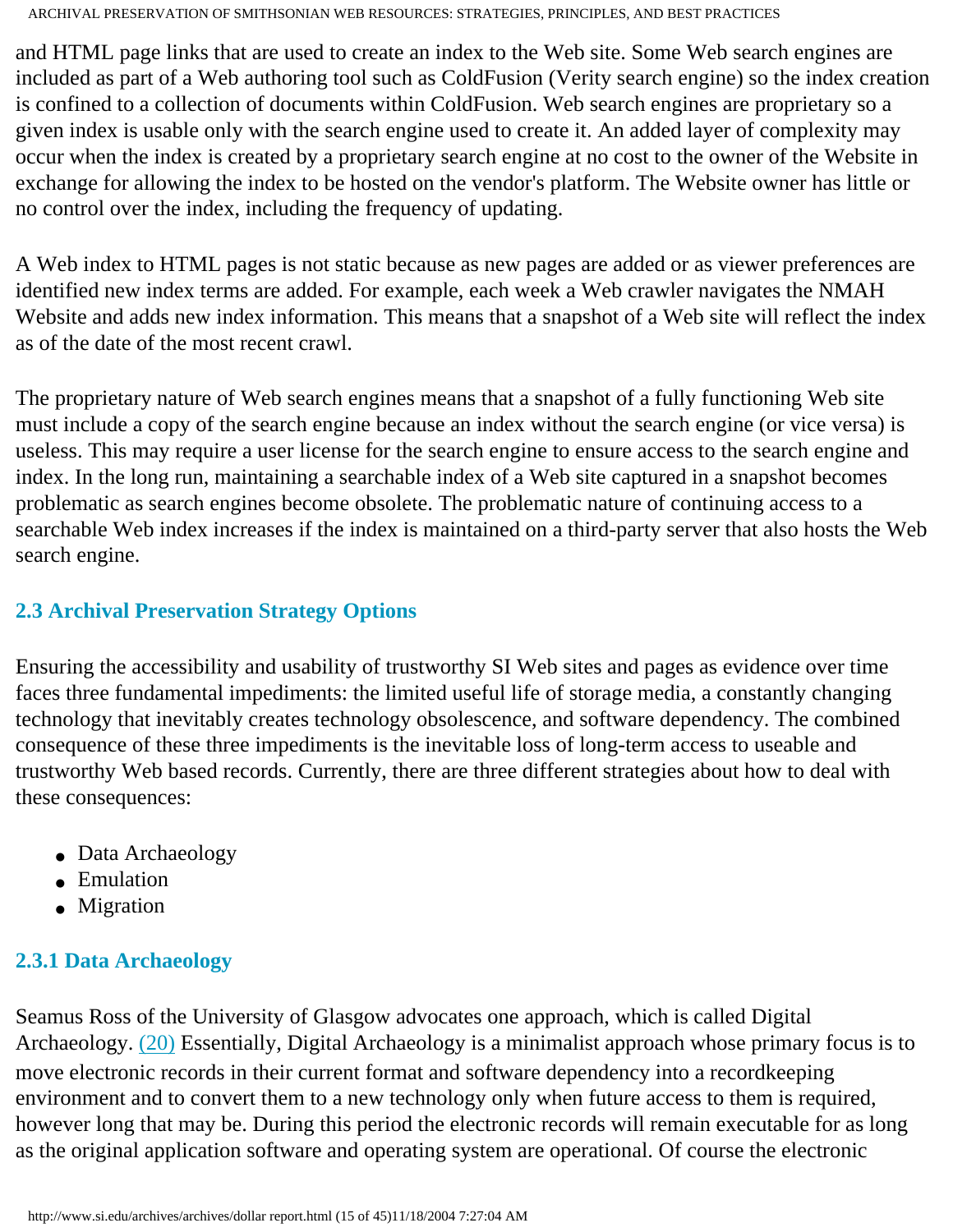records can be viewed for as long as a viewer is available that can interpret the records but at some point in time a viewer with this capability will not be available. The only way now known to convert nonexecutable electronic records to executable electronic records is to write computer code or programs, which is very labor intensive and costly.

The Digital Archaeology Strategy transfers the cost of converting non-executable electronic records to executable electronic records to an undefined point in the future. The Digital Archaeology Strategy is not without cost because it requires maintaining the continuing readability of electronic records by periodically transferring them to new storage media. In addition, this strategy requires collecting and preserving documentation about operating systems and application software or having access to such documentation that would be used in the future to replicate the technology platform on which the electronic records were originally created, used, and maintained. This facet of the Digital Archaeology Strategy can be characterized as future reverse engineering. [\(21\)](#page-47-4)

#### <span id="page-15-0"></span>**2.3.2 Emulation**

The second strategy is known as Emulation and is closely associated with Jeff Rothenberg of the Rand Corporation. Rothenberg defines "Emulation as a process in which one computer is used to reproduce the behaviour of another computer with such fidelity that the emulation can be used in place of the original computer." [\(22\)](#page-47-5) Emulation supports what Rothenberg calls "executable digital originals" that are retained in their original native processing format (e.g., WordStar) that can be processed only with specific hardware, operating system, and application software. Emulation requires the development of a computer program that replicates all the functionality of the hardware and operating system. This Emulator, which would require some updating over time as technology changes, would be used to replace the original software application and operating system used to create and maintain the records. Like the Data Archaeology Strategy, Emulation presumes the on-going readability of electronic documents, which means periodically transferring electronic records to new storage for as far into the future as necessary.

The Digital Archaeology and Emulation Strategies both share the objective of preserving "digital executable originals." They differ primarily when reverse engineering or emulation will occur. Emulation as, Rothenburg defines it, is intuitively attractive but it currently has little market place support. [\(23\)](#page-47-6) Although the library and archives communities have shown considerable interest in Emulation,  $(24)$  it fundamentally is an untested "theoretical approach" that will require the development of new tools and approaches. The success of Emulation as a long-term archival preservation strategy depends upon the results of empirical studies currently under way and the interest and support of mainstream technologies to integrate it into other tools that serve business needs and requirements. Until this happens, there is little to be gained by the SIA adopting the Emulation Strategy.

## <span id="page-15-1"></span>**2.3.3 Migration**

The third strategy, known generally as Migration[,\(25\)](#page-47-7) is less concerned with static "executable digital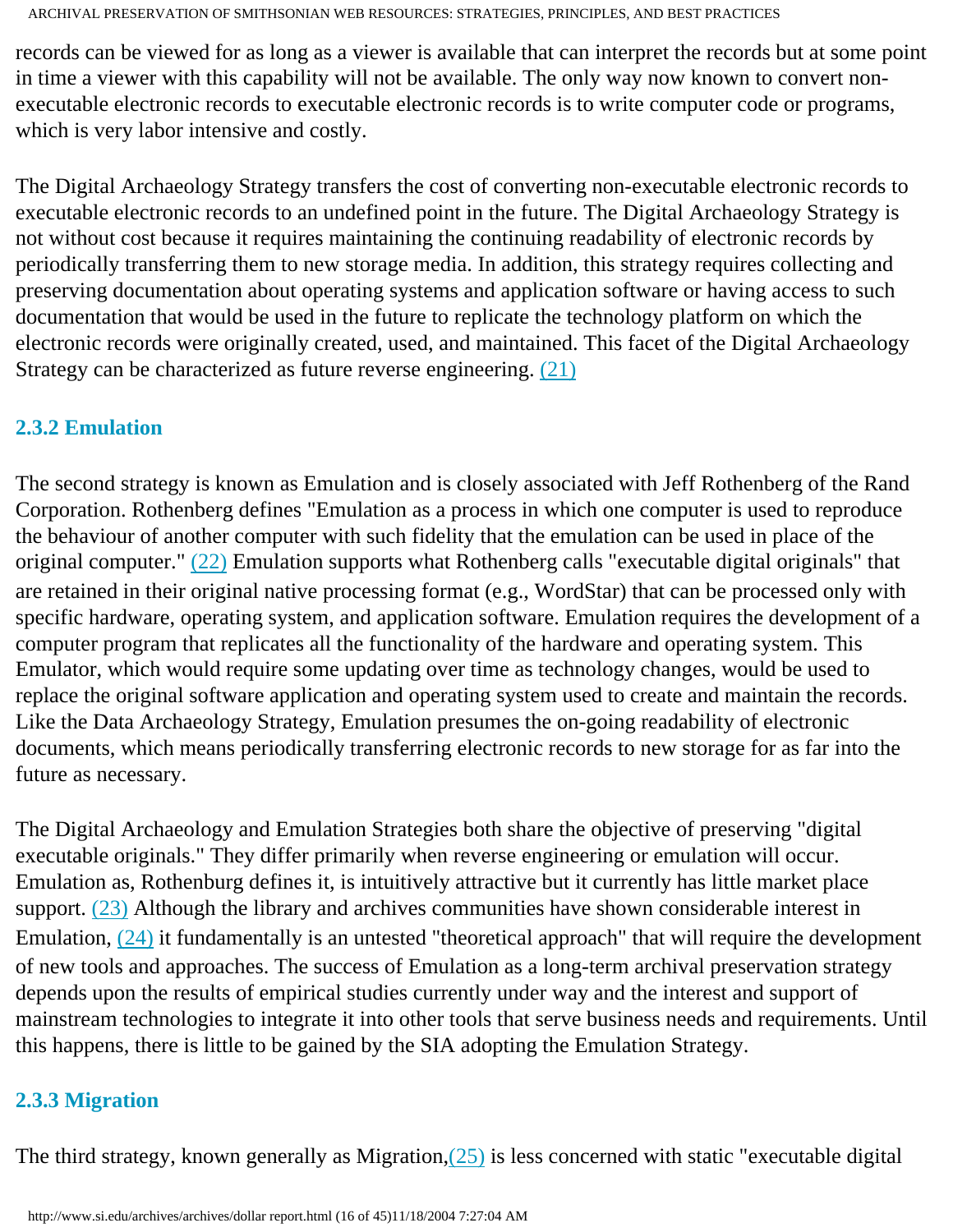originals" and focuses instead upon maintaining dynamic electronic records that can be rendered and processed with whatever technologies current and future market places support. A key component in the Migration Strategy is the notion that more robust and efficient vendor technology neutral standards that support backward compatibility across technology generations will replace older standards. An example of this is XHTML, which is likely to replace HTML. At some point in the future XHTML will be replaced by a newer vendor technology neutral standard that is more robust and efficient. Backward compatibility within vendor technology neutral formats will make it relatively easy to migrate Web XHTML pages to the new format. This exercise, of course, must be repeated indefinitely into the future. In this regard, the Migration Strategy acknowledges that some loss of software functionality associated with electronic records as well as some diminution of the "look and feel" of the electronic records may occur over successive migration generations. Therefore, the Migration Strategy requires documentation of any diminution of the "look and feel" of electronic records or the loss of software functionality in a preservation history audit trail. Like the Data Archaeology and Emulation Strategies, the Migration Strategy also requires ensuring the on-going readability of electronic records by periodically transferring them to new storage media.

The preservation of "executable digital original" electronic records, which is reflected in the Data Archaeology and Emulation Strategies, is intuitively attractive but not very practical in today's world. The Data Archaeology Strategy can be employed as a short-term strategy (five to ten years) but is not viable as a long-term strategy. The Emulation Strategy is still in the theoretical stage and requires substantial software development before it can be a viable preservation strategy. The only viable longterm preservation or archiving strategy today is Migration. [\(26\)](#page-47-8)

## **3. SMITHSONIAN INSTITUTION WEB RESOURCES**

## <span id="page-16-0"></span>**3.1 Overview of Smithsonian Web Sites**

<span id="page-16-1"></span>**Background.** The SI public Web site (**[http://www.si.edu](http://www.si.edu/)**) consists of an enterprise-wide home page from which viewers can navigate to more than seventy-five separate public Web subsites. These seventyfive Web subsites contain thousands of HTML pages that occupy between thirteen (13) and twenty (20) GigaBytes of storage. [\(27\)](#page-48-0) The most popular Web sites are:

- The National Air and Space Museum (**[http://www.nasm.si.edu](http://www.nasm.si.edu/)**),
- The Smithsonian Institution Magazine (**[http://www.smithsonianmag.si.edu](http://www.smithsonianmag.si.edu/)**),
- The Smithsonian Astrophysical Observatory (**<http://sao-www.harvard.edu/sao-home.html>**),
- The National Museum of Natural History (**[http://www.mnh.si.edu](http://www.mnh.si.edu/)**),
- The National Zoo (**[http://natzoo.si.edu](http://natzoo.si.edu/)**),
- The National Portrait Gallery (**[http://www.npg.si.edu](http://www.npg.si.edu/)**),
- The National Museum of American History (**[http://americanhistory.si.edu](http://americanhistory.si.edu/)**), and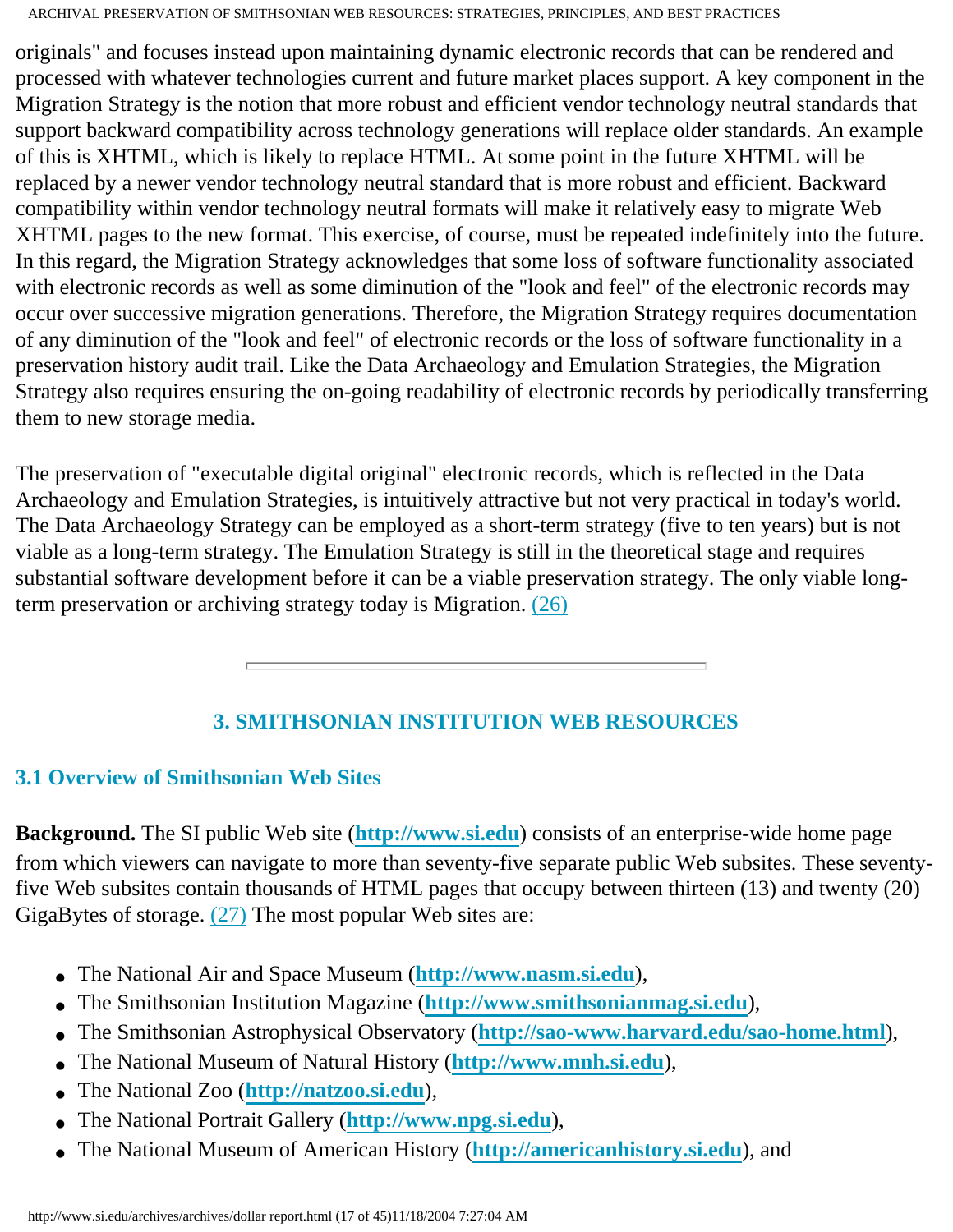● The Office of Education (**[http://scemsweb.si.edu](http://scemsweb.si.edu/)**). [\(28\)](#page-48-1)

**Structure.** The SI public Web site structure consists of four separate but interrelated means for supporting public Web sites. [\(29\)](#page-48-2) First, several museums support their own Web server and no Web material is hosted on the central SI public Web server. Instead, there is a navigation or "transportation" link from it to the specific museum server. The National Air and Space Museum is an example of this relationship. Second, some museums and research centers have both their own Web server and host information on the central SI public Web server. The exact relationship varies considerably, ranging from a full mirror site, partial mirroring/partial split data, and a general split of unique information on each server that links back and forth. The National Zoo and the National Museum of Natural History mirror some of their Web site material with the central SI public Web server. The third category includes some museums and bureaus that do not have a Web server so each entire site is hosted on the central SI public Web server. The Hirshhorn Gallery and the Smithsonian Library are examples of this relationship. Fourth, two SI research centers - the Smithsonian Astrophysical Laboratory and the Smithsonian Tropic Research Institute - are physically located on servers that are external to the central SI public Web server.

**Management.** The public SI Web environment consists of the central public Web server under the technical management of the SI Webmaster and individual museum, department, and research center Web sites (either hosted in their entirety, partially, or not at all on the central SI public Web server) under the management of their respective webmasters. Technical management includes network support, acquisition of new software, system upgrades, and the like. Each museum, department, and research center may have space on the central SI public server and individual webmasters have total control over the content of their respective sites (subject, of course, to policy and procedures in place) and frequency of updates. Most individual webmasters also manage a departmental server that is used for developmental purposes and testing of material before it "goes public." Also, as noted above, some museums and research centers maintain a public Web server under the management of the respective webmasters that can be accessed through a link on the SI central public server page.

## **3.2 SI Web Policy**

<span id="page-17-0"></span>In May of 1996 the Office of Information Technology issued a document entitled "Web Development and Operational Guidelines." [\(30\)](#page-48-2) The guidelines cover a number of issues including the following:

- The Office of Information Technology manages the "Smithsonian Management-level home page" to ensure a "common look-and-feel" across the institution,
- The creation, maintenance, and enhancement of HTML pages is the responsibility of appropriate "Research Center/Bureau/Major Office/Museum,"
- Webmasters are responsible for the accuracy and content of their respective HTML pages, and
- Bureaus, museums, and major offices are encouraged to purchase or lease their own Web servers.

More specific guidance HTML page standards specify that: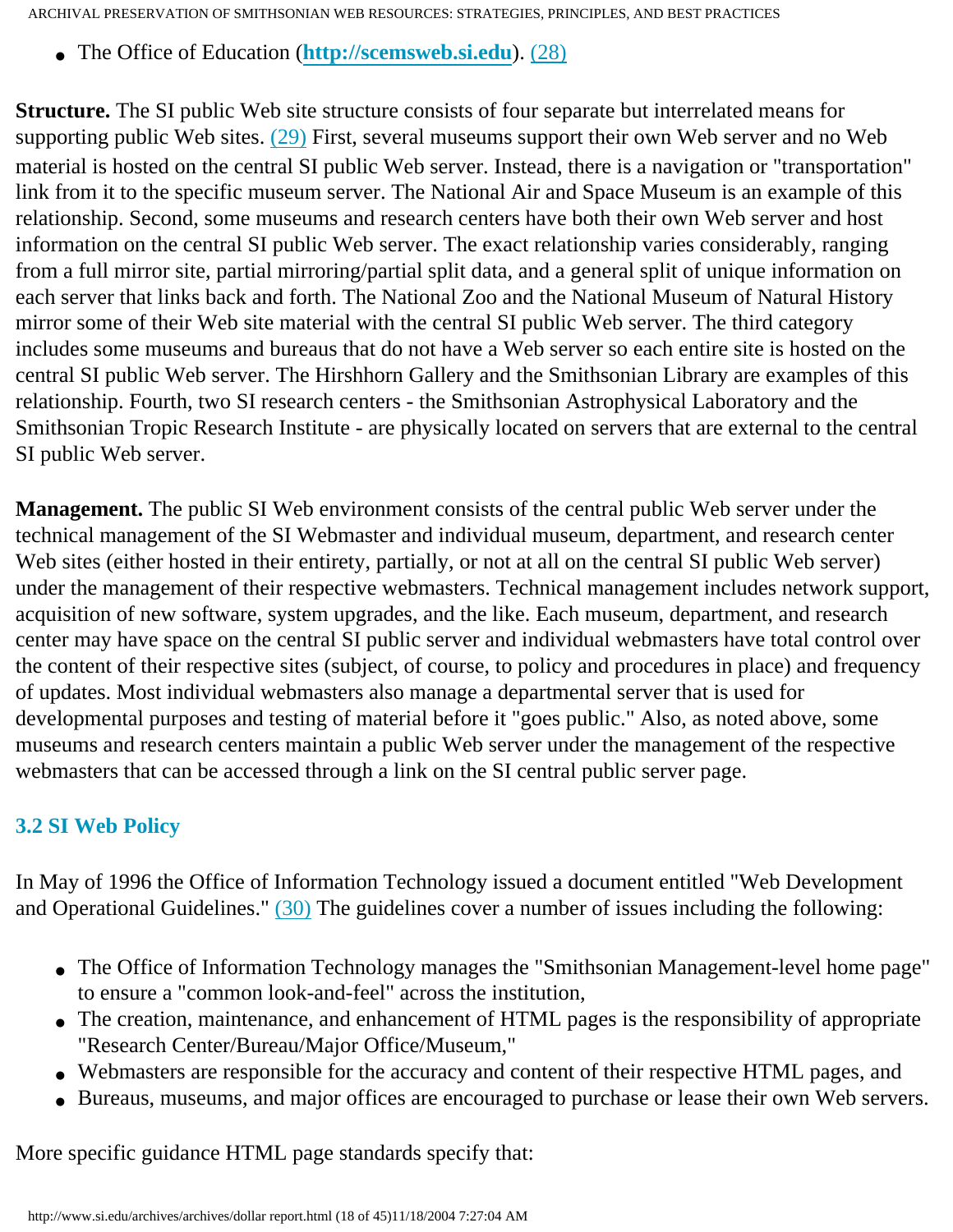- Each page should include the date it was last changed and whom to contact for information,
- HTML code that is vendor specific shall not be used, and
- All links within the same server should be relative (not absolute).

The guidance document makes no provision for the creation of back-ups or the archival preservation of Web-based material.

Four museum/research center Web sites have a written Web policy. The National Air and Space Museum has "General Guidelines for Web Sites" that largely focus on the responsibilities of a "Web Team" to "foster participation by the divisions in the NASM web site and to establish standards for the development of content." [\(31\)](#page-48-3) The guidelines make no provision for archival preservation. The "National Museum of Natural History Internet Publishing Policies and Procedures" is quite extensive (more than 20 pages long) and covers a number of procedural matters. For the purpose of this study, the most important section is called "Server Administration and Maintenance." One provision in this section calls for the regular copying of "software and data files to tape, so they can be restored in the event of a hardware failure or data corruption problem." [\(32\)](#page-48-4) In addition, major revisions to the NMNH Web Home Page and "high-level navigation and informational pages shall be archived to tape for future review or use." Probably the most significant procedure declares that information providers may request that a 'snapshot' archive be created of a particular presentation. This archive service captures the presentation as it exists on the National Museum of Natural History Web at a specific point in time. The archive is created in Unix "Tar" format and therefore can be directly reloaded on the Internet server, or any similar Unix server. The archive media (currently, tape) can be kept by the information provider of files in the Webmaster's archive library. [\(33\)](#page-48-5)

The Web Design Policy for the Smithsonian Environmental Research Center includes a requirement that "Information such as the tools used to create the HTML, sources of inline multimedia elements and nonstandard formatting should also be documented within the page itself" and that links to other pages in the SERC Web site "should be coded with relational (sic) addresses rather than with absolute addresses." [\(34\)](#page-48-5)

The Web Development and Operation Site Guidelines of the Smithsonian Institution Libraries (SIL) is a carefully thought out document that covers a number of topics including accuracy of the content, markup guidelines for SIL on-line publications, and links to best sources. Among the more noteworthy provisions are:

- HTML markup will follow basic guidelines so as to be XML compliant,
- All WWW documents are signed with the initials of the author, compiler, or editor with the date of publication or update,
- The compiler is responsible for maintaining a record of all changes to the Home Pages for which s/he is responsible, and
- "Backup" and archiving functions should be conducted to ensure continuing availability and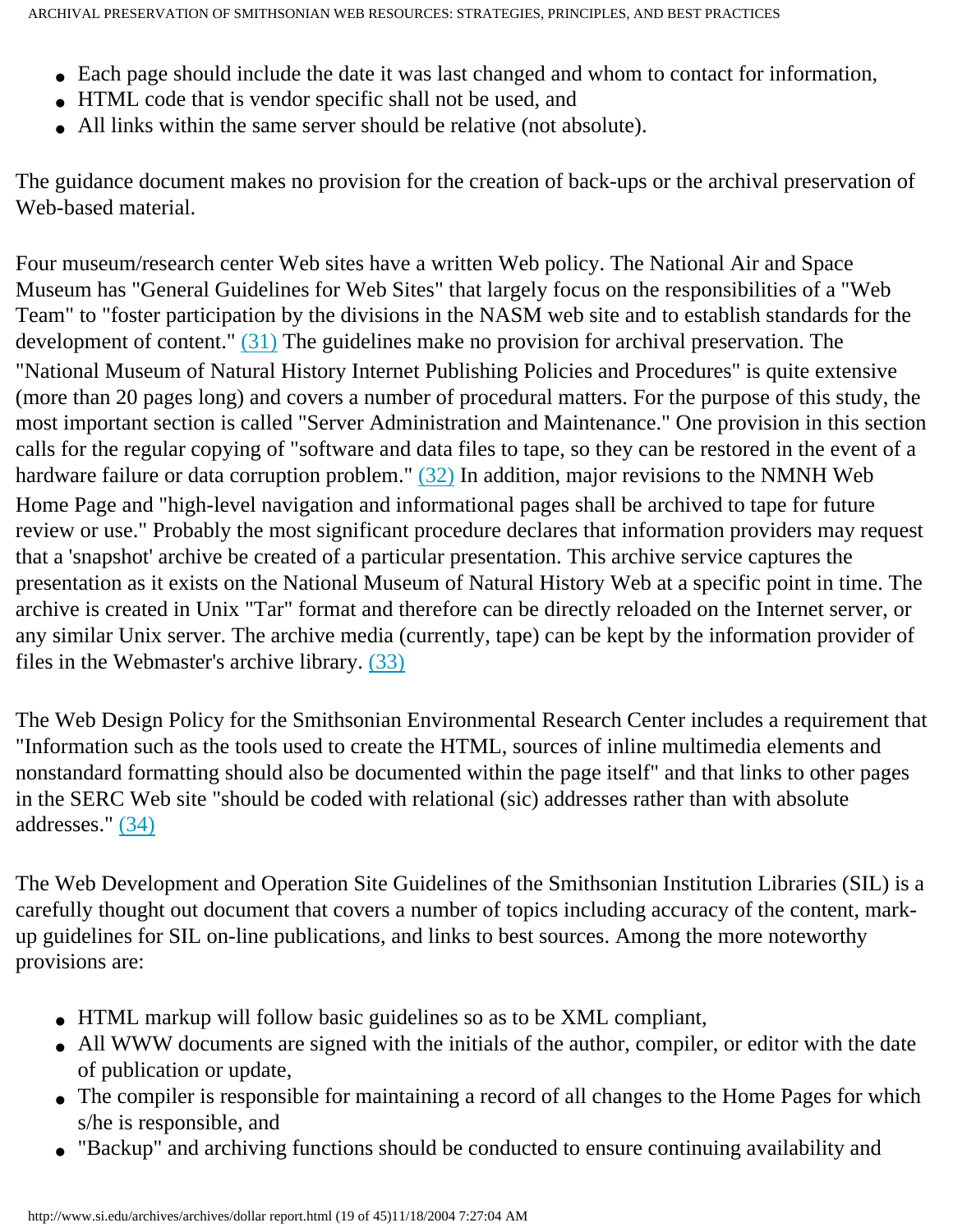access to WWW materials as standards and technology evolve. [\(35\)](#page-48-6)

Unfortunately, "archiving functions" are not described so it is unclear exactly what these functions entail.

Aside from these four Web sites and the central SI public Web server, it is not known what formal policy and guidelines, if any, are in effect for the remaining SI public Web sites. Certainly, it would be prudent for these Web sites to adopt a common policy and guidelines that could include:

- All HTML pages should identify the author/creator and date of last change,
- Vendor specific HTML code shall not be used,
- All links within a server shall be relative, not absolute,
- HTML markup shall be XML compliant,
- Archival copies of Web sites shall be periodically created and maintained, and
- Major revisions to a Web site should be fully documented.

## **3.3 National Air and Space Museum (NASM)**

The SI central public Web server does not host the NASM Web site but has a "transportation link" that takes users directly to it. Once in the Web site, viewers have a number of options, including a new online exhibition, "Looking at Earth," visitor information, a description of current exhibitions in the gallery and online exhibitions, collections and research, and educational services among others. Visitor information includes a calendar of events prepared by the Visitor Information and Associates' Reception Center and a calendar of events prepared by the NASM staff. There is considerable duplication in the two calendars (e.g., both calendars show the lecture on April 21, 2001 of Retired General Paul W. Tibbets, Jr.) but the NASM prepared calendar of events includes events that are scheduled after the calendar event deadline. The Garber Restoration Facility features "Live Web Cam" that streams realtime images of restoration work to the viewer's monitor for display.

<span id="page-19-0"></span>Perhaps the richest elements of the NASM Web site are the Search and Features section displayed toward the bottom right side of the page. [\(36\)](#page-48-7) The search feature includes a keyword search function that uses the Verity search engine. The index itself is created with Verity and is under the total control of the NASM. The Features section includes a listing of Online features, some of which replicate closed exhibitions or current exhibitions in the Exhibition Galleries. Equally as important is a listing of Special Online Resources from the National Air and Space Museum that is composed of History and Reference Resources, Image Collections, Educational Activities, Publications, and Links to More Information. The History and Reference Resources include African Americans in Aviation History, Women in Aviation and Space History, National Air and Space Museum - Archives Division (documentary materials), and Oral History on Space, Science, and Technology. A catalog description of the program along with the text of selected oral interviews can be viewed online. The Educational Activities component features several "online galleries" for classroom and home use. In addition there is a link to a third-party Web site called Science Education Gateway that is a collaboration between science museums, researchers, and educators.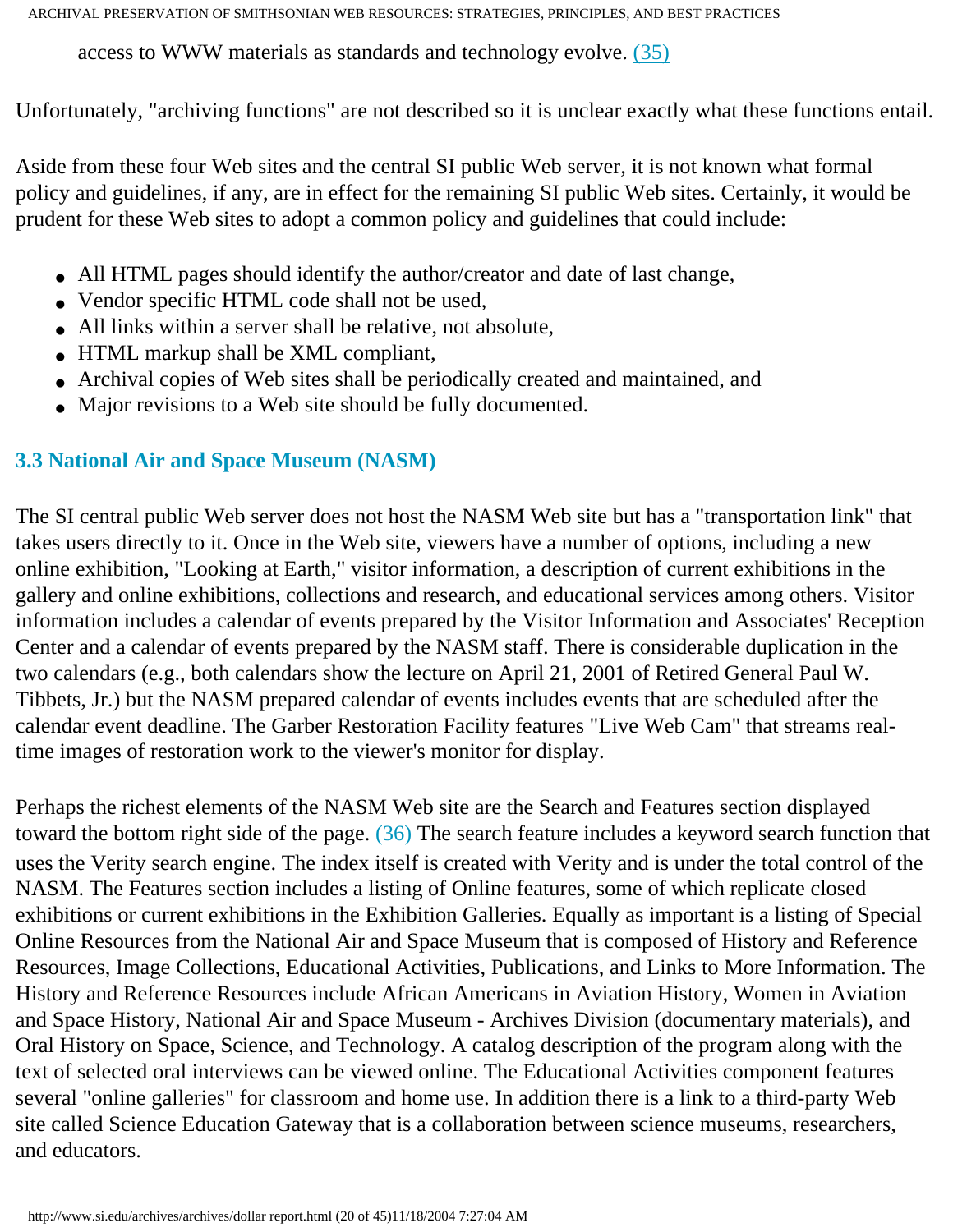The publications program of the NASM includes museum publications (e.g., Smithsonian History of Aviation and Spaceflight Series) and links to the Home Page of the Air and Space Magazine and the Smithsonian Magazine. Rounding out the Online Resources is a series of links to other Internet sites that provide information on aviation and space related topics.

Certain access and preservation issues associated with the NASM Web site merit brief discussion. First, there is an inconsistency in providing revision information at the bottom of HTML pages. In some instances there is no revision information. In the vast majority of instances the date of last revision along with the author of the revision (usually initials) is provided. Second, Vicki Portway, the NASM Webmaster, reports that the active NASM Web site currently is between 3.7 and 4.0 GB and that she backs up the NASM Web site each month on CD-ROM and an 8-mm tape. She also maintains a history log of all changes made to the site. Third, ColdFusion is the authoring tool used for NASM created HTML pages. Most of the HTML pages, including those constructed by contractors, are in version 4.0 so it appears that there are no legacy HTML pages that require conversion. Fourth, except for "Visitor Comments," virtually all of the current NASM HTML pages are static pages.

## <span id="page-20-0"></span>**3.4 National Museum of American History (NMAH)** [\(37\)](#page-48-8)

As noted earlier, the central SI public Web server hosts the NMAH Web site. The NMAH home page consists of a list of theme areas (e.g., "Virtual Exhibitions" in which there are twenty-four separate ones), "You and the Museum" information, Collection, Scholarship & Research, Search Site, and two Exhibitions. The "You and the Museum" information includes a NMAH calendar of events that lists more events (like the NASM) than does the NMAH Calendar of Events on the SI Home Page. The core of the NMAH Web site is under "Collections, Scholarship & Research," which actually consists of three Web sub-sites - the Archives Center, the Lemelson Center, and Curatorial Divisions - hosted on three separate servers, each of which has its own Webmaster. Virtually all of the HTML pages of these three subsites and various functionalities associated with them are static pages that display the same information to all viewers. The one instance of database integration is the Vidal Virtual Exhibit and it runs under Filemaker Pro Database, a proprietary software package. [\(38\)](#page-48-9) In addition, several NMAH Web sites now capture visitor details and support on-line queries for research information.

The total number of HTML pages that comprise these three Web components of the National Museum of American History public Web site is approximately 10,000 with almost one-half of them housed on the Curatorial Divisions Web server. It is not known if any of these 4600 HTML pages were authored with HTML 2.0 or HTML 3.2. In fact, there is very little that can be confirmed about which version of HTML was used because most of the design and construction of HTML pages is done by outside contractors.

The NMAH Web Home Page features a search function linked to a third-party service called Master. com that "crawls" the NMAH site weekly to create an index to all of the Web site material. All of the index data with their related links are maintained by Master.com at its site. When a viewer enters a search term and executes the Search function, the query is transparently moved to the Master.com site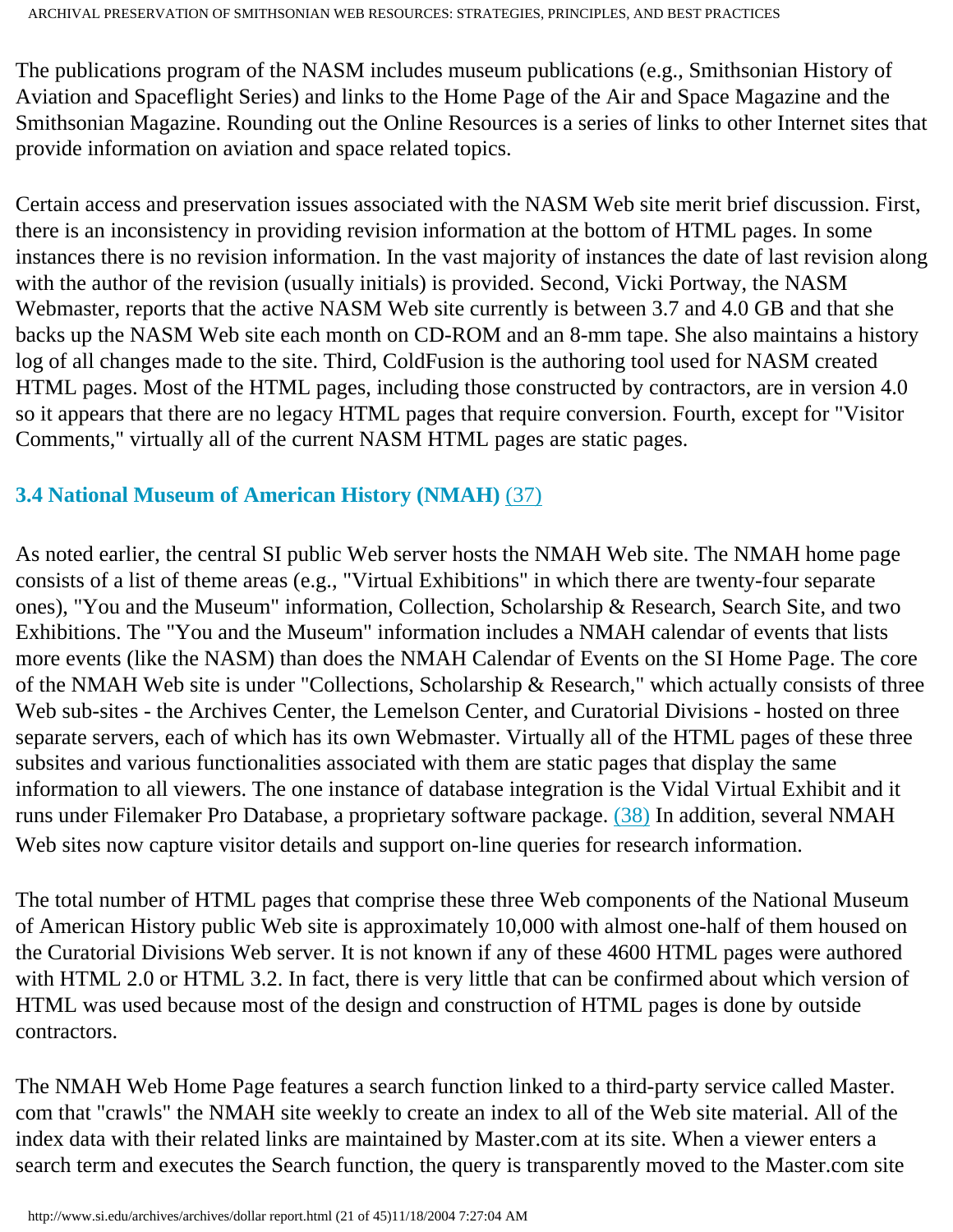where the search is conducted and a list of "hits" along with their NMAH links is retrieved but only the "hits" are displayed. Clicking on a "hit" will take a viewer to the appropriate HTML page. This is convenient for both the NMAH and viewers but it poses a problem for archival preservation because the content of the Master.com Web source changes weekly and the database is proprietary.

Documenting changes in HTML pages varies somewhat. Over the last year or so the Archives Center Webmaster and the Lemelson Center Webmaster have begun keeping a log of changes to HTML pages and the Web sites. The Archives Center HTML pages consistently identify the date of last revision and the author of the change while the HTML pages of the Curatorial Divisions and the Lemelson Center are somewhat inconsistent in this regard. Over the last two years the Archives Center Webmaster has created a monthly copy of the entire site on CD-ROM. The Lemelson Center Webmaster began making monthly copies about six months ago. From time to time the Curatorial Division Webmaster has made another copy of the Web site on CD-ROM.

### **3.5 The Freer Gallery of Art and the Arthur M. Sackler Gallery (ASIA)**

The central SI public Web server hosts the ASIA Web site in its entirety. When viewers enter the ASIA Home Page they have a number of options, including Exhibitions, Calendar, Ask Us, Education, Gallery Shop, and Cherry Blossoms. The Exhibitions include a listing of all the gallery exhibitions as well as three on-line exhibitions (Devi, Puja, and Preserving Ancient Statues from Jordan.) One of the gallery exhibitions, India: Through the Lens of Photography, 1840 - 1911 includes a feature called "We want to see India through YOUR Lens" that invites viewers to submit a digital version of their own photographs along with descriptive text for posting on the Web site. The Calendar is maintained by the ASIA staff and includes events and details not covered in the calendar prepared by Visitors and Associates Reception Center.

The ASIA Web Home Page features a search function linked to a third-party service called Atomz.com that "crawls" the entire site periodically to create an index to all of the Web site material. Like NMAH's use of Master.com, all of the index data with their related links are hosted on the Atomz.com server. When a viewer enters a search term and executes the Search function the query is transparently moved to Atomz.com where the search is conducted and a list of "hits" along with their ASIA links are retrieved but only the "hits" are displayed. Clicking on a "hit" will take a viewer to the appropriate HTML page. This is convenient for both the ASIA and viewers but it poses a problem for archival preservation because the content of the Atomz.com Web source changes weekly and the database is proprietary.

Certain access and preservation issues associated with all SI Web sites merit brief discussion. The date of last revision but not the author's name is posted at the bottom of each HTML page. The ASIA Web site consists of about 300 static HTML pages and one dynamic page that are backed up every two months on one CD-ROM. These HTML pages are written in HTML 4.0. The design and construction of HTML pages is done internally by ASIA staff. The primary Web authoring tool is ColdFusion.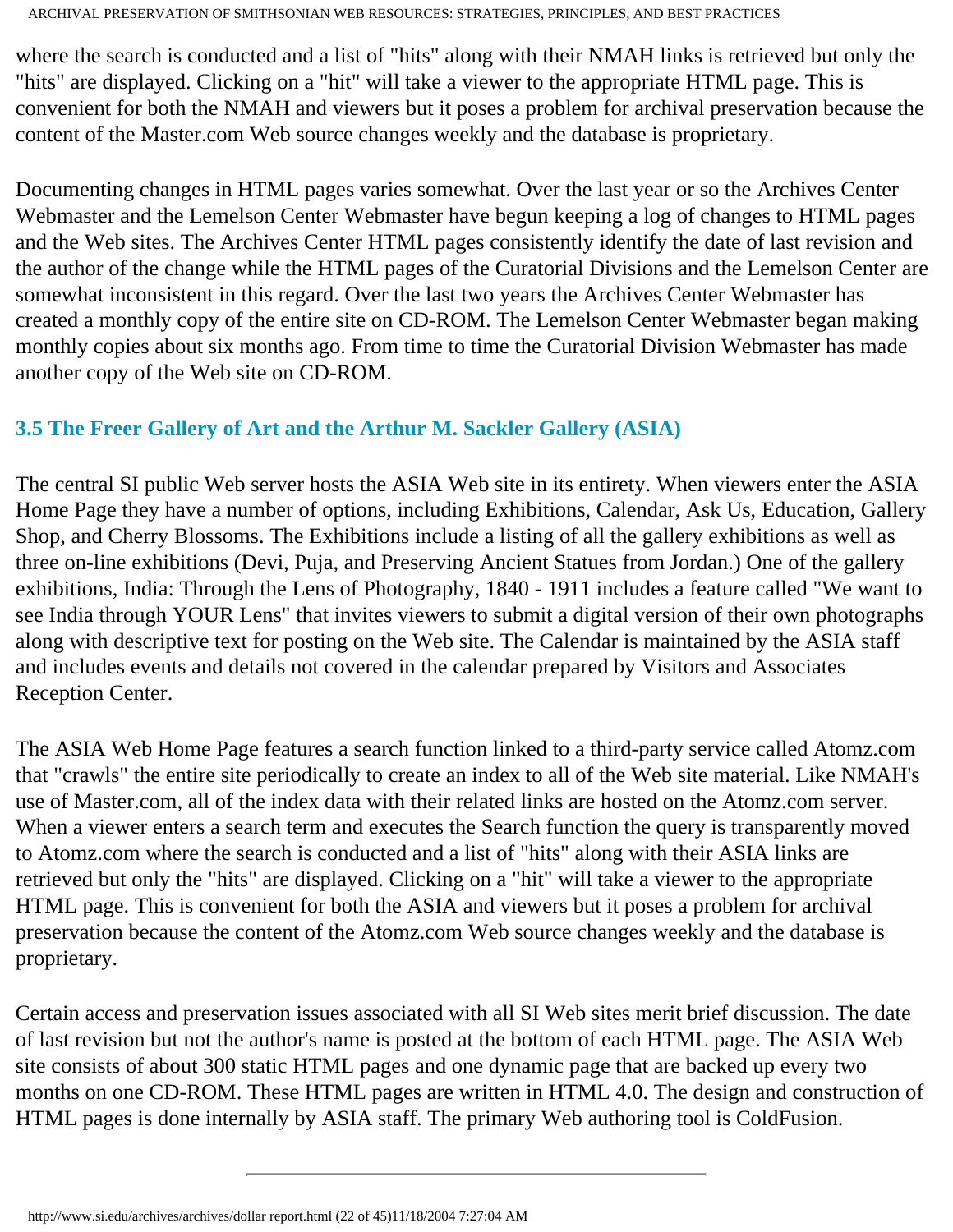#### **4. SELECTION OF SI WEB SOURCES FOR ARCHIVAL RETENTION**

#### <span id="page-22-1"></span><span id="page-22-0"></span>**4.1 Web Sources as Records**

<span id="page-22-2"></span>A term encountered frequently in the Internet world is "web publication," which generally refers to any kind of digitally encoded information that is created and made available to the public through a communications network, [\(39\)](#page-49-0) which clearly could include records. However, traditional archival theory and practice have distinguished between publications and records. [\(40\)](#page-49-0) The rationale for this distinction between publications and records is that the former typically involve multiple copies of information, no one of which is unique, that are not produced in the ordinary course of business, and, therefore, do not rise to the level of a record as evidence.

In a Web environment this distinction is arbitrary and serves no useful purpose because it confuses the means of publications with the purpose and content of publications. The means for "Web publications" require use of the Internet that by its very nature virtually guarantees many people will see such publications and they may end up listed on multiple Web sites. But this is incidental both to the purpose of the publication as well as its content. If the purpose of Web publication is to convey information in accordance with an informal or institutional policy, or the content of the publication clearly is evidence of an institutional program or function, then it does rise to the level of a record. Thus, for the purposes of this study a "Web publication" may indeed be an electronic record. It must be emphasized that the record status of a "Web publication" applies only to those Web sites under the direct control and management of the institution. Third-party Web sites linked to an institutional URL/Home Page are not under the control or management of the host server and therefore would not be records of the host institution.

Some archivists hold the view that even when a "Web publication" rises to the level of records, if the material is captured in an electronic recordkeeping system or is duplicated in paper-based records, [\(41\)](#page-49-1) then it is redundant and need not be preserved. This view is wrong for the following reasons. First, it overlooks a fundamental feature of Web-based records: the Web context within which electronic records are presented. Second, this context includes hyperlinks that are part of the context of the use of electronic records in an environment that cannot be duplicated in an electronic recordkeeping system. The juxtaposition of text and a related image on the same HTML page (interlined or a hyperlink) is a contextual linkage, that is, a "look and feel," not likely to exist in either the text or the image in an electronic recordkeeping system. Third, the Web-based text that is duplicated in a word processing document stored in an electronic recordkeeping system will have the same content but the rendering presentation of the two can differ substantially, depending upon the complexity of the document structure and the Web authoring tool used. [\(42\)](#page-49-2) Therefore, this is a difference of the "look and feel" of Web based records vis-à-vis their counterparts in an electronic recordkeeping system. From an archival science perspective, it can be argued that Web-based text or images that duplicate information in an electronic recordkeeping system in fact are new records because their presentation, structure, and context will be different. [\(43\)](#page-49-3)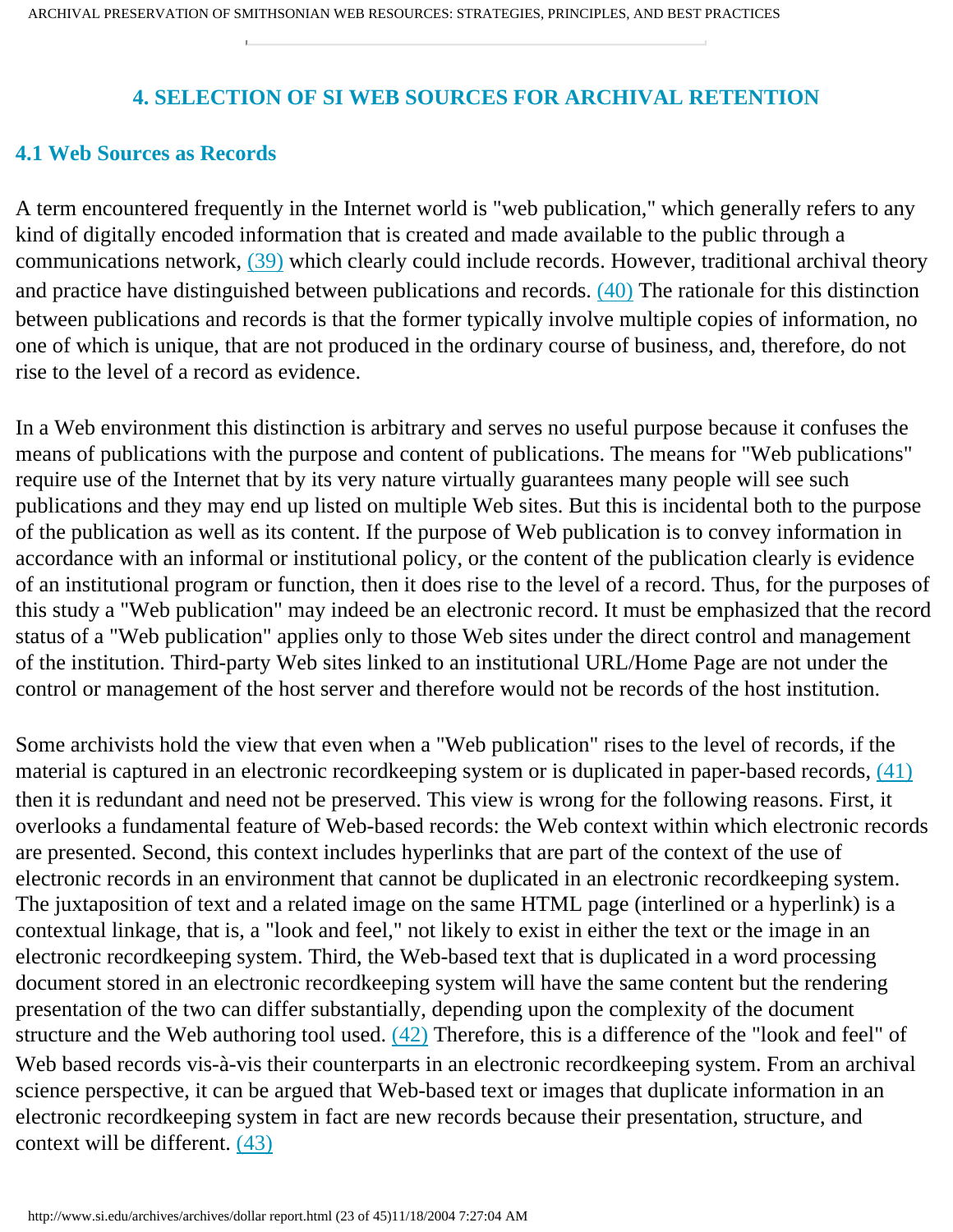In those instances where the content of HTML pages is generated on the fly by a database or Active Server Page there should be no debate about the record status of such "Web publications." Nor for that matter should there be any question about the record status of "Web publications" (e.g., Electronic Exhibits) that are "born digitally" and remain so throughout their retention.

This study argues that the Web context in which SI Public Web sites functions raises the level of Web site electronic material to that of an electronic record. Some SI HTML pages may be trivial without any long-term consequences and therefore may be retained for only a short period of time. Other SI HTML pages will have greater institutional significance and therefore merit designation as "permanent records."

## <span id="page-23-0"></span>**4.2 Smithsonian Institution Archives Appraisal Methodology**

In September 1999 the SIA issued a report on **[Appraisal Criteria and Methodology](http://www.si.edu/archives/archives/2rmapmethodology.html)** that is based on a functional analysis approach. The report identifies four broad functions of the SI:

- Assuring institutional continuity,
- Acquiring and maintaining the national collection,
- Conducting and supporting original research, and
- Diffusing knowledge.

In recent years, many archivists have promoted archival appraisal that is based upon a functional analysis of an organization but few archivists have actually completed a sound and coherent functional analysis that can drive archival appraisal. The SIA is one of a handful of archives to actually frame archival appraisal within the context of a functional analysis. Within this context, SIA archival appraisal decisions are based on "the overall value of records as documentary evidence of the functions and activities of the office, …" [\(44\)](#page-49-4) The report identifies a number of activities subsumed under the four functions of the SI that produce records that are likely to be of "enduring value." For example, the function of diffusing knowledge is subdivided into three activities:

- Exhibitions: Addresses activities concerning conceptualization, planning, funding, execution and evaluation of exhibitions.
- Productions: Addresses activities concerning conceptualization, planning, and funding of productions, including print, electronic, and broadcast media. SIA will attempt to collect designated series of core productions, and others, as opportunity permits.
- Events: Addresses activities concerning conceptualization, planning, funding, and execution of events, including educational courses and tours, symposia and seminars, festivals, lectures, and performances.

Although the report refers to the appraisal of electronic records, [\(45\)](#page-49-5) the guidance is general and does not explicitly delineate the archival appraisal of SI Web sites and pages. [\(46\)](#page-49-6) For example, under the function of "Diffusing Knowledge" certain records associated with exhibitions are considered to be of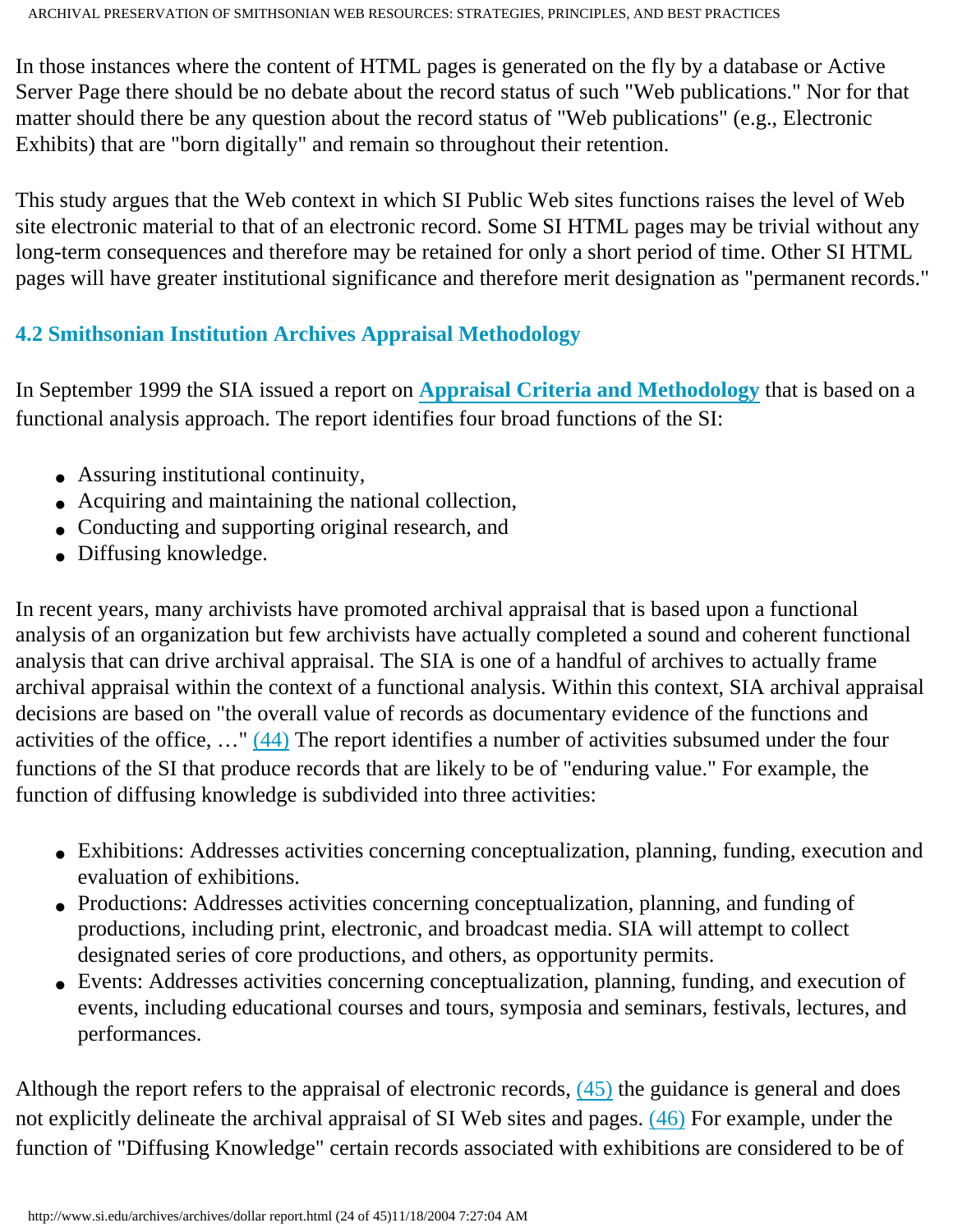"enduring value" but the language implies paper-based documentation (e.g., "Exhibition Catalogs," "Exhibition floor plans," and "Visitor Comments"). [\(47\)](#page-49-7) Nonetheless, SI Web sites do engage in "Diffusing Knowledge," especially through exhibitions, and the "enduring value" of SI public Web sites and HTML pages can be extrapolated from those SI records already identified to be of "enduring value."

Archival appraisal and retention of records usually is done at what is called the record series level. A record series is a body of documentary material that arises out of activities associated with a clearly defined function or process and therefore may share a commonality in terms of how the records are filed, the subject matter of the records (e.g., contracts or outgoing correspondence), and the like. This implies, among other things, that the content, structure, and context of a record series are under the administrative management and control of an individual(s) who is accountable for the accuracy of the content and presentation of the records. In the SI context a public Web site and its associated HTML pages are the means for the diffusion of knowledge, one of the four functions that the SI performs, and therefore they rise to the level of an archival record series. The mapping of the NASM Web site and associated HTML pages to SIA appraisal criteria that follows in the next section is rooted in the notion that the NASM Web site is a record series that is the by-product of the function of the diffusion of knowledge.

## **4.3 Application of SIA Appraisal Criteria to National Air and Space Museum**

Defining the NASM Web site and HTML pages as equivalent to a records series excludes from consideration all Web-based material that is not under the administrative control and management of the NASM Webmaster. Accordingly, the following Web sites and HTML pages that are external to the NASM Web site are not considered part of the NASM Web record series:

- Science Education Gateway,
- Air and Space Magazine,
- The Smithsonian Magazine,
- Links to More Information,
- Educational Links (Online Activities),
- Hot Links to Aerospace Web sites (HTF Resource Center),
- SI Calendar of Events (Visitor Information and Associates' Reception Center),
- History of Aviation Series Publications (Publications), and
- Solar System Series Publications (Publications).

The exclusion of these Web sites and associated HTML pages from the NASM Web record series, however, does not mean the existence of their linkage is of no consequence. In fact, these links constitute "gateways" to a broader context of the NASM Web record series and knowledge of their existence should be documented in metadata. As a practical matter this can be done by changing the URL for each third-party Web site to a NASM HTML page that briefly describes the link and its general content and gives the URL that was operational at the time of transfer to the archives Web server.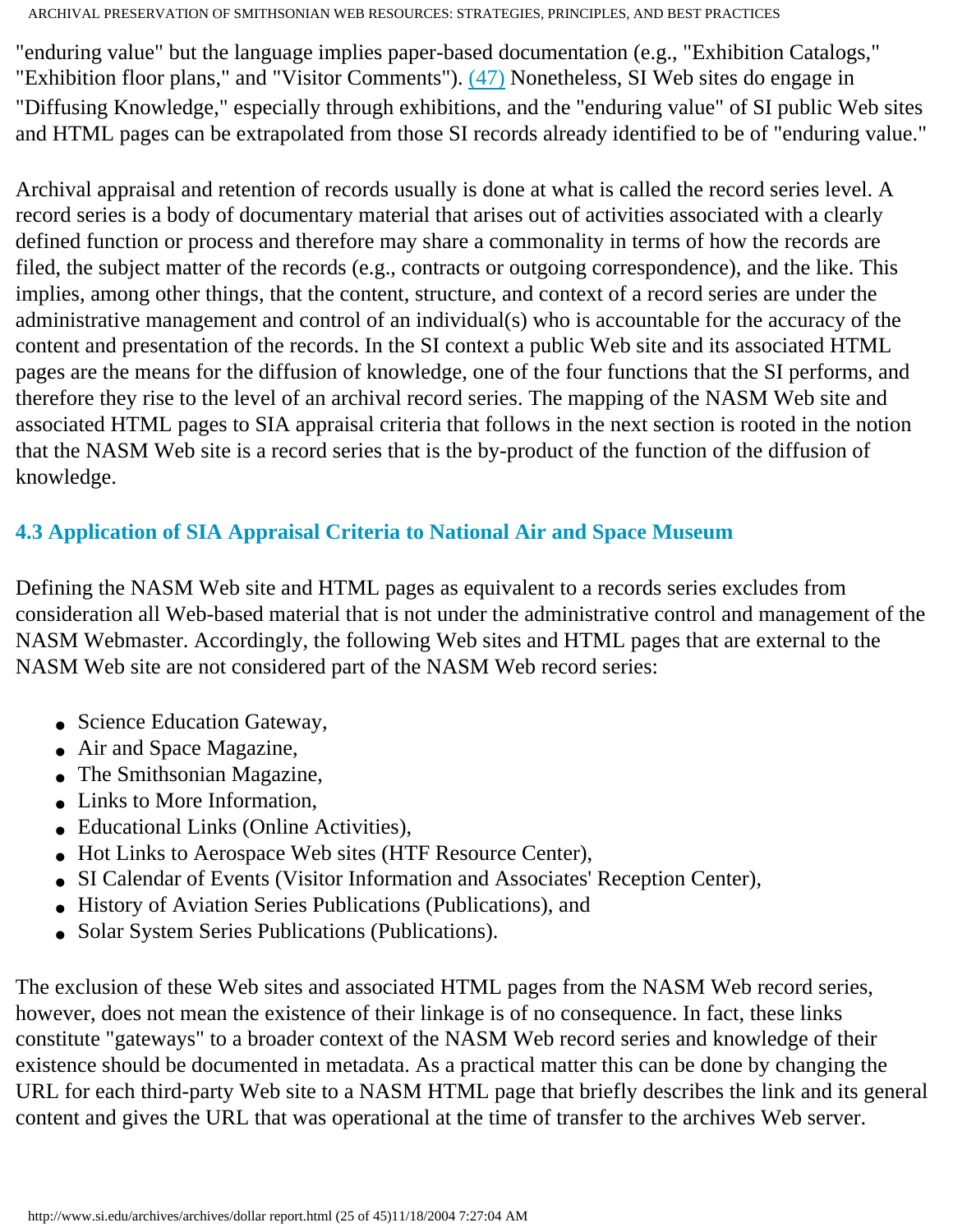Undoubtedly, some of the material on the NASM Web site duplicates information held in various offices and departments of the NASM. For example, Frequently Asked Questions (FAQ), the Albert Einstein Planetarium Schedule, National Air and Space Museum Fact Sheet, Museum Maps, and Special Events, among others are records created and maintained by other units of the NASM. Under the traditional concept of the "Office of Origin" or "Office of Primary Responsibility" Web postings that duplicate records held in other NASM offices do not have enduring value and therefore can be disposed of. The information content of records created and used by a NASM unit may be the same as that of Web postings but the context of use is substantially different, which gives rise to a record status of enduring value.

All of the remaining Web material on the NASM Web site comprises a Web record series and should be retained for its enduring value. The history log of changes maintained by the NASM Webmaster and comments and feedback received from visitors is part of the NASM Web record series and should be retained. The monthly Web site copies (CD and 8-mm tape) the NASM Webmaster maintains have shortterm operational value and need not be retained as part of the NASM Web record series.

The Garber Restoration Facility HTML page, which is part of the NASM Web record series, includes a live, real-time video of the facility although individual viewers may have only fifteen seconds (15) of viewing time. Capturing the continuous live feed of the Garber Restoration Facility would create very difficult storage problems and technical issues. One possible solution would be to capture one instance of the live feed (15 seconds or so) at the time a snapshot is taken of the Web site.

## **5. RECOMMENDATIONS**

<span id="page-25-0"></span>This chapter of the report delineates six areas of recommendations for follow-on activity that reflect a life cycle management approach. The six areas are:

- A SI wide Web policy for the life cycle management of its Web sites and HTML pages,
- Archival considerations in the design and authoring of Web sites and HTML pages,
- Appraisal considerations for the selection of SI Web sites and HTML pages for archival preservation,
- Archival capture of SI Web sites and HTML as records,
- A SI Web site and HTML archival preservation strategy, and
- SI Archival Web site and HTML principles and best practices

Recommendation areas 2, 3, 4, 5, and 6 presume that a policy framework will be established that supports specific recommendations or there is a consensus that they are worth doing.

## <span id="page-25-1"></span>**5.1 SI Archival Web Policy**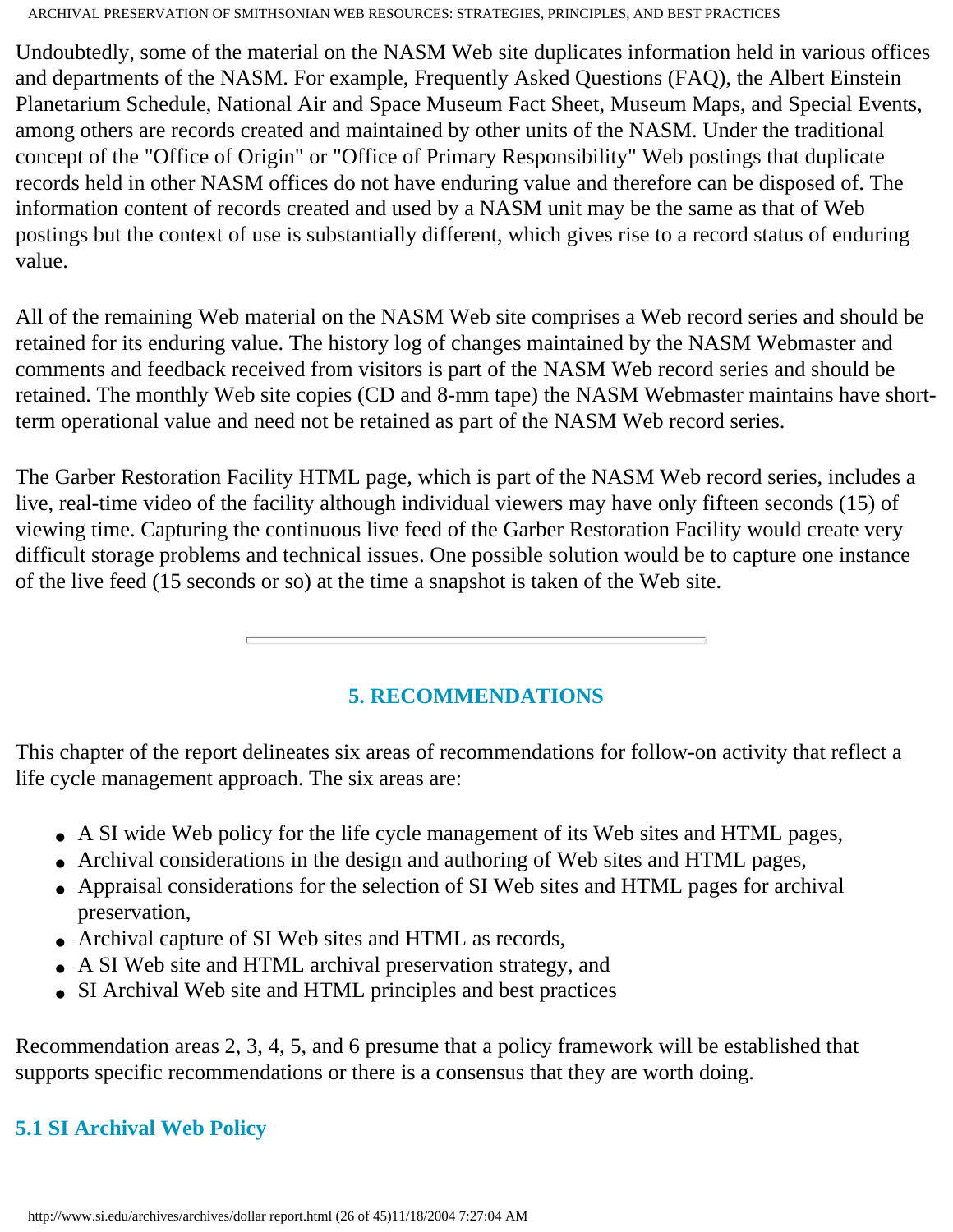The SI has a general policy regarding the design, maintenance and use of Web sites and HTML pages but virtually nothing regarding the archival preservation of Web sites, HTML pages, and associated documentation (metadata). Developing a SI policy document that links the design and use of SI Web sites and HTML pages with their archival preservation should correct this deficiency. The formulation of a comprehensive life cycle management policy governing SI units (museums, research centers, and other organizations) that create, use and maintain Web sites, HTML pages, and associated metadata and other records is beyond the scope of this study. Nonetheless, it is possible to identify areas that such a policy document should address.

**Scope.** This policy should apply to all SI entities that maintain a public Web site hosted on either the central SI public Web server or on an internal independent public Web server and use the site to provide services, products, and information to the public. This would exclude those Web sites whose content is not controlled by a Webmaster who is accountable to the SI.

**Objective.** This policy should articulate clearly that it is the intent to ensure that trustworthy and usable documentation of Web-based activity is created and retained as part of its corporate memory and thereby meet legal and institution obligations and community expectations for access for as long as may be required.

**Special Features.** As noted earlier, the delineation of a comprehensive SI policy for the archival preservation of Web-based records is beyond the scope of this study. Nonetheless, several special features can be identified that this policy should take into account. They include:

- The life cycle management of SI Web-based records in which a Web site is defined as a record series,
- Use of the Dublin Core or its functional equivalent to support uniform retrieval of HTML pages across all SI Web sites,
- Archival appraisal of SI Web sites and HTML pages that incorporates functional analysis,
- Archival capture of SI Web sites and HTML pages on an archives Web server,
- Protection of the integrity of SI Web sites and HTML pages over time despite changes in technology platforms,
- Minimization of software dependence through the use of vendor technology neutral formats,
- Minimization of hardware dependence through periodic transfer of Web-based records to new storage media, and
- Capture of audit trail metadata about preservation activities taken to extend the usability of Webbased records.
- Use the Dublin Core Metadata (or its functional equivalent) for retrieval/cataloging purposes,
- Minimize software dependence through the use of vendor technology neutral file formats
- Minimize hardware dependence through the transfer of electronic records to new storage media for which there is a strong market presence, and
- <span id="page-26-0"></span>• Capture of audit trail metadata about preservation activities taken to extend the usability of electronic records.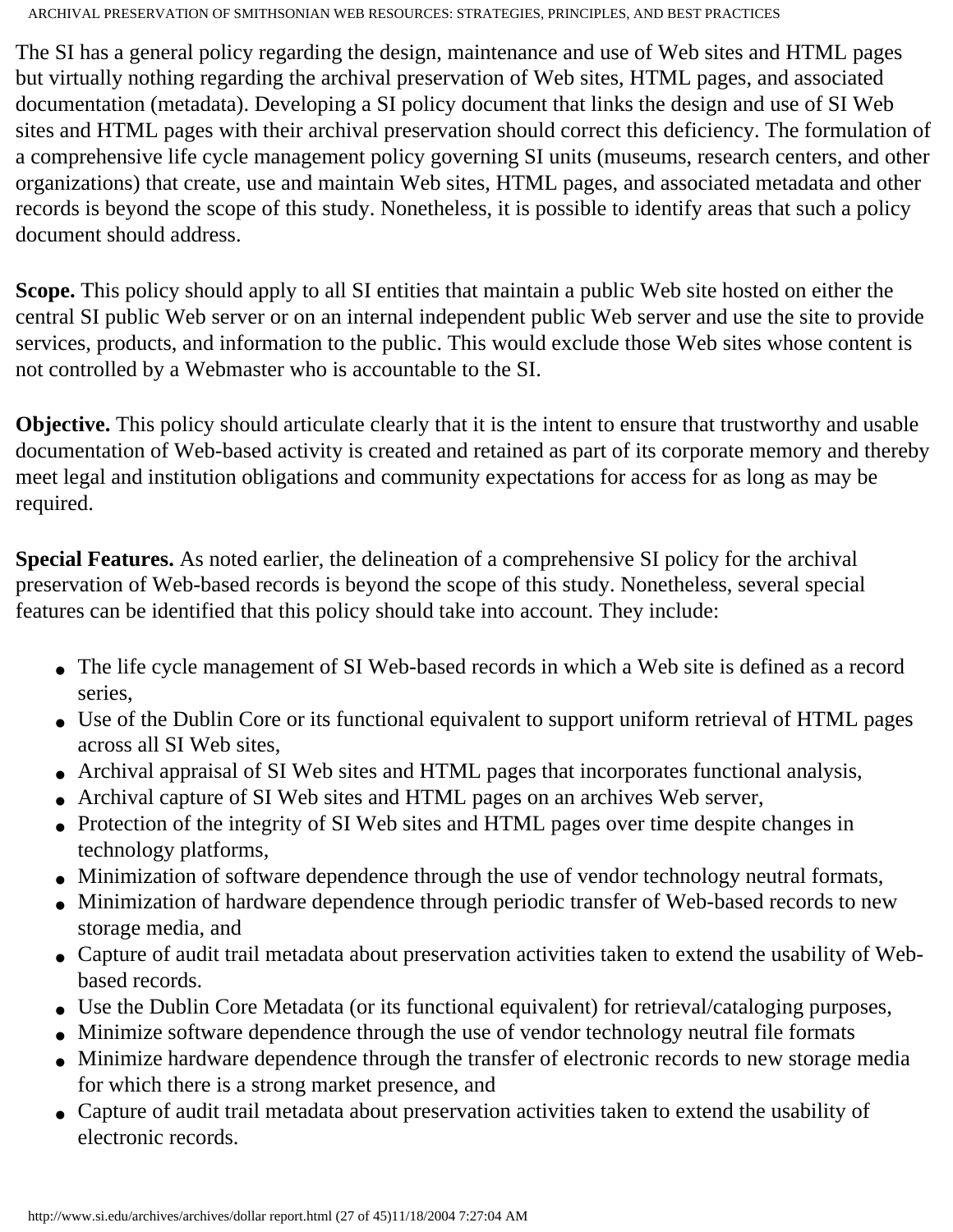## **5.2 Long-term Access Considerations in the Design and Authoring of SI Web Sites and HTML Pages**

The Life Cycle Management of usable and trustworthy SI Web sites and HTML pages requires that longterm access considerations be taken into account in the design, authoring, and maintenance of SI Web sites and HTML pages. These long-term access considerations include the definition of a SI Web site as a record series, the utilization of technology independent standards and standardized metadata (e.g., Dublin Core Metadata), and periodic creation of copies. The failure to incorporate long-term access considerations in the design, authoring, and maintenance of usable and trustworthy SI Web sites and HTML pages will make their preservation more difficult and costly. Implementation of the following recommendations will minimize this difficulty and expense.

#### **Recommendations:**

- Use the Dublin Core Metadata (or its functional equivalent) for descriptive/retrieval purposes,
- HTML markup should be XML compliant,
- Avoid the use of a third-party proprietary search engine that is not under the control of a SI Webmaster,
- All links within the same Web site should be relative (not absolute),
- Copies of Web sites should be periodically created and maintained, and
- Major revisions to a Web site should be fully documented.

## <span id="page-27-0"></span>**5.3 SI Archival Appraisal of Web Sites**

Archival appraisal of SI Web sites is important because it is the means for identifying those Web sources that are essential to protecting the SI corporate memory and meeting legal and institutional obligations and community expectations. The archival principles underlying the SI Appraisal Methodology include:

- A record series is the fundamental unit of appraisal,
- A record series consists of records that are the by-product of activities that occur in carrying out one of the four functions of the SI,
- A records series consist of records that are under the control of individuals who are accountable to an organizational component of the SI, that is they are created or received and maintained by individuals acting in their official capacity in carrying out one of the four functions of the SI,
- A records series is "owned" by the organizational unit with the primary responsibility for its creation and management and should not be intermingled with other records series, and
- A records series may contain records duplicated in another records series but their new context of use, presentation, or delivery makes them new records that are incorporated in this records series.

Based upon these archival principles, this study argues that a SI Web site and its associated HTML pages is a SI records series when it is under the control and management of a SI employee acting in his/ her official capacity in carrying out one of the four functions of SI. The SI organizational unit (or its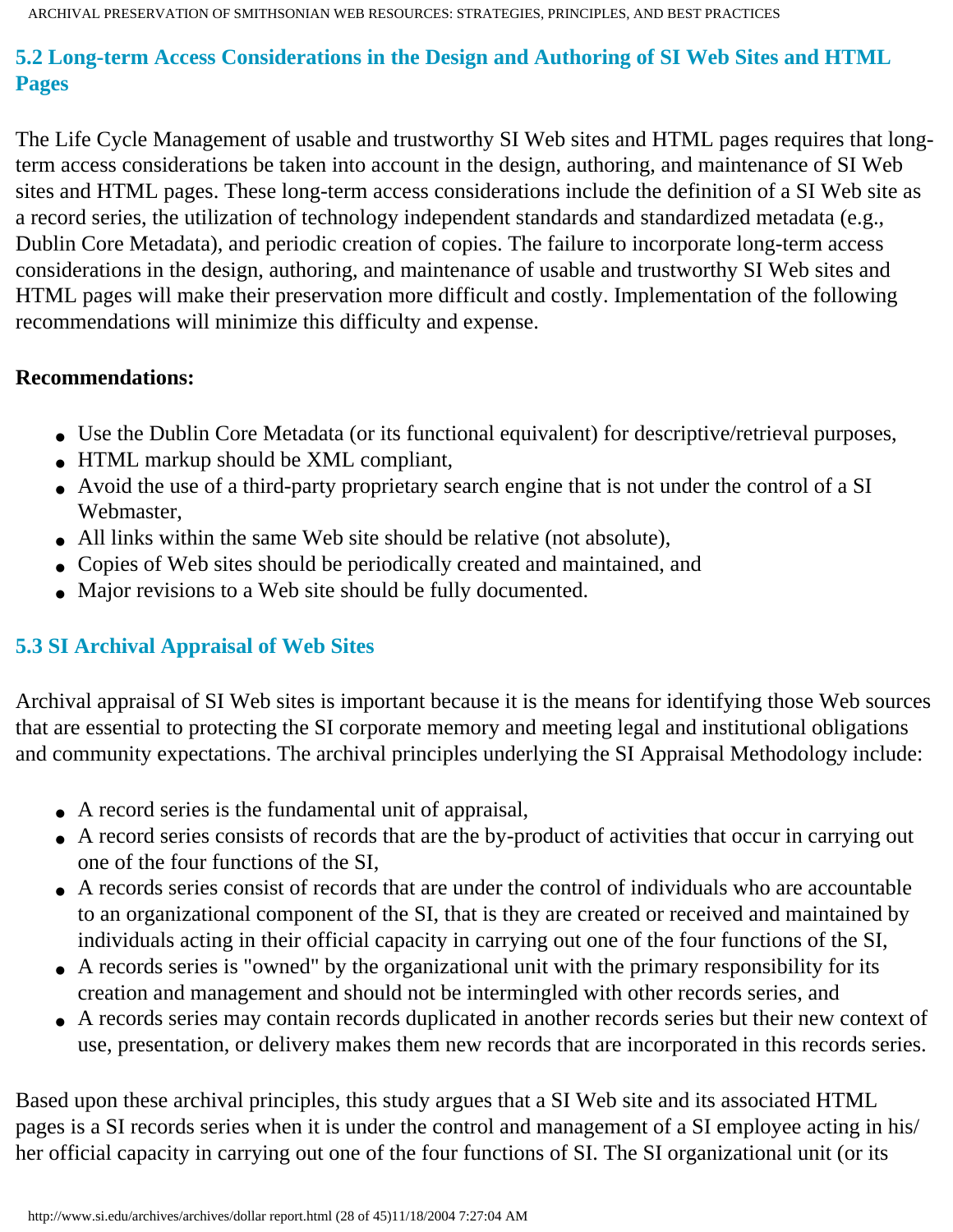surrogate) with the responsibility for creating and maintaining the content of a Web site and its associated HTML pages "owns" the Web record series. In the Smithsonian Web environment there are as many Web record series as there are Web sites and associated HTML pages whose content is created and maintained by a SI organizational unit. For example, the Smithsonian Home Page is one records series with navigation paths to virtually all of the Web records series that comprise the SI Web environment. The Smithsonian Home Page is under the control of the SI Webmaster while each museum or research center that is linked to the Home Page is under the control and management of a Webmaster. Links from a specific SI Web records series to another SI Web records series or to Web sites outside the SI, are pointers to supplemental or complementary information that is not part of that specific Web record series. A SI Web records series, therefore, is an organic whole rather than an aggregation of HTML pages. Web sites and associated HTML pages should be considered a SI Web records series under the following conditions:

- Each SI Web site with a unique URL is a Web records series,
- Each SI Web records series consists of a Web site and associated HTML pages whose content is created and maintained (i.e., "owned") by an identifiable SI organizational entity, and
- <span id="page-28-0"></span>• Any Web records series or third-party Web sites and HTML pages with links to a specific SI Web site and its associated HTML pages are not part of that specific SI Web record series. [\(48\)](#page-50-0)

There is an exception to the third bullet above when a Web plug-in that is essential to the overall functionality effectiveness of a Web site or HTML pages is downloaded from a vendor on demand. Without a functional Web plug-in (e.g., Shockwave) then part of the look and feel of a Web site or HTML pages will be diminished. [\(49\)](#page-50-1)

## **Recommendations:**

- Adopt the definition of a SI Web records series that has a unique URL whose content is created and maintained (i.e., "owned") by an identifiable SI organizational entity,
- Generate a SI Web site map and identify each SI Web records series,
- Generate a Web site map for each SI Web records series and identify the HTML pages that belong to each records series, and
- Schedule each SI Web records series for permanent retention and transfer to the SIA Web archives repository.

## <span id="page-28-1"></span>**5.4 SI Archival Capture of Web Sites**

There are two strategic options for the archival capture of Web sites and HTML pages that can be characterized as content driven and event driven strategies. [\(50\)](#page-50-2) The content driven strategy emphasizes the capture at specific point in time of the content and any functionality of Web sites and HTML pages that are required for their subsequent presentation to viewers. The content driven strategic option is appropriate where the goal of archival preservation is to ensure that future users can view Web sites and HTML pages as they existed at a particular point in time in the past. The content driven strategy works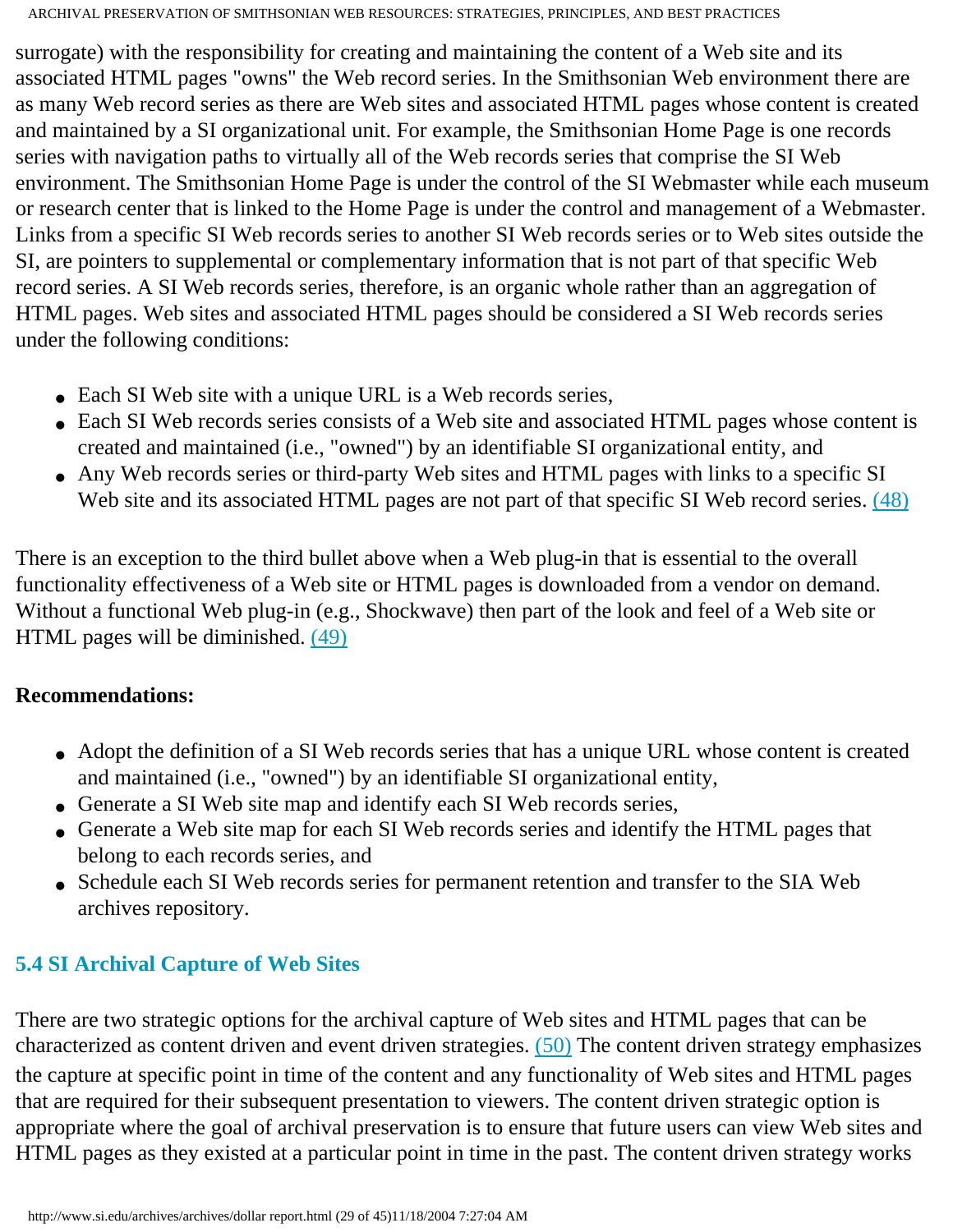best with static Web sites and HTML pages whose content changes infrequently. In contrast, the event driven strategy focuses upon transactions between users of dynamic Web sites and HTML pages that involve some level of interaction between users and a Web site or pages. A case in point is an Active Server Page application or interactive database that produces customized HTML pages based upon transaction parameters that include business rules, user access rights, and the specific view of the database required (derived tables) for the transaction. Each instance of such transactions, therefore, represents a unique user view of the Web site and HTML pages that physically exists only at the time of the transaction and its transmission to the viewer. The event driven strategy works best with dynamic, interactive Web sites and HTML pages.

The implementation requirements for these two capture strategies differ substantially. The primary requirement for the content driven strategy is to capture a complete and accurate copy of all of the content and associated application functionality of a Web site and HTML pages so that they are frozen in time. The primary requirement for the event driven strategy is to capture the transaction parameters the query, the business rules, user access rights, the specific "view" state of the database at the time of the transaction - and the underlying application so that the transactions can be reconstructed on demand in the future.

These two strategic options specify what should be captured, not when the capture should occur. The time of capture depends upon the scope and frequency of changes to Web sites and HTML pages. With static Web and HTML pages substantive change is likely to be infrequent so an initial base line capture would be sufficient until there is a major redesign of the site and pages, at which time another "historical" snapshot would be necessary. Between the initial base line capture and the redesign of the site and pages minor changes, such as monthly event calendars, can be captured and written to a history log change file. The "historical" snapshot and history log change file should provide adequate documentation of the content of static Web sites and HTML pages.

The capture of dynamic Web sites and HTML pages can be done in two different ways. The first involves capturing "on the fly" each set of transaction parameters, the derived tables (database "view"), and the database application software. The second way involves capturing "on the fly" each set of transaction parameters and the entire database at specified intervals (e.g., daily) along with the database application software. A daily capture of the database presumes that it is updated at regular intervals, say, every day at 12:00 AM. Based upon today's technologies the infrastructure required for the capture of dynamic Web sites and HTML pages is likely to be substantial. Also the storage costs for preserving executable Web sites and HTML pages over time are likely to be equally substantial.

The issue of capturing dynamic SI Web sites and HTML pages is of little consequence because currently virtually all of the SI Web sites and HTML pages (on the order of 95% or higher) are static. Over the next five years or so this may change as more dynamic Web sites and HTML pages are created but this is not an issue that needs to be addressed now.

#### **Recommendations:**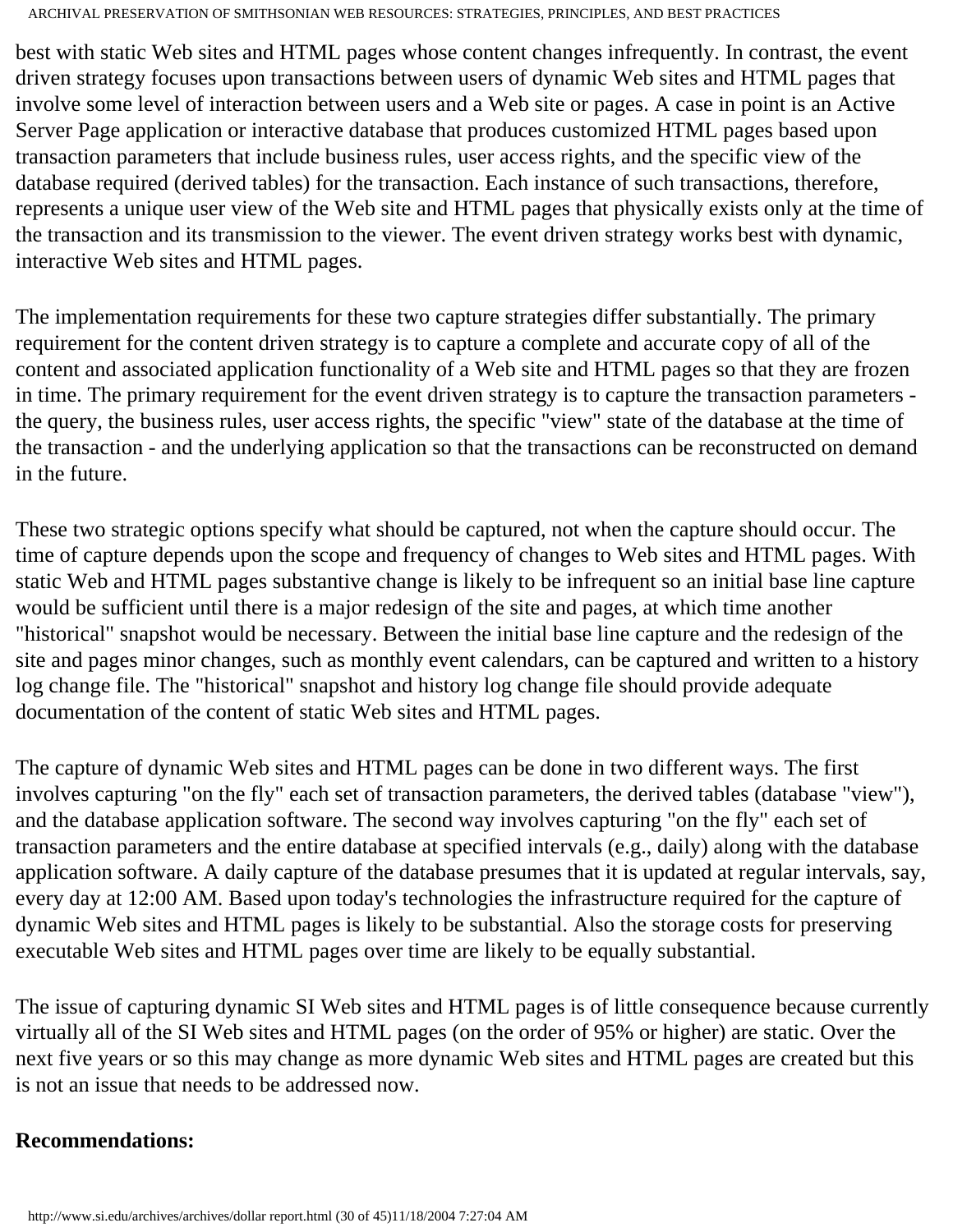- Capture a snapshot of each SI Web site and associated HTML pages as a base-line,
- Establish a history change log for each SI Web site and document all revisions,
- Capture a new snapshot of any new HTML pages added to a Web site, and
- Capture a new snapshot of a Web site when it is redesigned or there are major changes.

#### **5.5 SI Archival Preservation Strategy**

As noted earlier (Chapter 2) there are only two viable preservation strategies that the SIA may initiate. The first, the Data Archaeology Strategy, would entail the transfer of a copy of SI Web sites and pages of archival value from the public SI Web server or museum/research center/departmental server to a dedicated electronic archives repository. The SIA would control access to the contents of the archives to protect the integrity of the material and collect documentation about the operating systems and application software along with information about vendor HTML extensions and plug-ins used. The preservation activity the SIA would undertake would be to:

- Collect documentation about each Web site and its associated HTML pages,
- Generate an ASCII listing of all HTML pages (site map) and their URLS,
- $\bullet$  Identify the Web authoring tool(s) used to create the material,
- Identify the version of HTML used,
- Identify any proprietary plug-ins,
- Store each Web site and associated HTML pages on an archives repository Web server,
- Create a second copy of the Web sites and HTML pages and transfer to a storage medium such as Digital Linear Tape,
- Monitor the readability of Web sites and HTML pages on the electronic archives repository and copies on a removable storage medium such as Digital Linear Tape, and
- Transfer Web sites and HTML on the current archives repository server to a new server at some point in the future and transfer the copies to new storage media at some point in the future.

The Migration Strategy, the second viable preservation strategy, would involve at least four separate but closely related activities. The first would be for the SIA to adopt HTML 4.02 as its archival storage format and to encourage all SI Webmasters to update all of their active Web sites and pages to HTML 4.02. Second, when XHTML becomes available the SIA should adopt it as its archival storage format and encourage all SI Webmasters to update all of their active Web sites and pages to XHTML. Third, when a copy of these Web sites and HTML pages is transferred to the SIA Electronic archives repository, the SIA would assume responsibility for ensuring that the sites and pages are converted to new vendor technology neutral formats that replace XHTML. In this regard, it should be noted that migration is a process that will need to be repeated as far in the future as is necessary. The fourth activity would be for the SIA to retain at least one back-up copy of all Web sites and HTML pages on removable storage media (e.g., magnetic tape) in a Tar format that will protect the directory structure.

#### **Recommendations:**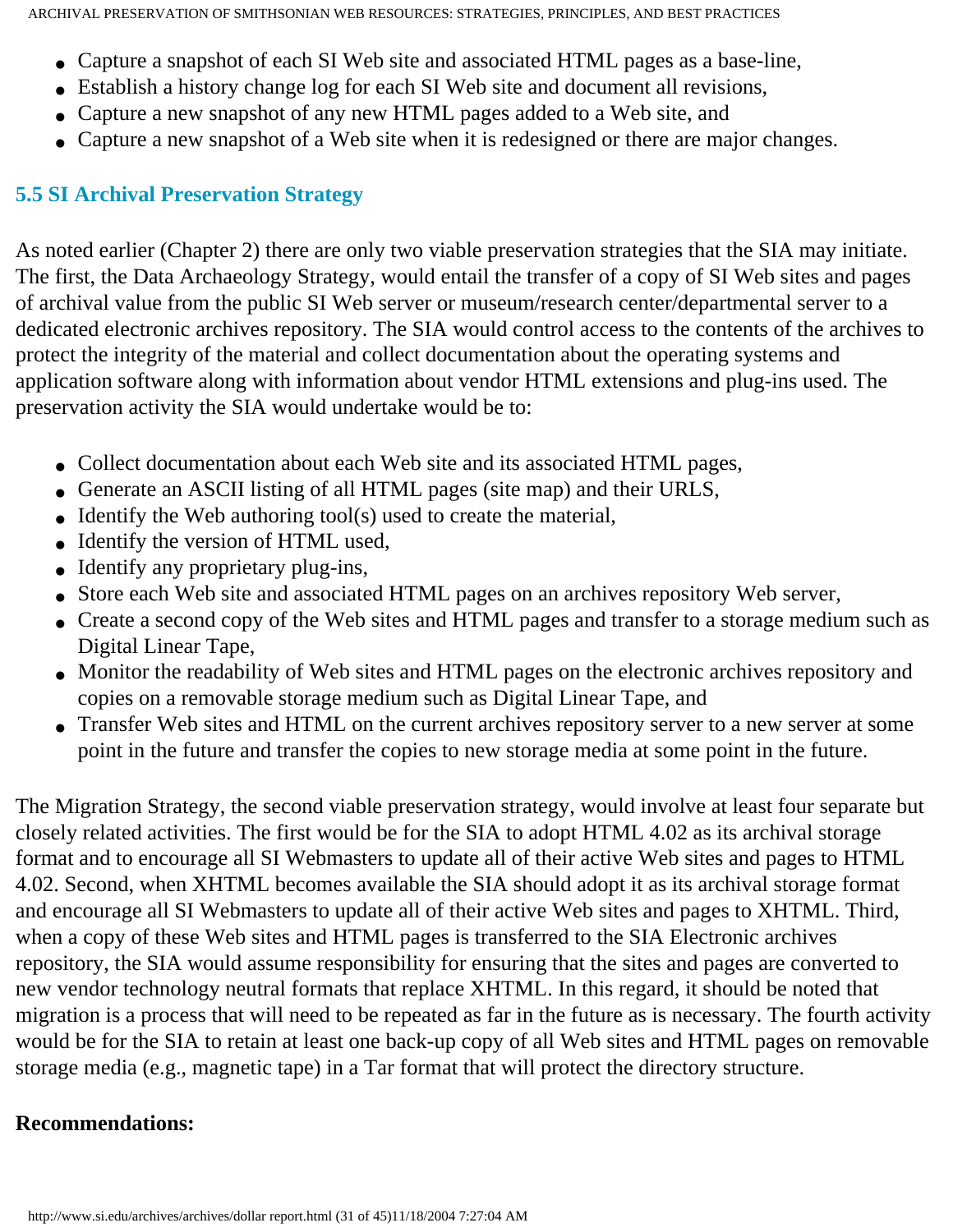- Adopt the Digital Archaeology Strategy as a means of acquiring immediate custody of SI Web sites, HTML pages, and associated metadata (and documentation),
- Transfer a SI Web records series that is not overly complex to an electronic archives repository so that SIA staff may obtain hands-on experience, and
- Implement the Migration Strategy over the next two to four years as resources are made available.

## <span id="page-31-0"></span>**5.6 SI Preservation Principles and Best Practices**

The following section reviews nine preservation principles and recommends a number of best archival preservation practices.

## **5.6.1 Establish an electronic archives repository**

It is axiomatic that electronic records should be transferred from an operational environment to an electronic archives repository. Electronic records stored in an operational environment are still under the control of their creators and users and are subject to alterations and destruction either by design or accident. In contrast, an electronic archives repository is a "trusted third party" whose mandate is to ensure the preservation of trustworthy and usable electronic records as evidence for as long as necessary. Typically, this involves "read only" access to digital material in the repository and protection of the physical security of the repository. A base line requirement for the preservation of trustworthy and usable Smithsonian Web Sites and HTML pages is the creation of an SIA Electronic Archives Repository. Such a repository may be managed and staffed by the SIA or it could be outsourced. A risk analysis of these two archival repository alternatives should be conducted to determine which is more cost-effective.

<span id="page-31-1"></span>If the SIA manages and staffs the electronic archives repository then some attention should be given to where the repository fits into the Smithsonian Institution Technical Reference Model Strategy. [\(51\)](#page-50-3) Under this model it appears that an electronic archives repository would fall under Data Management Services, which includes Data & Records Management, Data Repository, Data Quality, Data Warehousing, and Database Management, all of which appear to be applications in an operational environments. An electronic archives repository should not be part of an operational application environment. Of course, a firewall could be put in place that would have the practical benefit of removing the Electronic Archives Repository from an operational application environment. Nonetheless, the preferred solution would be to add an Electronic Recordkeeping Services along with the appropriate standards to the Technical Reference Model. This would give greater visibility to the preservation of trustworthy and usable SI Web sites and HTML pages and to the preservation of trustworthy and usable electronic records as evidence in general.

## **Recommended Best Practice:**

• Establish an Electronic Archives Repository under the control of the Smithsonian Institution Archives (SIA),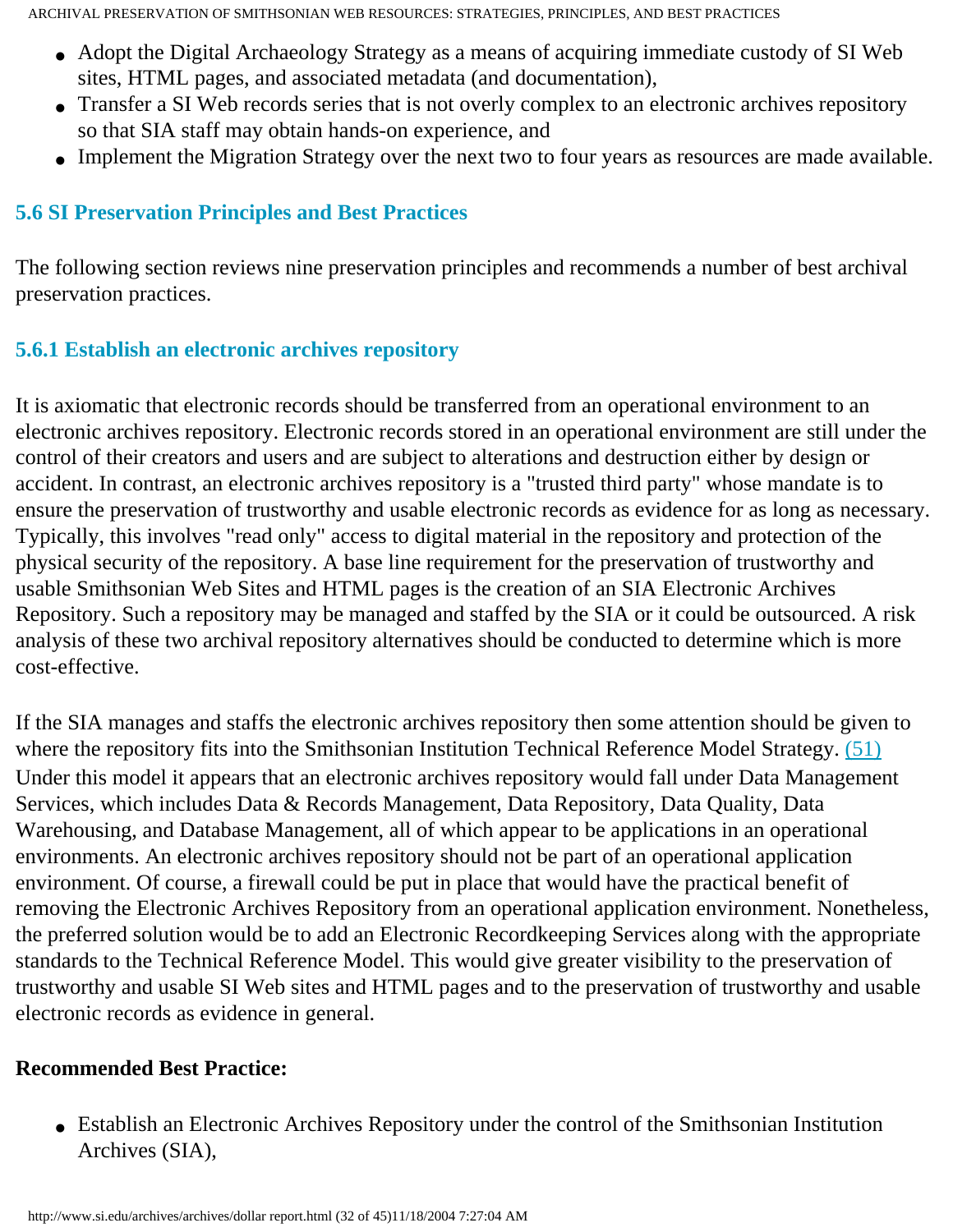- Conduct a cost benefit analysis to determine if the repository should be staffed and managed directly by the SIA or outsource to a vendor, and
- Add an Electronic Recordkeeping Services to the Smithsonian Institution Technical Reference Model.

#### **5.6.2 Transfer Web sites and HTML pages to the SIA Archives Repository**

The transfer of SI Web sites and HTML pages from an operational Web server environment to an electronic archives repository should be early in the records life cycle. All of the contextual metadata (i. e., documentation) that supports an understanding of the status of the records during their creation, use, and transmission should be included in the transfer. This is particularly critical when Web sites and HTML pages were authored using non-standard HTML tag extensions, unique screen layout features, and Web plug-ins that no longer are executable. It is important, therefore, to document why full reconstructability is not possible so that future users will have confidence in the trustworthiness of the Web sites and HTML pages they access.

The documentation that should be compiled extends beyond these particular features. Appendix 1 in this study lists a series of questions about the design, use, and maintenance of Web sites and HTML pages that should be incorporated into requests for documentation. Much of this information should be included in the metadata that documents the context of the transferred Web sites and HTML pages.

The preferred means for transferring Web sites and HTML pages to the custody of the SIA archives repository is the File Transfer Protocol, which already is used to transfer Web sites and HTML pages from a development server to the central Public Web server. It would be a relatively straightforward process to establish an archives Web server and transfer to it fully functional Web sites and HTML pages that are hosted on the central SI public Web server or on standalone servers maintained by departments/museums/or research centers. In the first instance the SI Webmaster could do this transfer while in the second instance individual Webmasters would have to do the transfer. In either case, use of the FTP would require little effort on the part of anyone. The major difficulty is likely to be encountered when partial Web sites from the same organizational entity are hosted on the central SI public Web server and a departmental standalone server. Combining these two components into a fully reconstructed Web site would be the responsibility of the SIA.

An alternative, albeit much less efficient, would be to write a Web site with all its associated HTML pages to removable storage media (optical or magnetic) in the TAR format. Use of the TAR format ensures that the file directory structure of the Web site is transferred intact. The chief advantage of writing a Web site and associated HTML pages to removable storage media is that it is not necessary to know what the Target system is at the time of writing. The Web site and associated HTML pages can remain in the Tar format indefinitely, subject only to periodic media renewal, and migrated to any technology platform that can import data in the TAR format.

#### **Recommended Best Practice:**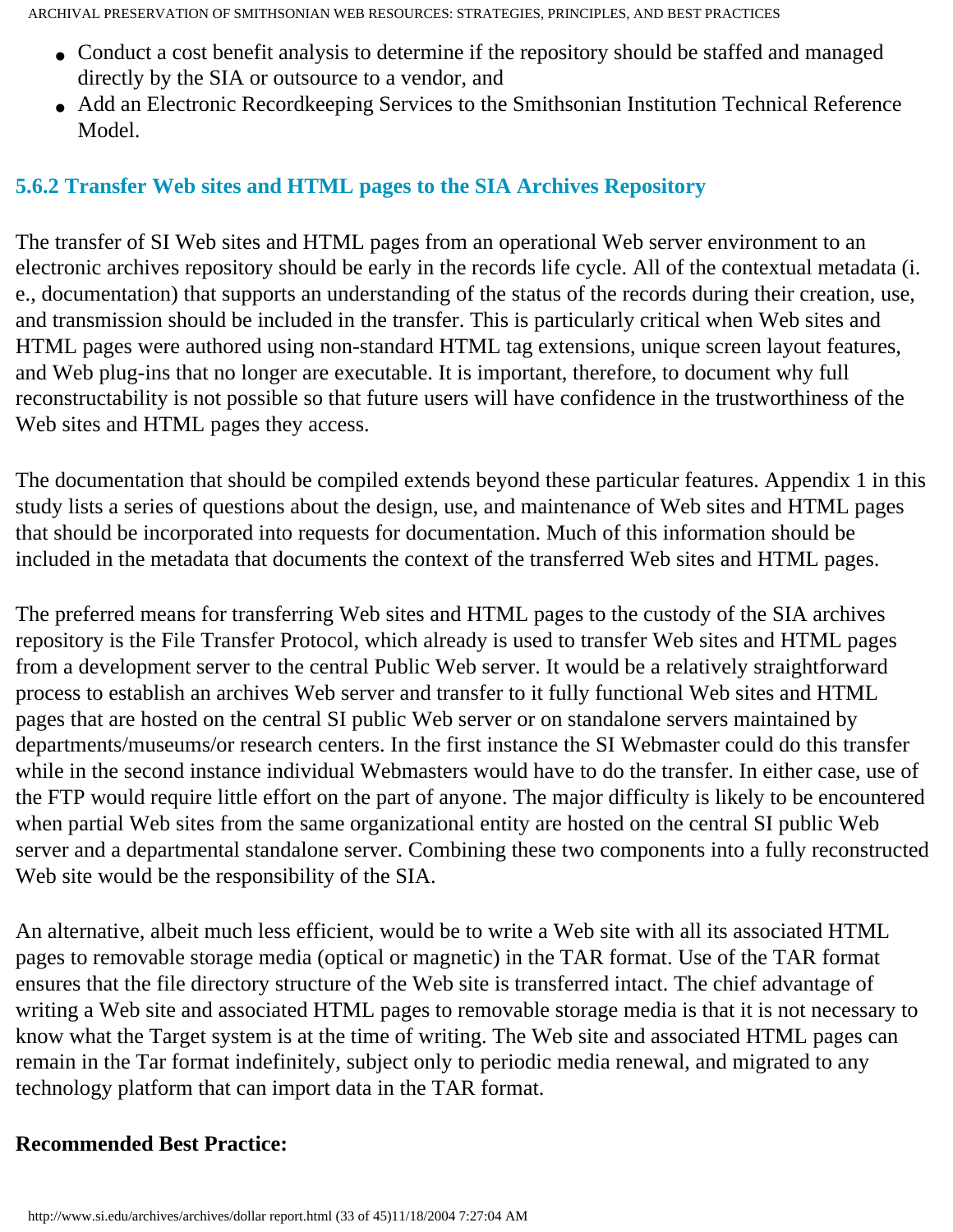- Transfer Web sites and HTML pages to an electronic archives repository as early into the life cycle as possible,
- Use the FTP whenever possible to transfer functional Web sites and associated HTML pages from an operational Web server to the electronic archives repository,
- Write functional Web sites and associated HTML pages to removable media in the Tar format when the target technology platform is not known,
- Require that appropriate documentation accompany the transfer of the Web sites and HTML pages, and
- Utilize the questions in Appendix 1 in specifying what documentation should be obtained.

## **5.6.3 Ensure continuing processibility of Web sites and HTML pages**

Web sites and HTML pages must be capable of replicating the content, context, and functionality without regard to technology changes for as long as necessary. This capacity for replication is known generally in archival practice as maintaining processibility. Processibility means, among other things, that Web sites and HTML pages can be moved from one technology platform to an entirely different one without any loss of data integrity and little or no degradation in the capability to render the original presentations. In some instances it may not be possible to fully reconstruct the physical layout of every Web site or HTML page, especially when proprietary plug-ins or special features are used. Nonetheless, even partially reconstructable Web sites and HTML pages are processible and should be capable of being read and interpreted correctly with current and future technologies for as long as necessary.

Web sites and HTML pages transferred to an electronic archives repository will have an indefinite retention period. During this long retention period storage media and the devices used to read them will fall victim to technology obsolescence. In order to ensure the continuing processibility of HTML pages and Web sites, the storage media on which they and associated metadata are stored must be renewed. The frequency with which this renewal may occur depends upon the error status of the current storage media and the rate of obsolescence of the existing media and drives.

The experience of the National Archives of the United States in transferring electronic records to new storage media suggests that this should be done every ten years (absent any evidence of a pending catastrophic media failure that a media monitoring program is likely to reveal). Transfer of Web sites and HTML pages along with associated metadata to new storage media every ten to fifteen years should be sufficient, barring any exceptions related to the chosen media or file format.

There are two established ways to renew storage media. One is to copy the bit string comprising Web sites, pages, and documents from an existing storage medium to a newer version of the same medium (3480 cartridge tape to 3480 cartridge tape). A copy therefore reproduces an exact mirror image of the bit stream on the new medium. The second way is to reformat the bit string comprising Web sites and HTML pages on one storage medium to one that is different (e.g., 3480 cartridge tape to Digital Linear Tape).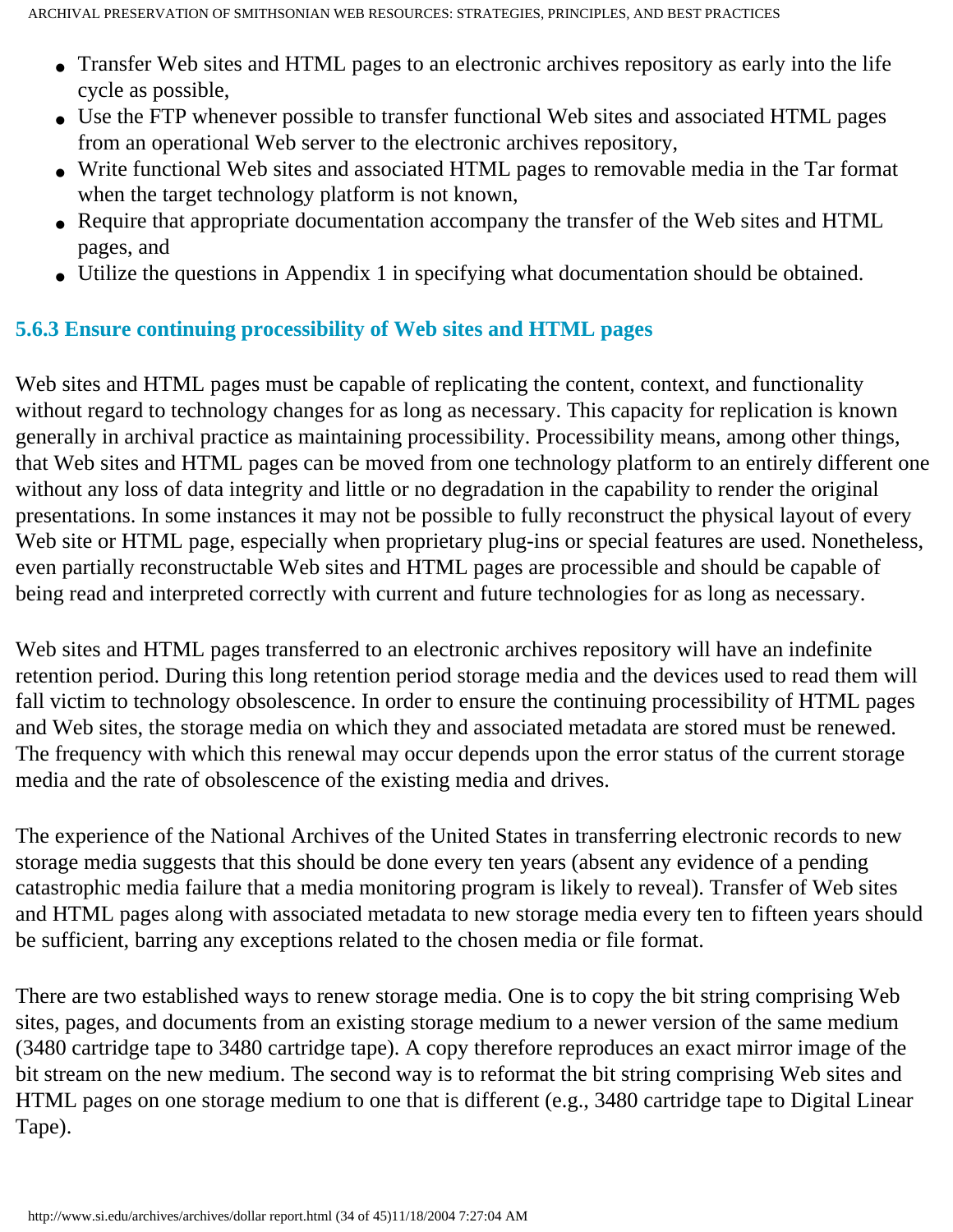#### **Recommended Best Practice:**

• Extend the processibility of Web sites, HTML pages, and Web documents by copying and/or reformatting them to new storage media every 10 to 15 years.

#### **5.6.4 Preserve content and contextual integrity of Web sites and HTML pages**

Preserving the content integrity of Web sites and HTML pages means that no undocumented substantive alteration or loss in information content occurs during storage or during the migration of the data to new technologies for ensuring continuing processibility. Preserving the contextual integrity of Web sites and HTML pages involves maintaining metadata such as historical logs and an audit trail of all actions taken to extend their processibility, namely when the action was done, how it was done, why it was done, who performed it, and the results. This is known as preservation metadata. In some instances it may not be possible to preserve the exact appearance, content and functionality of Web sites and HTML pages, especially when browser dependent tags, proprietary plug-ins, and third-party Web sites are involved. Any loss of functionality, content, or appearance should be fully documented in preservation metadata.

Protecting the internal integrity of a Web site includes ensuring that internal links within the site remain intact when the technology platform changes, as in the case of migrating a Web site and associated HTML pages to an electronic archives repository. The easiest way to protect these links and avoid a time consuming reconstruction of a Web site directory is to employ relative URL addresses.

Web sites and HTML pages, like other electronic records, are vulnerable to some loss of data over time through media degradation and preservation activities to extend their usability through conversion to a new storage format. Protecting the integrity of Web sites and HTML pages in this context requires implementation of quality control procedures that generate bit/byte counts, Cyclical Redundancy Checksums, or hash digests that can be compared with bit/bye counts, Cyclical Redundancy Checksums, or hash digests generated at some point in the future.

#### **Recommended Best Practices:**

- Design and implement methods, such as checksums or hash digests of individual HTML pages or a public Web site as a whole, that provide a means for detecting any change in the informational content of the pages or site and preservation metadata,
- Employ relative URL addresses to ensure that internal Web links remain intact when technology platforms change,
- Document any loss in appearance, content, or functionality of Web sites resulting from the use of extended HTML tags or third-party Web sites that are no longer operational,
- Compute a cyclical redundancy checksum or hash digest of each Web site and HTML page after each preservation activity (e.g., reformatting to new media) and prior to the next preservation activity, then compare them to establish that there has been no alteration in the underlying bit stream that comprises the data, and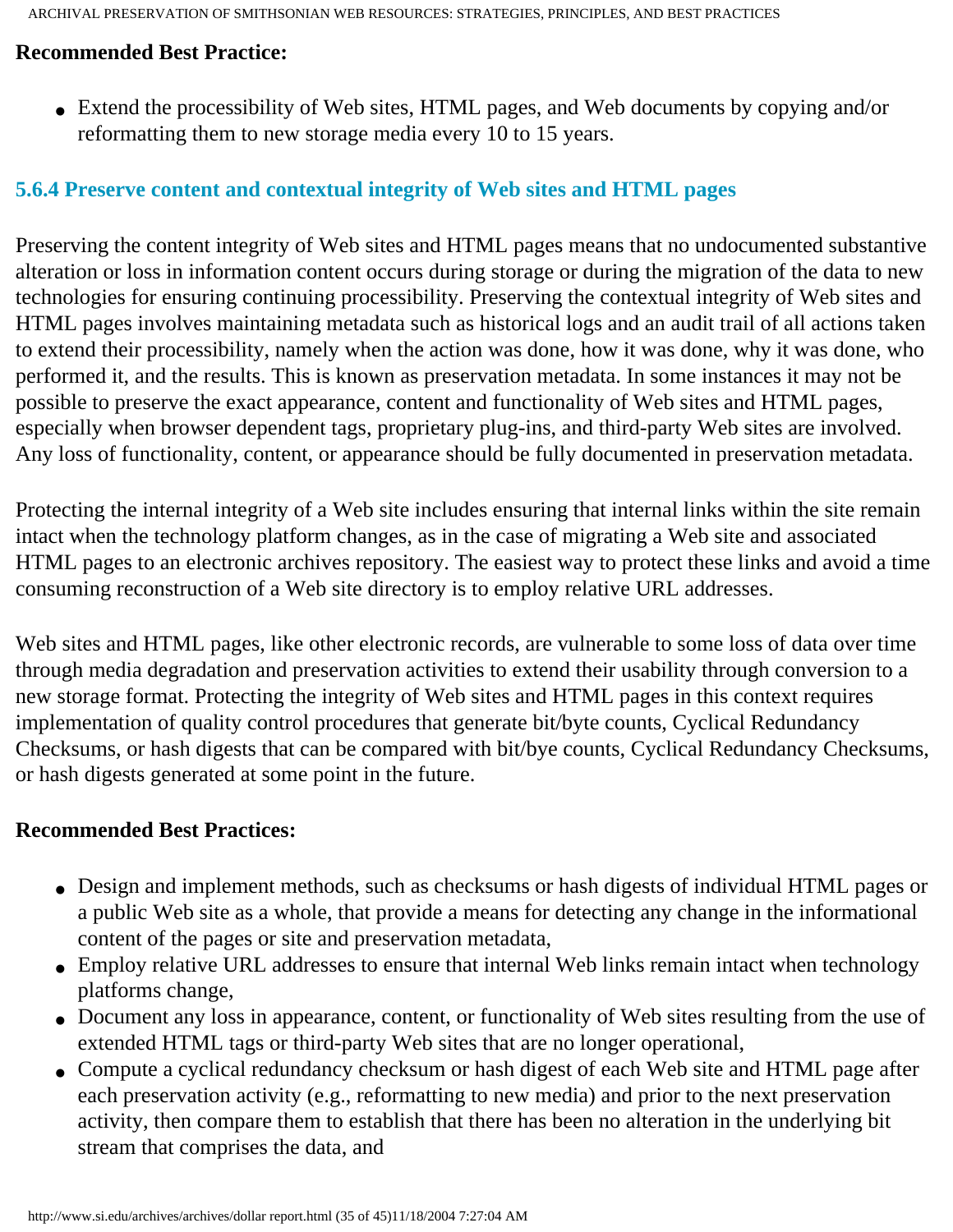• Maintain an audit trail of the preservation history of each Web site including cyclical redundancy checksums and hash digests.

## **5.6.5 Employ XHTML as a vendor technology neutral format**

Virtually all software vendors develop native, proprietary file formats to maximize performance and to enhance analytical techniques. These proprietary formats require the use of specific application software and sometimes a specific hardware/software technology platform. This dependence can be overcome through the use of open, vendor technology neutral data interchange formats. "Open" refers to the specifications for the format being in the public domain and therefore the data can be used with any vendor software product that imports data in this format. A vendor technology neutral format with a wide base of vendor implementations, therefore, would support Web sites, HTML pages, and associated metadata independence across multiple technology platforms and applications over time.

To put it differently, data independence means when there is a reference request for a particular Web site or HTML page and associated metadata at some point in the future they could be easily ported to any system platform or application that supports the format. Of course, over an extended period of time, say, thirty years or so, it is possible that a format may become obsolete and it may be necessary to migrate the data to the newer, more widely supported format.

Currently, the W3C is promoting "data independence" of Web sites and HTML pages through its support for XHTML as a vendor technology neutral "open" format. The proponents of XHTML believe that this strong base of support will encourage the developers of software tools for Web sites and HTML pages to ensure that their products conform to XHTML. The support of W3C for XHTML, the availability of multi-vendor products that conform to XHTML, and a wide base of user support suggest that XHTML and its variants are likely to persist over time.

It is likely that most of the Web sites and HTML pages transferred to the SIA electronic archives repository will be 4.0. At the time of transfer or shortly thereafter they should be migrated to XHTML in order to maximize "data independence" and to standardize, where possible, browser dependent tags and the inappropriate combination of HTML tags.

#### **Recommended Best Practices:**

- Adopt a policy that mandates the use of XHTML for all Web sites and HTML pages resident on a SI public Web server, and
- As appropriate, migrate all Web sites and HTML pages to XHTML when they are transferred to the electronic archives repository

#### **5.6.6 Select a durable and cost-effective off-line storage medium**

The selection of a durable and cost-effective storage medium for the archival preservation of Web sites,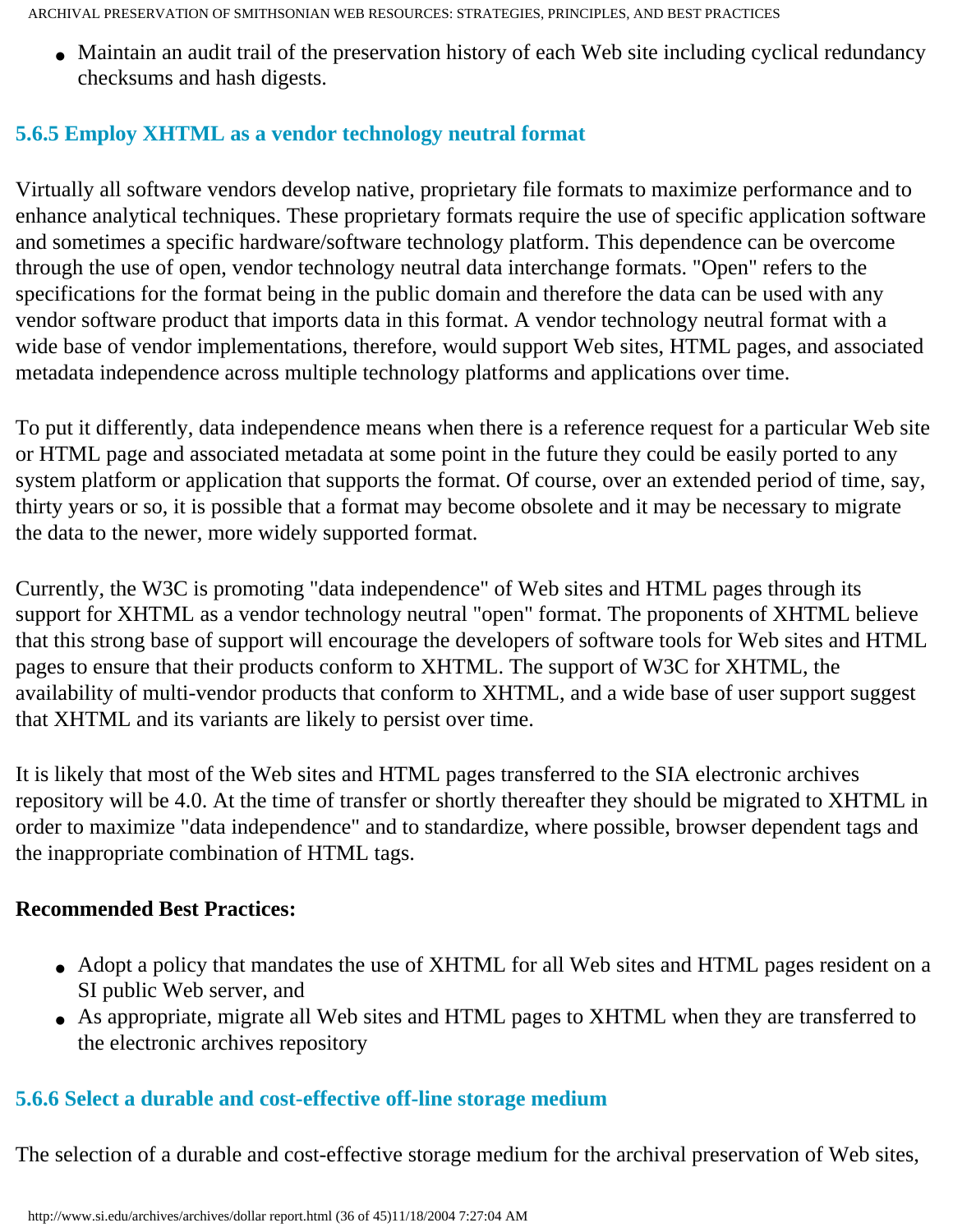HTML pages, and associated metadata is a threshold issue because it is likely that some form of off-line storage will be used. Two recording technologies (magnetic and optical) currently are used for off-line storage. There are three different magnetic recording technologies in use today - longitudinal, serpentine, and helical. Optical recording technologies include read only (ROM/DVD-ROM), write once, read many times (WORM/DVD-R), and rewriteable (RW). There is a great deal of debate about which recording technology is appropriate for use in an archives where electronic records and data must be retained indefinitely. Criteria for selecting a storage medium could include: high storage capacity; high data transfer rate; a predicted life expectancy of at least 20 years; established and stable market place presence; and suitability. [\(52\)](#page-50-4)

#### **Recommended Best Practices:**

- Adopt the following criteria for use in selecting a storage medium to be used
- High storage capacity
- High data transfer rate
- Predicted life expectancy of at least twenty  $(20)$  years
- Established and stable marketplace presence
- Conduct a risk analysis of the tradeoffs between optical and magnetic storage media
- Select the storage medium that minimizes long-term risks

### **5.6.7 Maintain a secure electronic archives repository**

Protecting Web sites, HTML pages, and associated metadata from alteration, deletion, or loss is a critical component of archival preservation that involves several different but related best practices. The first line of defense against alteration or loss of Web sites, HTML pages, and associated metadata is their transfer from an operational environment to a repository/archives where access to the data and the manipulation possibilities for the data can be strictly controlled. Such controls generally allow the data to be accessed, viewed, printed and copied, but not changed in any way. Protecting the data against alteration, deletion, or loss also should include locating the electronic archives repository in an area where the threat of a natural disaster such as a flood or earthquake is minimal. A disaster recovery plan should be in place that can be quickly implemented in the event of a natural calamity. In addition a "fail safe" recovery mirror copy of all Web sites, HTML pages, and associated metadata in the electronic archives repository should be maintained at a second geographical location.

The off-line storage media for electronic records are magnetic and optical storage, which are inherently fragile so their long-term readability and longevity are at risk. John Van Bogart of the National Media Laboratory (NML) has documented that temperatures in excess of 26º C (74º F) and a relative humidity of 70 percent can significantly reduce the predicted life expectancy of magnetic and optical storage media.

#### **Recommended Best Practices:**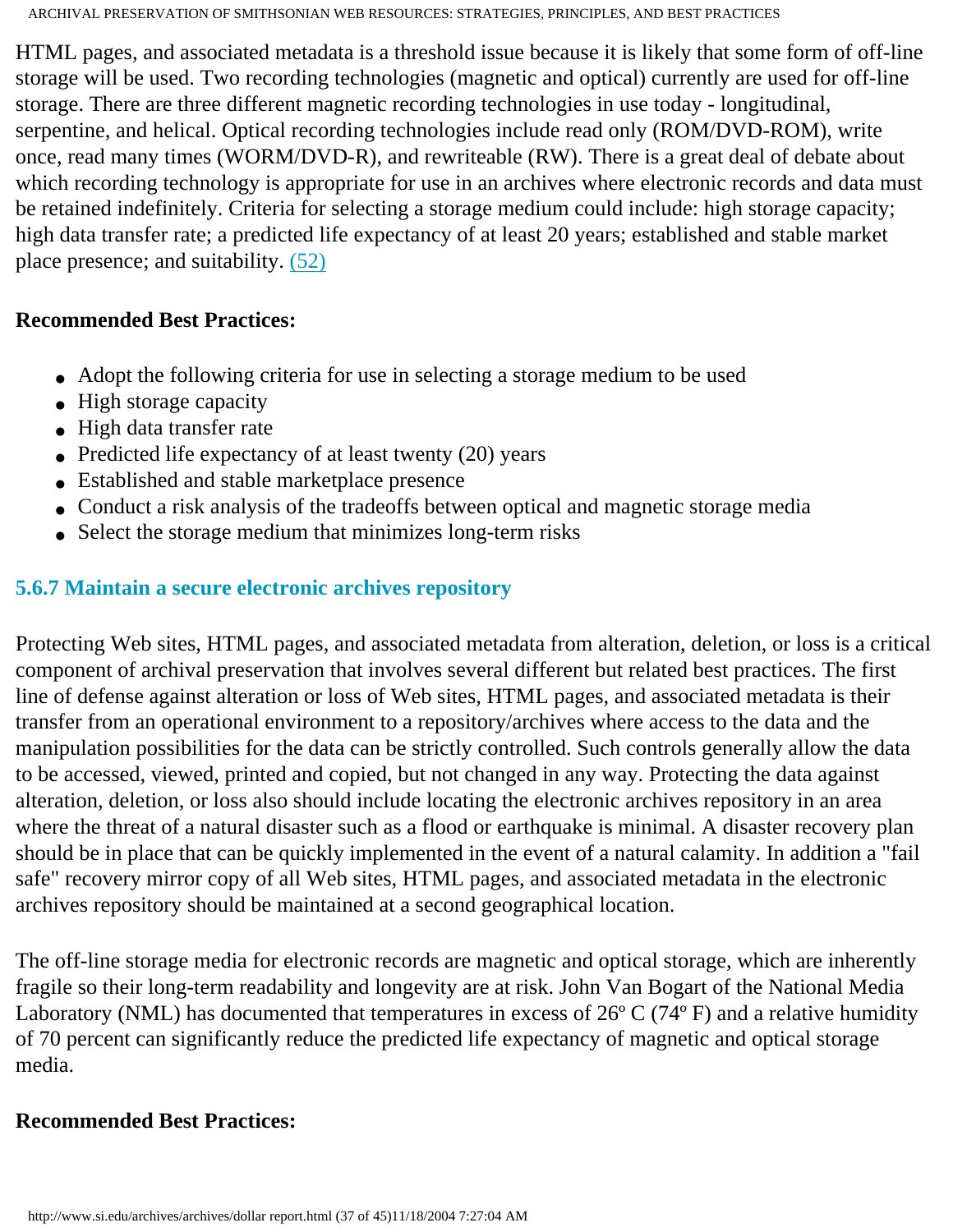- Maintain XHTML pages and metadata in secure environment where read-only access is controlled.
- Create a mirror copy of all Web sites and associated metadata and store it at a second electronic archives repository that is geographically removed from the primary archives/repository.
- Have in place a disaster recovery plan in the event of a natural disaster such as a flood, fire, or earthquake.
- Maintain a stable temperature of  $15^{\circ}$  C (59 $^{\circ}$  F) and 40 percent relative humidity for the storage and management of the media and associated data.

### **5.6.8 Implement a quality assurance media monitoring program**

A media-monitoring program should be in place that consists of a periodic (preferably annually) inspection of selected storage media to ensure that no catastrophic loss has occurred or is impending. [\(53\)](#page-50-5) The findings and any remedial action taken to correct deficiencies should be documented in preservation history metadata.

As noted earlier, magnetic and optical media are the two digital storage media widely used today for archival storage. Although both classes of storage media are robust they are inherently fragile and therefore their durability and readability are at risk. Research conducted by the National Media Laboratory on predicted life expectancy of magnetic and optical storage media demonstrates that lower temperatures and lower relative humidity levels can contribute significantly to their life expectancy. [\(54\)](#page-50-6) There is no guarantee that lower temperatures and lower relative humidity levels alone will ensure that storage media remain durable and readable over their entire predicted life expectancy.

#### **Recommended Best Practices:**

- Conduct an annual inspection of a sample of storage media to ensure that no catastrophic loss has occurred or is impending.
- Document all findings resulting from the annual inspection, including what corrective action, if any, was taken in the preservation metadata.
- Identify storage media with 10 or more temporary read "errors" and copy them to new storage media of the same type (e.g. 3490 tape to 3490 tape) or reformat them to new but different storage media (e.g., 3490 tape to DLT tape).

### **5.6.9 Migrate Web sites, HTML pages and associated metadata as often as necessary to avoid technology obsolescence**

The Web sites, HTML pages, and associated metadata transferred to the electronic archives repository will be preserved in processible form for as far into the future as possible. It is inevitable that new technology platforms will become available that support newer and more efficient vendor technology neutral formats that offer significant data management and access improvement. Establishing a time frame within which to migrate Web sites and associated metadata to a new and more efficient vendor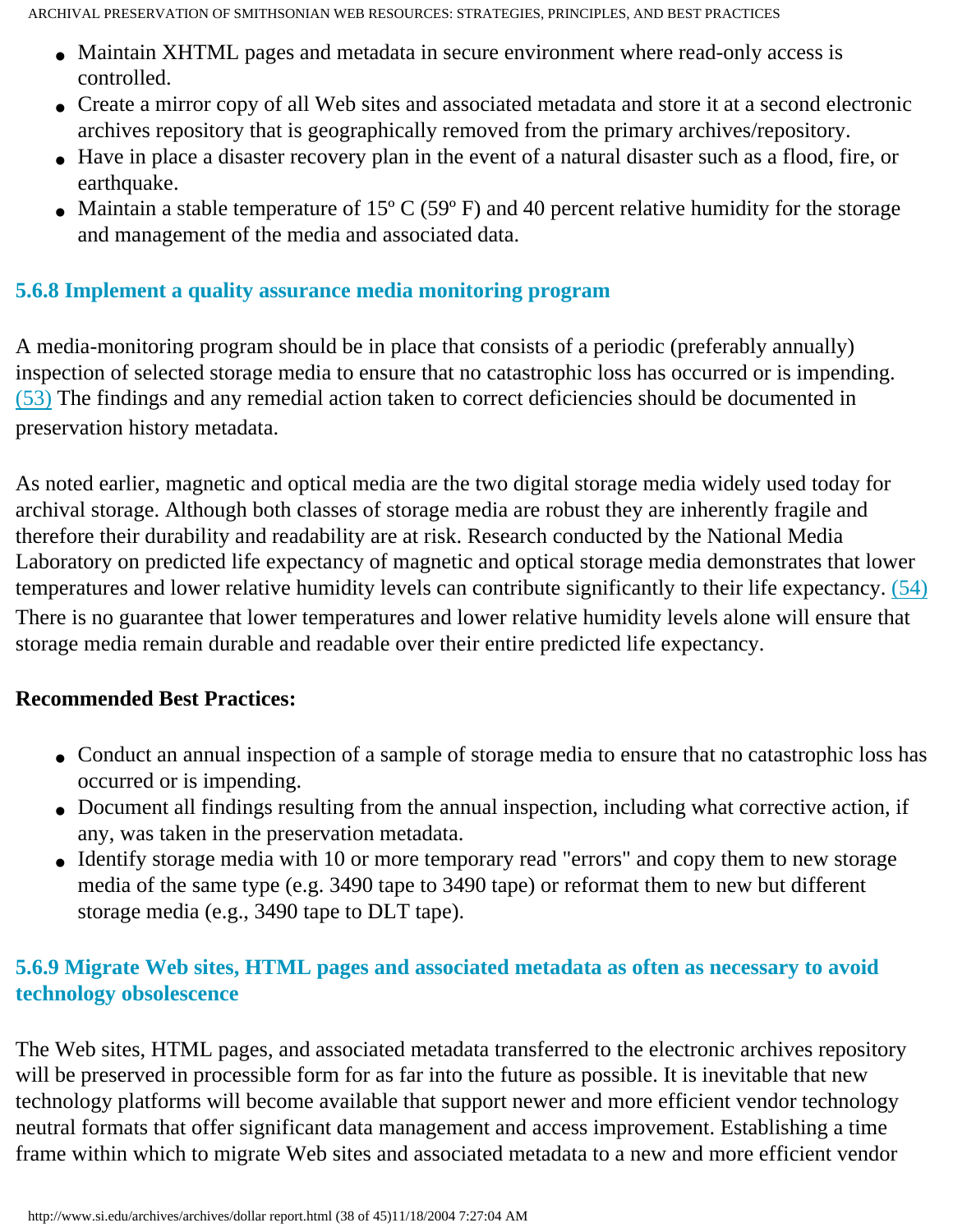technology neutral format is difficult partly because the date at which a format may become totally obsolete is unknown. The commitment of W3C to the support of XHTML and the growing vendor development of tools to support it augur well for its longevity and for backward compatibility with any new vendor technology neutral formats.

#### **Recommended Best Practices:**

- Adopt XHTML as the preferred vendor technology neutral format for archival storage of SI Web sites and HTML pages, and
- Periodically migrate SI Web sites HTML pages, and associated metadata to updated or new vendor technology neutral formats

## **5.6.10 Create and maintain an historical preservation log**

The long-term preservation of accessible and trustworthy Web sites and HTML pages requires the collection and maintenance of metadata that both identifies their profile attributes to support timely retrieval and describes the storage, maintenance, and migration circumstances that can help guarantee their trustworthiness. The Preservation Metadata Model in Appendix 2 identifies the kinds of information that should be captured and maintained in an Historical Preservation Log.

#### **Recommended Best Practices:**

- Establish and maintain an Historical Preservation Log that tracks all of the preservation activities undertaken to extend the usability and trustworthiness of Web sites and HTML pages.
- Incorporate the data elements in Appendix 2 into the Historical Preservation Log.

## **SOURCES**

Charles Dollar, Authentic Electronic Records: Strategies for Long-Term Access (Chicago: Cohasset Associates, 1999).

Stephen Harries, "Capturing and Managing Electronic Records from Websites and Intranets in the Government Environment," proceedings of the LM Forum '99 European Citizens and Electronic Information: The Memory of the Information Society (Luxembourg: Office for Official Publications of the European Communities, 2000): pp. 72 - 80.

<span id="page-38-0"></span>Gregory S. Hunter, Preserving Digital Information: A How To Do It Manual (New York: Schuman Publishers, 2000)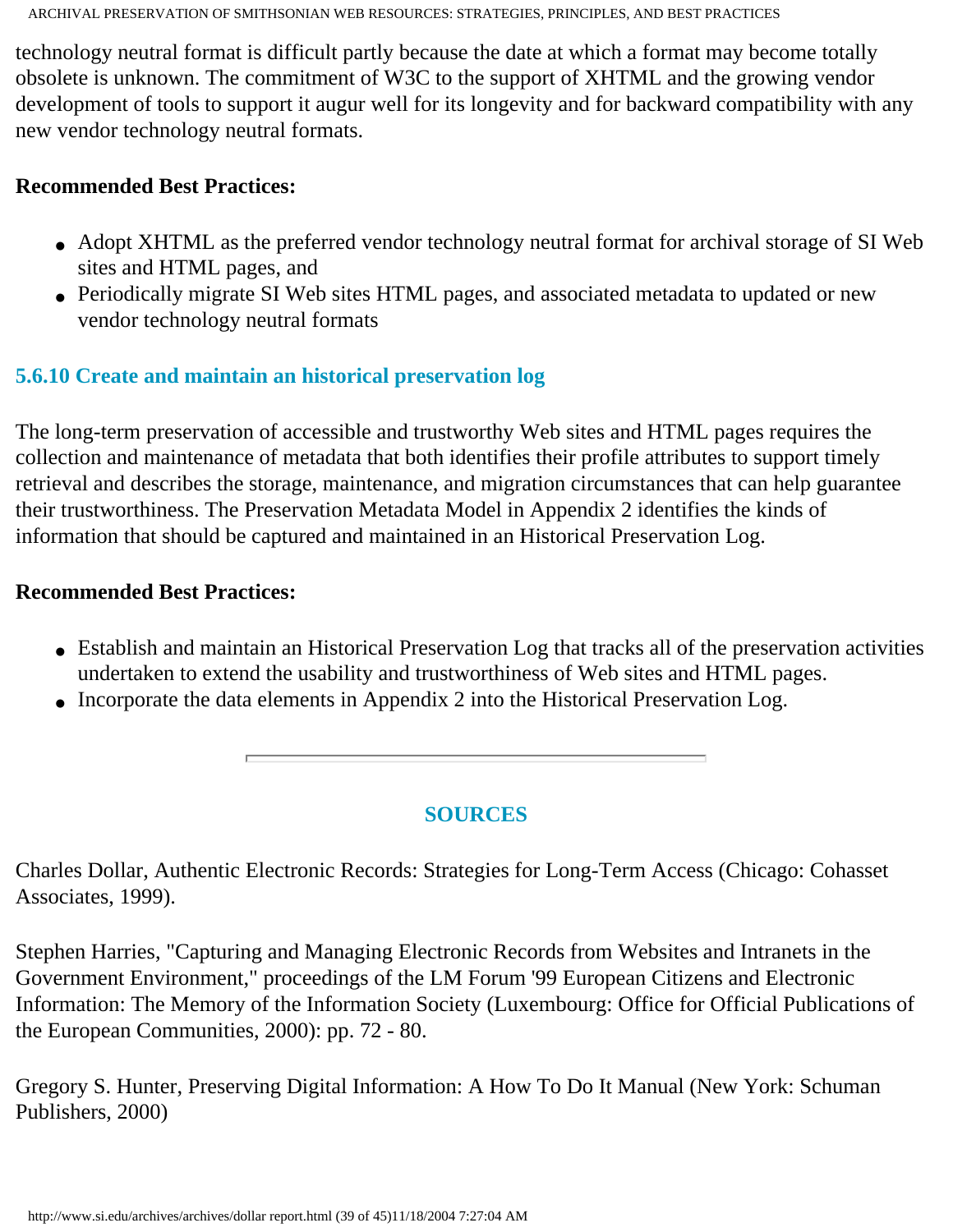IM Forum- Internet and Internet Working Group, An Approach to Managing Internet and Intranet Information for Long Term Access and Accountability. September 1999. Available electronically at **[http://www.imforumgi.gc.ca](http://www.imforumgi.gc.ca/)**.

IM Forum-Internet and Intranet Working Group, Managing Internet and Intranet Information for Long Term Access and Accountability - Implementation Guide. September 1999. Available electronically at **[http://www.imforumgi.gc.ca](http://www.imforumgi.gc.ca/)**.

William LeFurgy, "Records and Archival Management of World Wide Web Sites," The Quarterly, The DC Caucus of the Mid-Atlantic Regional Archives Conference Vol. 2 No. 4 (March 2001).

Tanya Marshall, "Web-Based Records and Electronic Records Management: A Case Study with the National Museum of American History," (Intern Study, Smithsonian Institution Archives, December 1999).

Charles McClure and Timothy Sprehe, "Guidelines for Electronic Records Management on State and Federal Agency Websites." February 1998. Available electronically at **[http://www.istweb.syr.edu/](http://www.istweb.syr.edu/~mcclure/guidelines.html) [~mcclure/guidelines.html](http://www.istweb.syr.edu/~mcclure/guidelines.html)**.

Susan McKinney, "Managing Web-Based Information In a Changing Environment," 1998 Managing Electronic Records Conference (Chicago, 1998).

Mississippi Department of Archives and History, "Electronic Records Draft Guidelines. Part 5: Webpages," (Mississippi Department of Archives and History). Available electronically at **[http://www.](http://www.mdah.state.ms.us/arlib/erglweb.html) [mdah.state.ms.us/arlib/erglweb.html](http://www.mdah.state.ms.us/arlib/erglweb.html)**.

National Archives of Australia, Archiving Web Resources: A policy for keeping records of web-based activity in the Commonwealth. Revised January 2001. Available electronically at **[http://www.naa.gov.](http://www.naa.gov.au/recordkeeping/er/web_records/intro.html) [au/recordkeeping/er/web\\_records/intro.html](http://www.naa.gov.au/recordkeeping/er/web_records/intro.html)**.

National Archives of Australia, Archiving Web Resources: Guidelines for keeping records of web-based activity in the Commonwealth. January 2001. Available electronically at **[http://www.naa.gov.au/](http://www.naa.gov.au/recordkeeping/er/web_records/intro.html) [recordkeeping/er/web\\_records/intro.html](http://www.naa.gov.au/recordkeeping/er/web_records/intro.html)**.

National Archives and Records Administration, "FAQ on Technical Issues-Revised Snapshot of Agency Public Web Sites." Available electronically at **<http://www.nara.gov/records/faq-tech.html>**.

Johanne M. Pelletier, "Recordkeeping the Web: Challenges for Records Managers and Archivists (Part I)" and Garron Wells, "Recordkeeping the Web: Challenges for Records Managers and Archivists (Part II), papers presented at the Annual Meeting of the Association or Records Managers and Administrators (Las Vegas, Nevada, October 2000).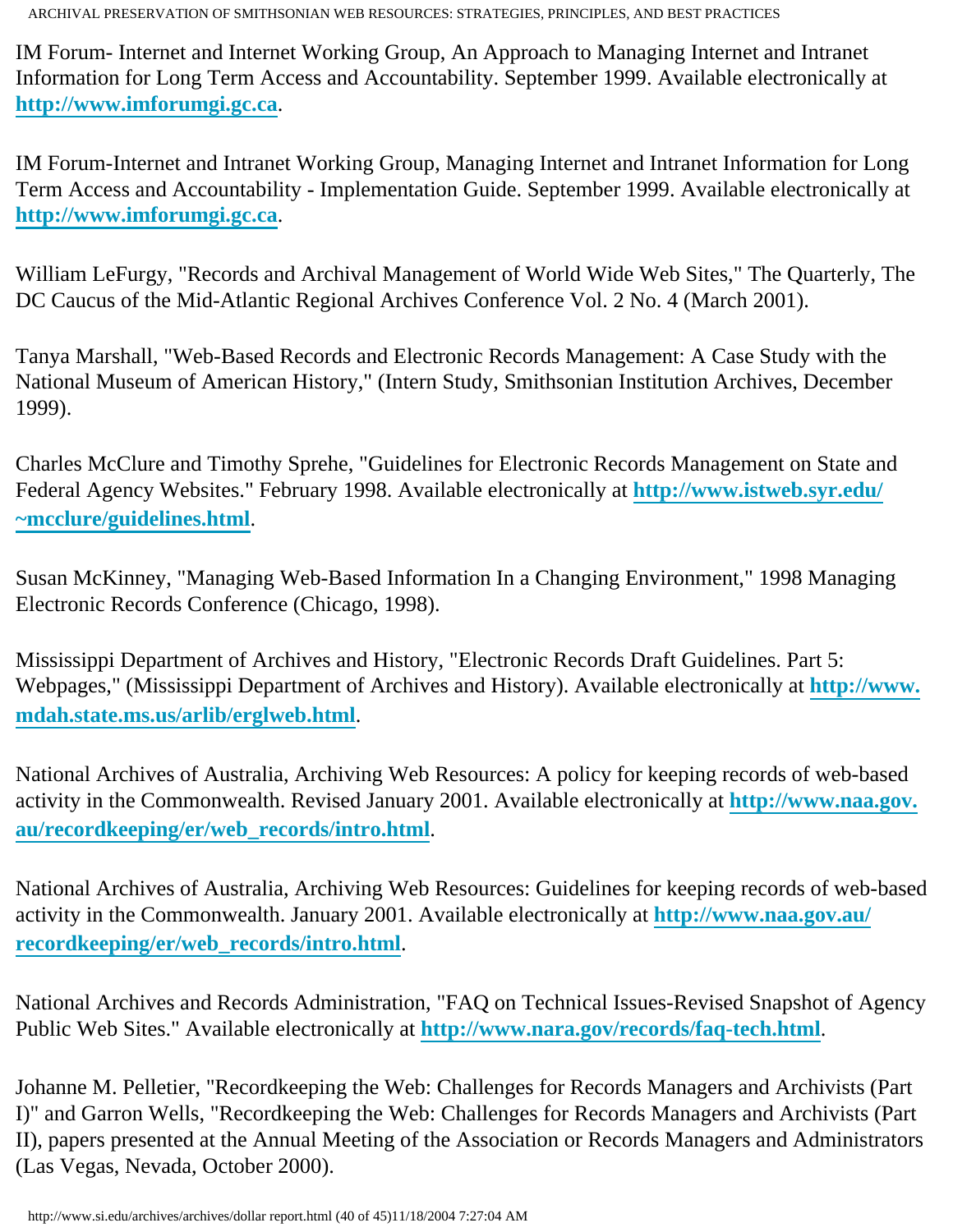Seamus Ross, Changing Trains at Wigan: Digital Preservation and the Future of Scholarship NPO Preservation Guidance Occasional Papers (London: National Preservation Office, 2000)

#### **APPENDIX 1 DOCUMENTATION OF SI WEB SITES AND HTML PAGES**

The Smithsonian Institution Archives (SIA) has adopted an overall plan and strategy for the preservation of usable and trustworthy Smithsonian Institution Web sites and HTML pages of archival value that involves transfer of Web sites and HTML pages to an archives Web server. A key component of this overall plan and strategy is the collection and maintenance of technical information about Web sites and HTML pages that will help identify the technology context of the sites and pages and instill user confidence in their trustworthiness, especially if some functionality of a Web site or HTML page can no longer be supported.

In the context of this data collection effort a Web site refers to a home page that is owned and managed by the Smithsonian Institution (e.g., SI Main/Home Page) or an operational organizational unit within the larger organization such as the National Museum of American History. A Web site is the first thing users see when they enter the site, and typically it contains a site map and links to various Web subsites or HTML pages that comprise the Web site.

- 1. What is the Web site name?
- 2. What is the name of the Web site manager?
- 3. When was the Web site created?
- 4. How many times has the Web site undergone major redesign?
- 5. When was the most recent major redesign?
- 6. How many Web sub-sites and HTML pages currently made up this Web site at the time of transfer to the archives Web server?
- 7. What is the name or URL of the oldest HTML page?
- 8. What is the name or URL of the most recent HTML page?
- 9. Have any HTML pages been retired from active use?
- 10. Where are these "retired" HTML pages stored?
- 11. What operating system and hardware supported the Web site?
- 12. What is the name of the database (if any) that that supports the Web site?
- 13. What Web plug-ins are used in the Web site?
- 14. What is the name of the search engine (including version number) used in the Web site?
- 15. Which HTML pages have dynamic features that require interaction with viewers?
- 16. Which HTML pages involve the use of Active Server Page technology?
- 17. Which HTML pages have third-party Web site links (as defined above)?
- 18. Is the Dublin Core or an adaptation of it used to assign profile attributes to each Sub site or page?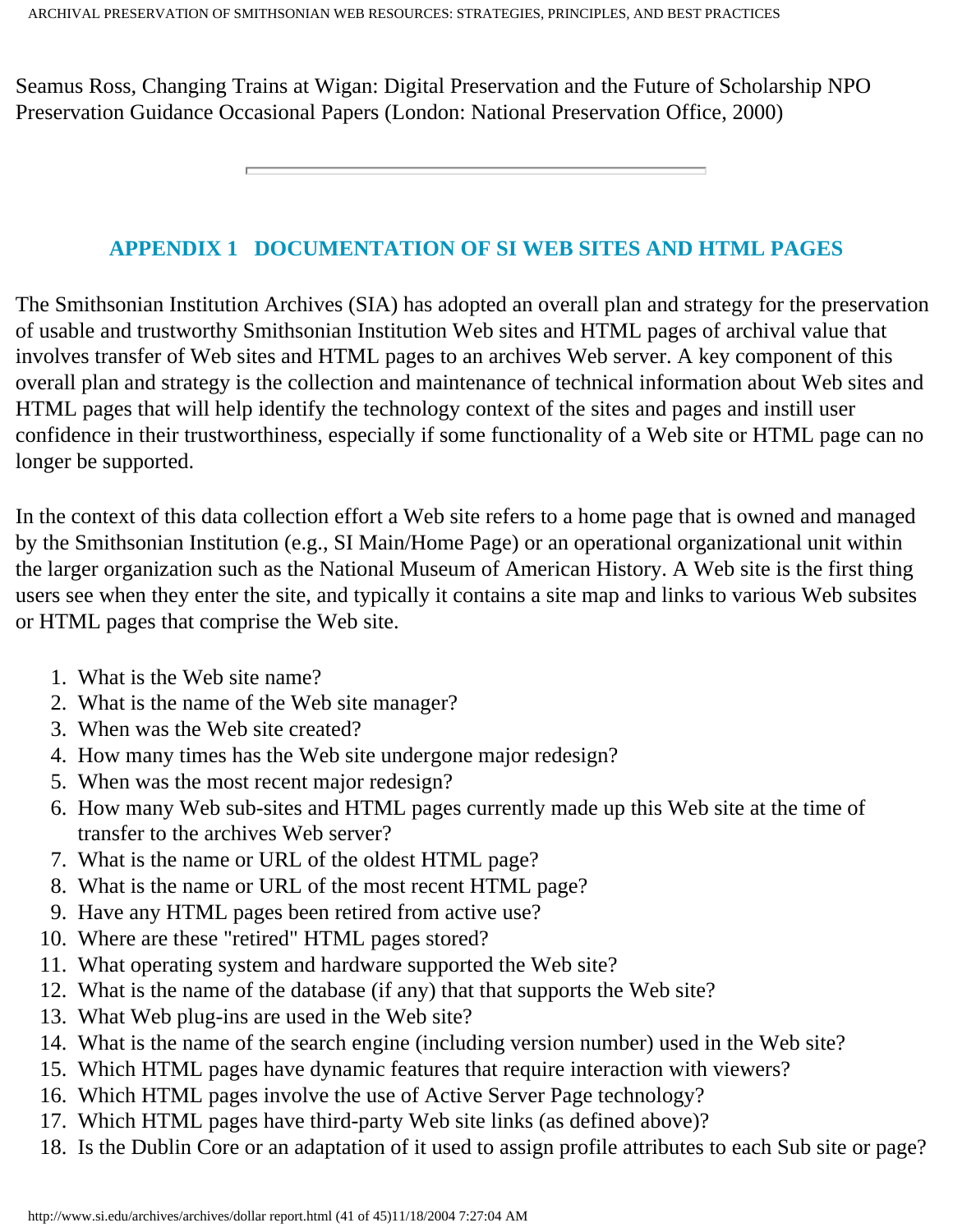- 19. Which version of HTML was used in designing the Web site or pages?
- 20. As a general rule who designs and maintains the Web site and HTML pages? SI staff? Contractor?
- 21. Have any Web sites been migrated from an earlier version of HTML to a more recent one?
- 22. Is there a version control functionality (e.g. change log) in place that captured information about substantive revisions in a Web site or HTML pages?
- 23. Are copies of a Web site created and maintained?
- 24. What means or tools are used to protect Web site and HTML integrity when generating a back-up copy or migrating to a new format or storage medium?

## **APPENDIX 2 METADATA PRESERVATION MODEL**

## <span id="page-41-0"></span>**Preservation Metadata Model for Web Sites and HTML pages**

The metadata requirements for tracking and preserving Web sites and HTML pages that are identified in this Appendix draw upon recordkeeping principles and requirements, best archival practices, and the Dublin Core. Specifically, these requirements incorporate the guidelines, recommendations, and best practices identified in the Public Record Office Victoria (Australia) VERS Metadata Scheme, (PROS 99/007 Specification 2), the University of British Columbia study "Protecting the Integrity of Electronic Records," the University of Pittsburgh "Metadata Specifications Derived from Functional Requirements: A Reference Model for Business Acceptable Communications, DOD 5015.2 "Design Specifications for Electronic Records Management Software Applications, and 36 CFR Part 123 (National Archives). These requirements are organized into three areas: (1) A General Description of the Format; (2) Web site and HTML page identification data; and (3) Preservation data for each Web site and HTML page.

#### **1. Metadata Format Description**

This metadata area consists of a description of the overall format of the Tracking and Preservation Model Web sites and HTML pages of archival value. Its purpose is either to provide information or point to other information sources that will enable users in the future to understand the format of the records and their content. The date format followed is that specified in ISO 8601.

One way to satisfy this requirement for a metadata format description would be a short paragraph that identifies the SI policy and procedure under which the metadata format is constructed. This paragraph also should include a statement of how the information in the metadata is represented. An example of such a description would state that the metadata was:

Produced according to the SI Web site and HTML page Long-Term Access Policy, version X.X, mm/dd/ yy. The structure of this record is represented using Extensible Markup Language (XML), 1.0, W3C,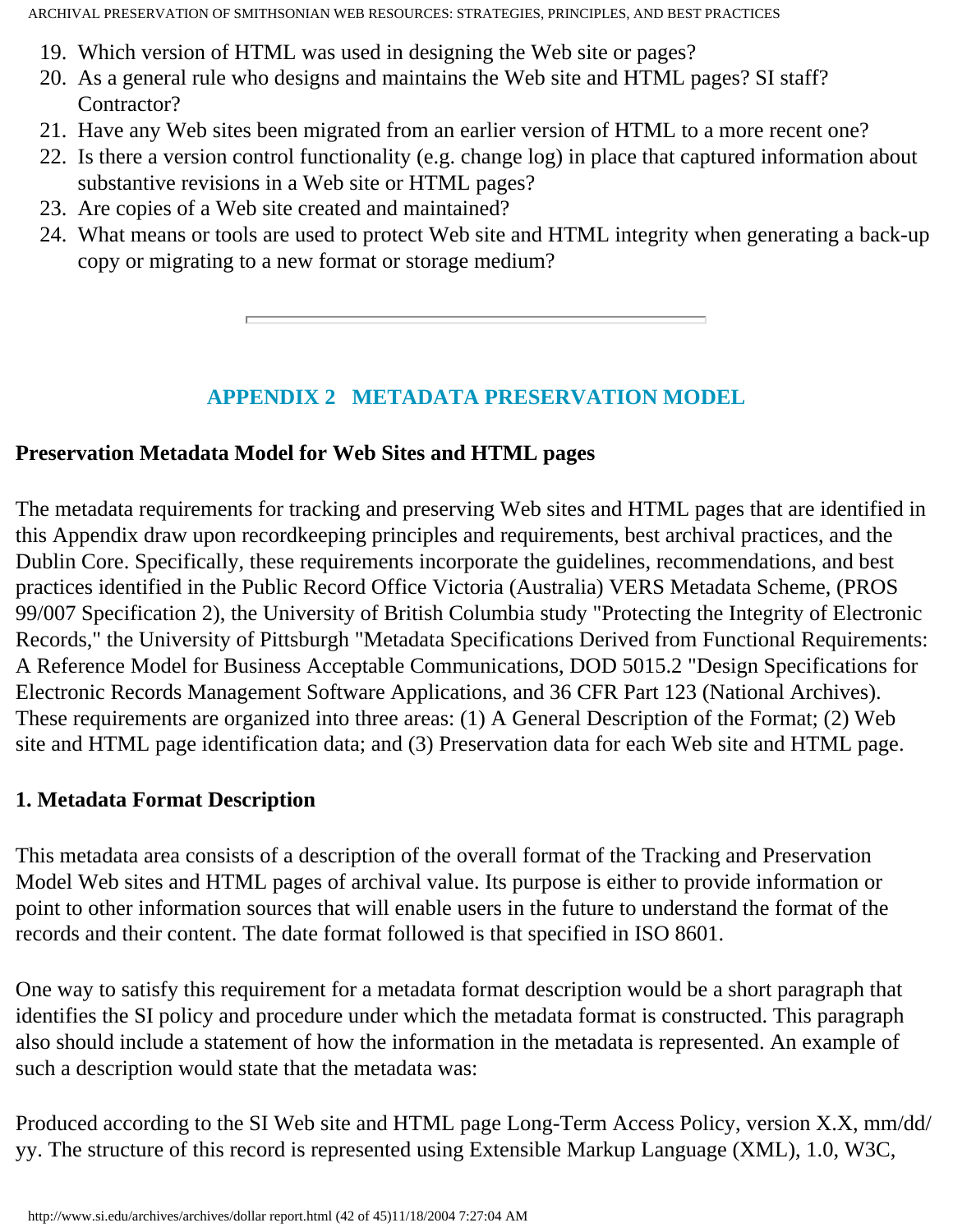2000.

#### **2. Identification Data for**

- **Web site/page name**
- **Content owner**
	- ❍ Organizational unit primarily responsible for management of the Web site/page
- **Date of creation**
- **Date became inactive**
- **Databases used**
- **Plug-ins used**
- **Browser version required**
- **Other proprietary software used**
- **Third-party Web sites**
	- ❍ Original URL
	- ❍ Date URL link was broken
	- ❍ Internal SIA URL with documentation about the third-party Web site/page

## **3. Preservation Data**

## **a. General**

- **Date of transfer to the SI electronic archives repository**
- **Format of Web site/pages**
- **Certification of valid data transfer**
	- ❍ Physical record count
	- ❍ Record integrity
		- CRC
		- Hash digest
- **Software support for file format**
	- ❍ Vendor
	- ❍ Version

## **b. Identification and Location of Storage Media**

- **Type of electronic medium (e.g., magnetic)**
	- ❍ Physical location
		- Primary site
		- Secondary site

## **c. Reformat to new storage media**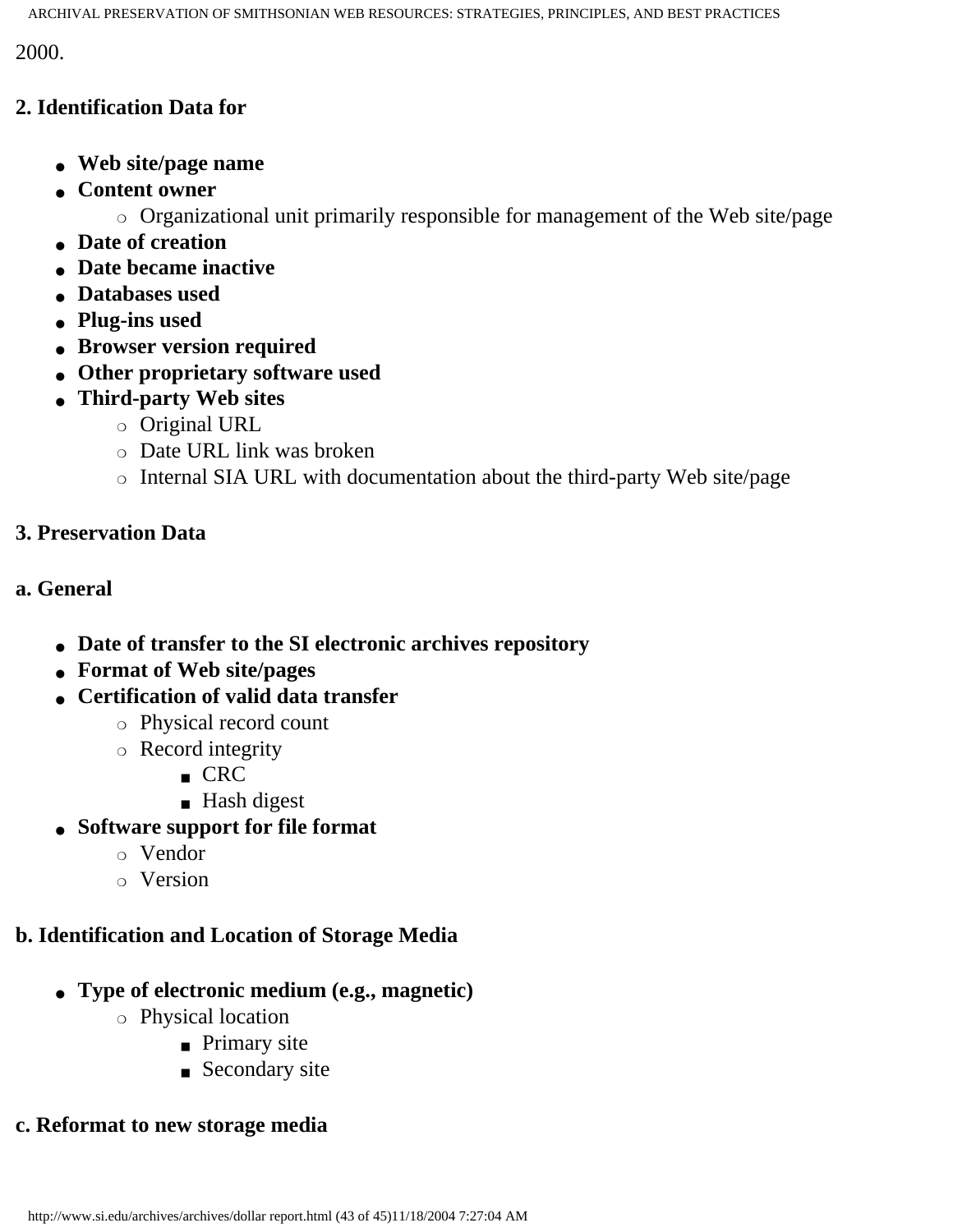- **Date of reformatting**
- **Reformatting iteration number (repeatable)**
	- ❍ Storage medium
	- ❍ Storage location
	- ❍ Primary site
	- ❍ Secondary site
	- ❍ Physical record count
		- Before reformatting
		- After reformatting
	- ❍ Authentication of record integrity
		- CRC
		- Hash digest
	- ❍ Certification of accurate reformatting
		- Discrepancies (if any)
		- Corrections (if any)

## **d. Copy to new storage media**

● **Date of copying**

## ● **Copying iteration number (repeatable)**

- ❍ Storage medium
- ❍ Storage location
- ❍ Primary site
- ❍ Secondary site
- **Physical record count**
	- Before recopying
	- ❍ After copying
- **Authentication of record integrity**
	- ❍ CRC
	- ❍ Hash digest
- **Certification of accurate copying**
	- ❍ Discrepancies (if any)
	- ❍ Corrections (if any)

## **e. Migration to new technology neutral file format**

- **Name of new technology neutral file format**
- **Software support for technology neutral file format**
	- ❍ Software vendor
	- ❍ Software version
- **Date of migration**
- **Identification of layout, content, or functionality lost in migration**
- **Migration iteration number (repeatable)**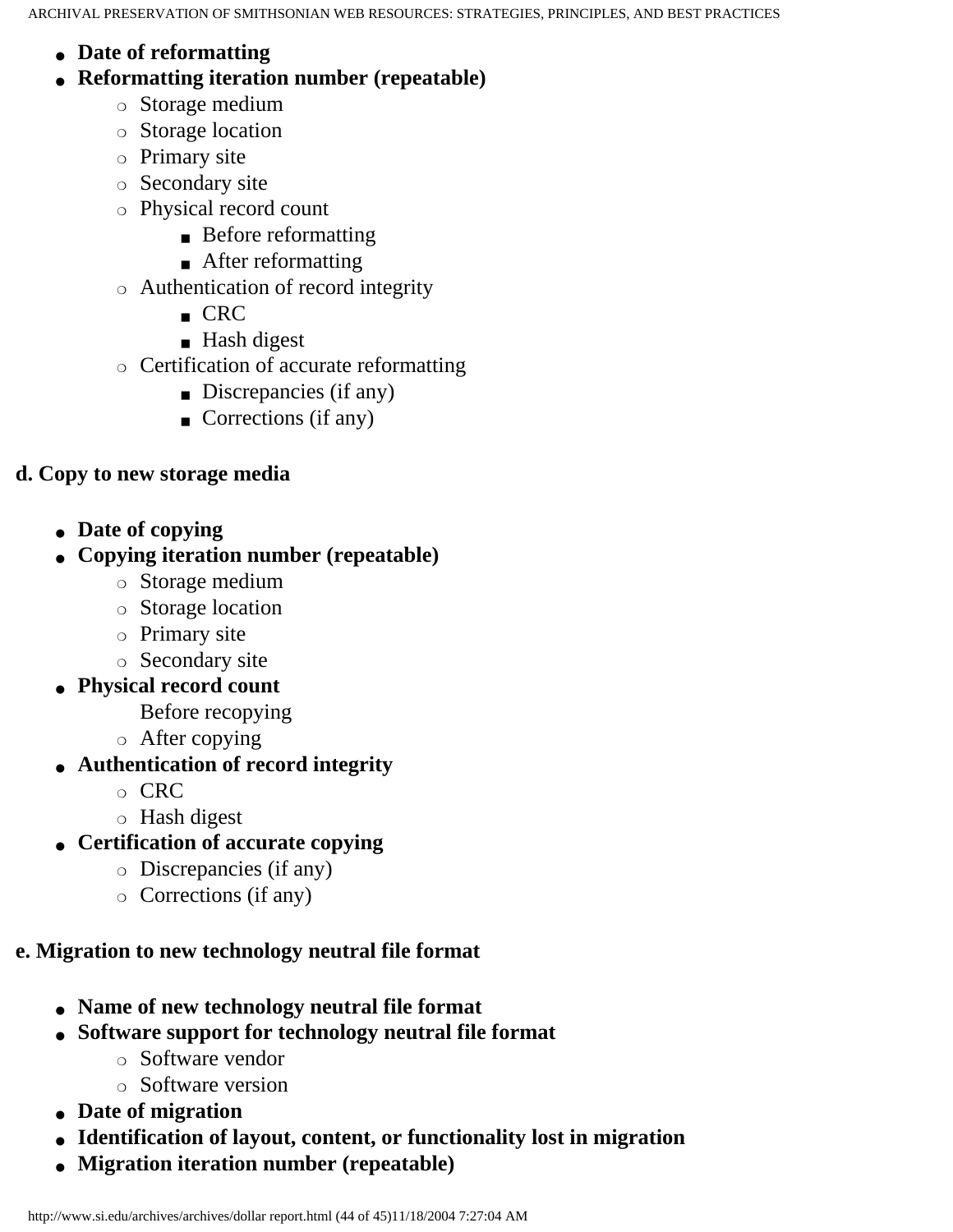- ❍ Storage medium
- ❍ Storage location
	- Primary site
	- Secondary site
- **Physical record count**
	- ❍ Before conversion
	- ❍ After conversion
- **Authentication of record integrity**
	- ❍ CRC
	- ❍ Hash digest
- **Certification of accurate migration**
	- ❍ Discrepancies (if any)
	- ❍ Corrections (if any)

## <span id="page-44-0"></span>Contact us at [osiaref@osia.si.edu](mailto:osiaref@osia.si.edu)

**[SIA Home](http://www.si.edu/archives/start.htm) || [Institutional History Division](http://www.si.edu/archives/ihd/ihdhome.htm) || [National Collections Program](http://www.si.edu/archives/NCP/ncphome.htm)**

Smithsonian Institution

Revised: October 18, 2001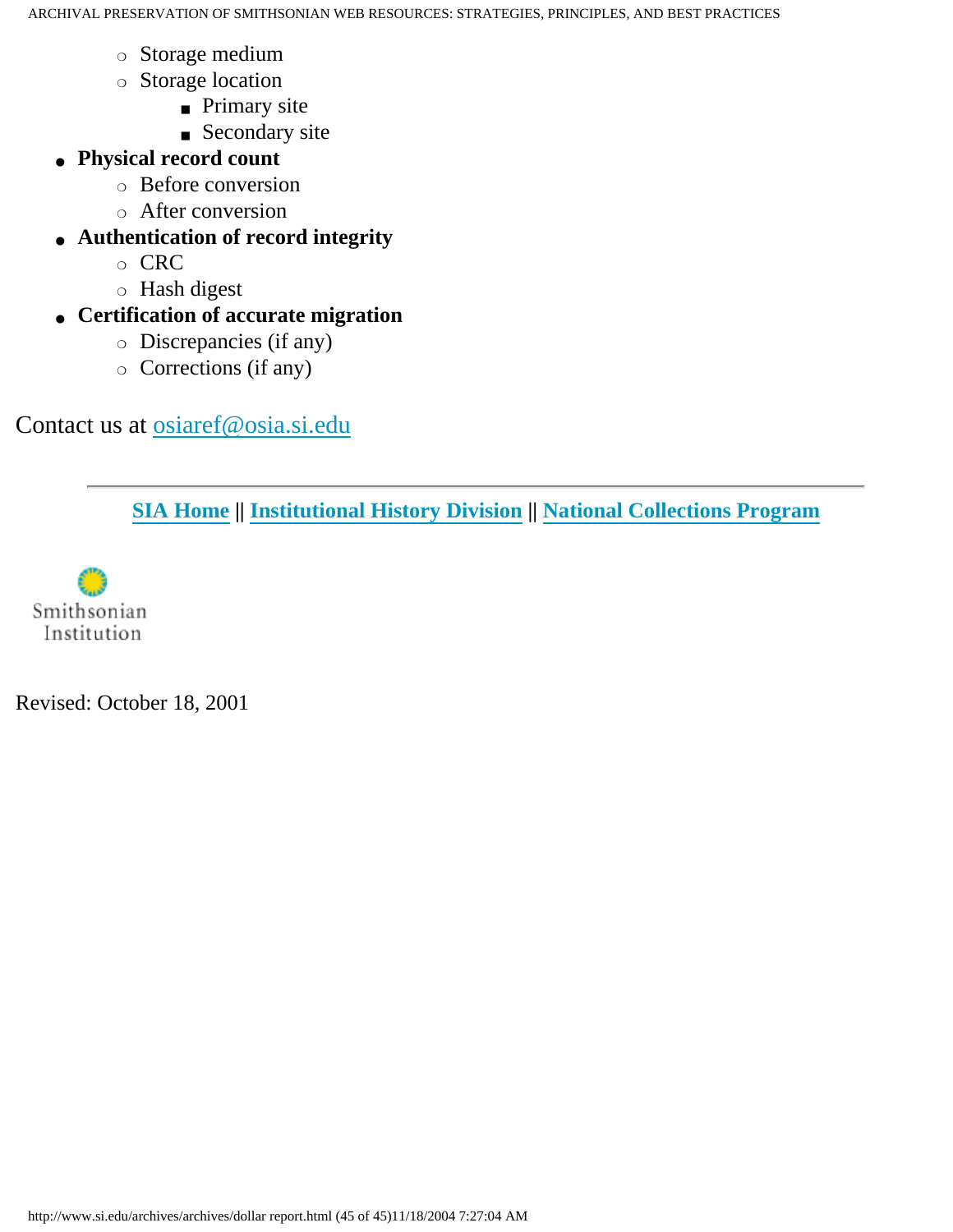

<span id="page-45-0"></span>(1) This study incorporates the definition of trustworthy records in "Records Management Guidance for Agencies Implementing Electronic Signature Technology" issued by the National Archives and Records Administration in October 2000 (Available electronically at [http://www.nara.gov/records/policy/gpea.](http://www.nara.gov/records/policy/gpea.html) [html\)](http://www.nara.gov/records/policy/gpea.html). This definition identifies three characters of trustworthy records. Trustworthy electronic records are reliable because they are a full and accurate representation of events and activities and can be depended upon as memorials of them. Trustworthy electronic records are authentic because they are what they purport to be, that is, the individual or organization claiming to have created or received a record in fact did so. Trustworthy electronic records possess integrity because they are complete and unaltered over time as they are reformatted or copied to new storage media, converted to new technology platforms, or migrated to vendor technology neutral formats.

(2) This estimate is based upon an analysis of the Smithsonian Home Page and to various Web subsites that can be accessed through hypertext links.

<span id="page-45-1"></span>(3) Two exceptions are the live video feeds of the two Pandas at the Zoo and daily live animal demos and the "Live Web Cam" of the Garber Restoration Facility.

<span id="page-45-2"></span>(4) I discussed the concept of rescuing electronic records in danger of being lost through neglect in a paper 'Trends in the Archival Acquisition and Preservation of Electronic Records, 1970 - 2000," presented at conference on Archives and Cyberspace: East Meets West held at Moscow State University, Moscow, Russia, January 4-6,1996.

<span id="page-45-3"></span>(5) Seamus Ross notes that preservation features should be made an 'integral part of the initial design of systems and projects." Changing Trains at Wigan: Digital Preservation and the Future of Scholarship NPO Preservation Guidance Occasional Papers (London: National Preservation Office, 2000): 13.

<span id="page-45-4"></span>(6) "Waiting for Ghost Trains: Strategies for Managing Electronic Personal Records Before It Is Too Late," Archival Issues, Vol. 24, No. 1. An electronic version of this paper may be found at [http://www.](http://www.rbarry.com/) [rbarry.com.](http://www.rbarry.com/)

<span id="page-45-5"></span>(7) The Dublin Core Metadata Element Set consists of fifteen data tags or elements used to describe information resources that will support consistent retrieval of these resources in a networked environment. The Dublin Core constitutes a common set of elements whose semantics are widely understood and implement, international in scope, and extensible to other metadata initiatives such as the Resource Description Framework (RDF). The fifteen Dublin Core elements are: Title, Creator,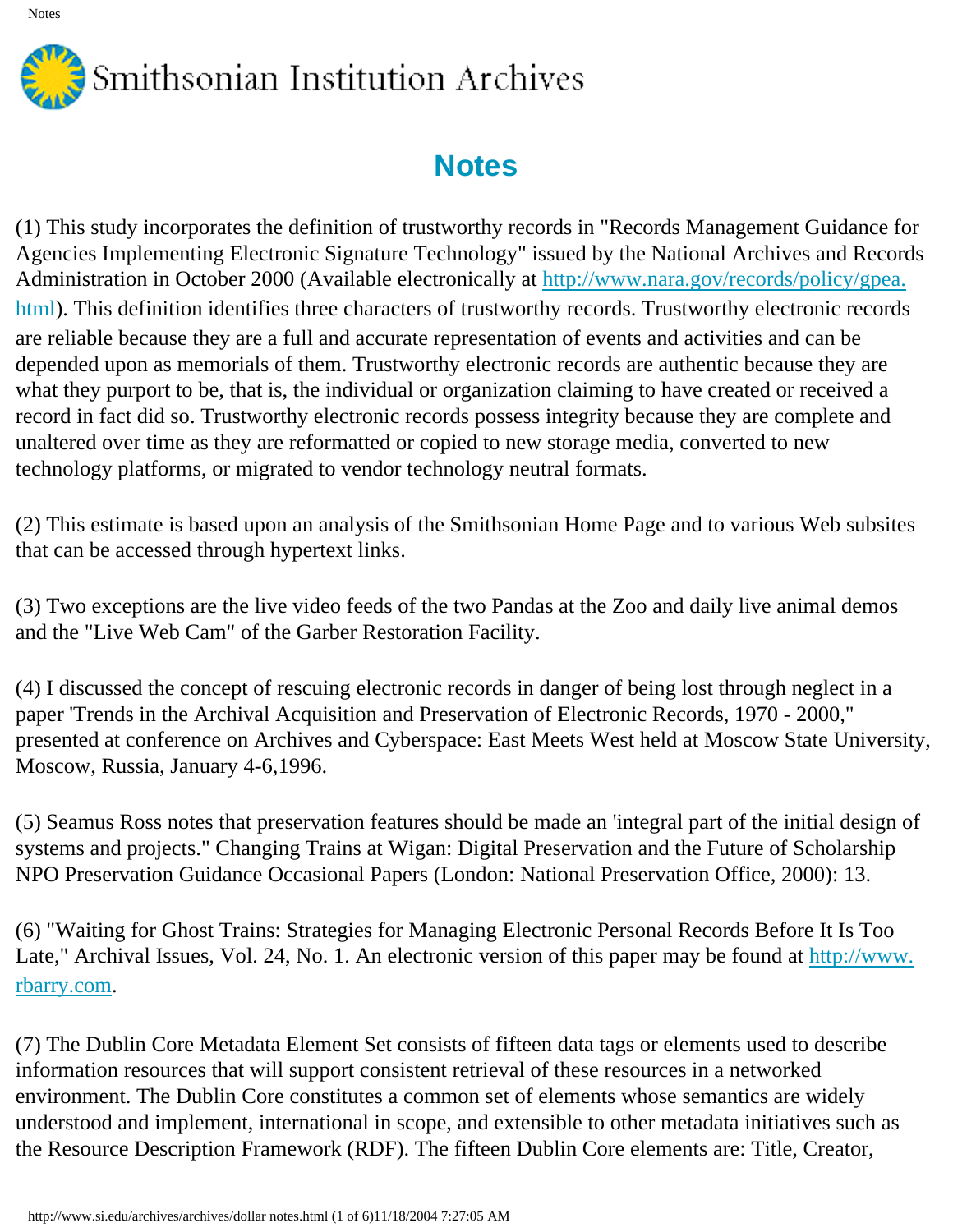Subject, Description, Publisher, Contributor, Date, Type, Format, Identifier, Source, Language, Relation, Coverage, and Rights. For more information see [http://www.dublincore.org/documents/2001/04/12/](http://www.dublincore.org/documents/2001/04/12/usageguide/) [usageguide/.](http://www.dublincore.org/documents/2001/04/12/usageguide/)

(8) There was a 3.0 version with a number of new features that were never adopted. Some of these new features subsequently were incorporated into 3.2 and 4.0.

<span id="page-46-0"></span>(9) For more information see "Clean up your HTML pages with HTML Tidy." Available at [http://www.](http://www.w3.org/People/Raggett/tidy/) [w3.org/People/Raggett/tidy/](http://www.w3.org/People/Raggett/tidy/). October 31, 2000.

<span id="page-46-1"></span>(10) A list of these extensions is available at [http://ei.cs.vt.edu/~wwwbtb/book/chap13/nn2add.html.](http://ei.cs.vt.edu/~wwwbtb/book/chap13/nn2add.html) November 10, 2000.

(11) Tom Savola, Special Edition Using HTML (Que Corporation: Indianapolis, IN, 1995), pp. 180-181.

<span id="page-46-2"></span>(12) This point is made in Archiving Web Resources: Guidelines for keeping records of web-based activity in the Commonwealth Government (National Archives of Australia, March 2001), p.8. Available electronically at [http://www.naa.gov.au](http://www.naa.gov.au/)

(13) Even though the compression algorithm in MP3 (MPEG-1, Layer III) substantially reduces the volume of data, it still represents about one (1) Megabyte per minute of sound recording.

<span id="page-46-3"></span>(14) They identify eight data elements: Title or name of posting, Version number of posting, Originating author, Hyperlinks in the posting, Date of initial posting, Date of last modification, Date of replacement/ withdrawal, and Disposition. Guidelines for Electronic Records Management on State and Federal Agency Websites, p. 12.

<span id="page-46-4"></span>(15) A case in point is the following scenario. When a user clicks a "Submit" button on a form or a hypertext link on a page, the user's Web browser sends an HTTP request to the Web server via the Internet or an Intranet. The Web server passes the data submitted and the appropriate page to a server such as ColdFusion through a server API. The server interacts with database servers, file systems, Email, EDMS, and other applications and retrieves the specified data. Then the server dynamically generates an HTML page that is returned to the Web server. The Web server returns the HTML page to the user's browser for viewing.

<span id="page-46-5"></span>(16) Windows NT supports the Tar utility in Arcserve, Backup Exec, and NT Backup. Novell supports the Tar utility in Arcserve, Backup Exec, and Sbackup. See "Technical FAQ for NWM 05-01, Snapshot of Agency Public Web Sites. It is available electronically at [http://www.nara.gov/records/faq-tech.html.](http://www.nara.gov/records/faq-tech.html)

(17) One alternative to executable snapshots is to capture an entire Web site as PDF images with active links. See Ted Alspach, PDF with Acrobat 4 (Berkley, CA.: Peachpit Press, 1999), pp. 143 - 150.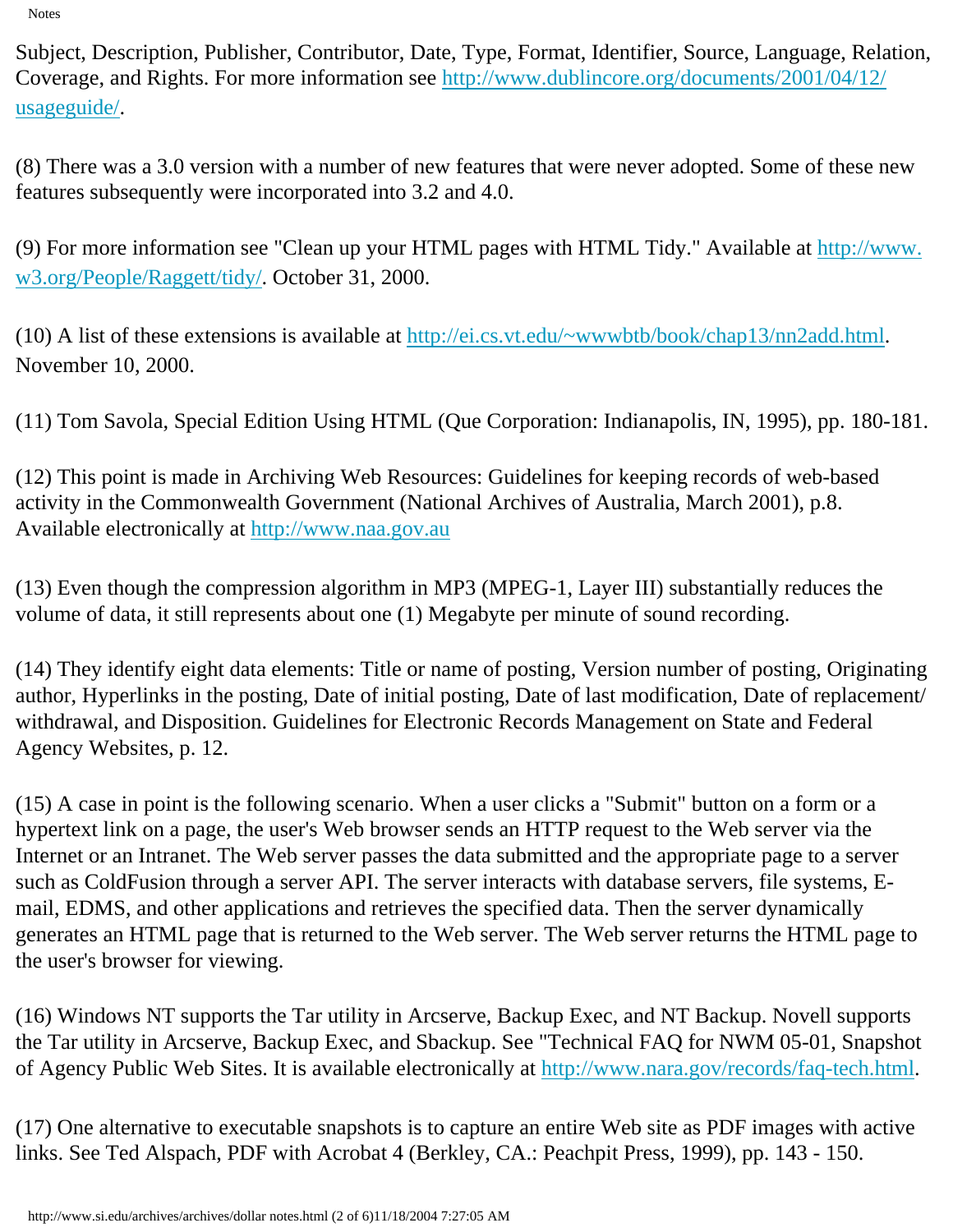Acrobat, of course, is a proprietary software application and lacks an export functionality, which means that a Web site and associated HTML pages cannot be exported out of PDF back into HTML, although it can be exported in ASCII. For further discussion of PDF see Charles Dollar, Authentic Electronic Records: Strategies for Long-Term Access (Cohasset Associates: Chicago, 1999), pp. 184 - 186.

<span id="page-47-0"></span>(18) See "MEMORANDUM TO CHIEF INFORMATION OFFICERS: Snapshot of agency public web sites," National Archives and Records Administration, January 12, 2001.

<span id="page-47-1"></span>(19) Archiving Web Resources: Guidelines for keeping records of web-based activity in the Commonwealth Government, National Archives of Australia (March 2001). It should be noted that under these guidelines a snapshot is one of several alternatives for capturing Web sites.

<span id="page-47-2"></span>(20) Seamus Ross and Ann Gow, Post-Hoc Rescue of Digital Material (London: British Library and Joint Information Committee, 1998).

<span id="page-47-3"></span>(21) I discussed this concept in a paper "Archivists and Librarians: Our Common Ground in the Information Age," presented at the 4th Conference of Librarians, Archivists, and Documentalists, Braga, Portugal, March 4 - 6, 1992

<span id="page-47-4"></span>(22) Jeff Rothenberg, Using Emulation to Preserve Digital Documents (The Hague: National Library of the Netherlands, 2000), p. 24.

<span id="page-47-5"></span>(23) For a balanced and thoughtful assessment of the Rothenberg proposal see Stewart Granger, "Emulation As A Digital Preservation Strategy," D-Lib Magazine (October 2000), Vol. 6 Number 1.

<span id="page-47-6"></span>(24) The United States National Science Foundation and the Joint Information Systems Committee are supporting a join project by the University of Michigan and Leeds University (UK) called CAMILEON, which stands for Creative Archiving at Michigan & Leeds. For more information on the project see <http://www.si.umich.edu/CAMILEON/>.

(25) Preserving Digital Information: Report on the Task Force on Archiving of Digital Information, Commissioned by the Commission Preservation and Access and the Research Libraries, Inc. (Washington: Commission on Preservation and Access, 1996). I follow generally the Migration strategy advocated in this study but disagree about some of the details. For more information see Charles Dollar, Authentic Electronic Records: Strategies for Long-Term Access (Cohasset Associates: Chicago, 1999).

<span id="page-47-7"></span>(26) For a strong defense of the Migration Strategy see David Barman, "Reality and Chimeras in the Preservation of Electronic Records, D-Lib Magazine (April 1999), Vol. 5 Number 2.

<span id="page-47-8"></span>(27) This number is approximate because some museums (e.g., the National Air and Space Museum) maintain a public web server that has a link to the SI Public Home Page. Mike Tuttle, the SI Webmaster, reported that the SI public Web server has about 13 Gigabytes of HTML pages. Interview, February 20,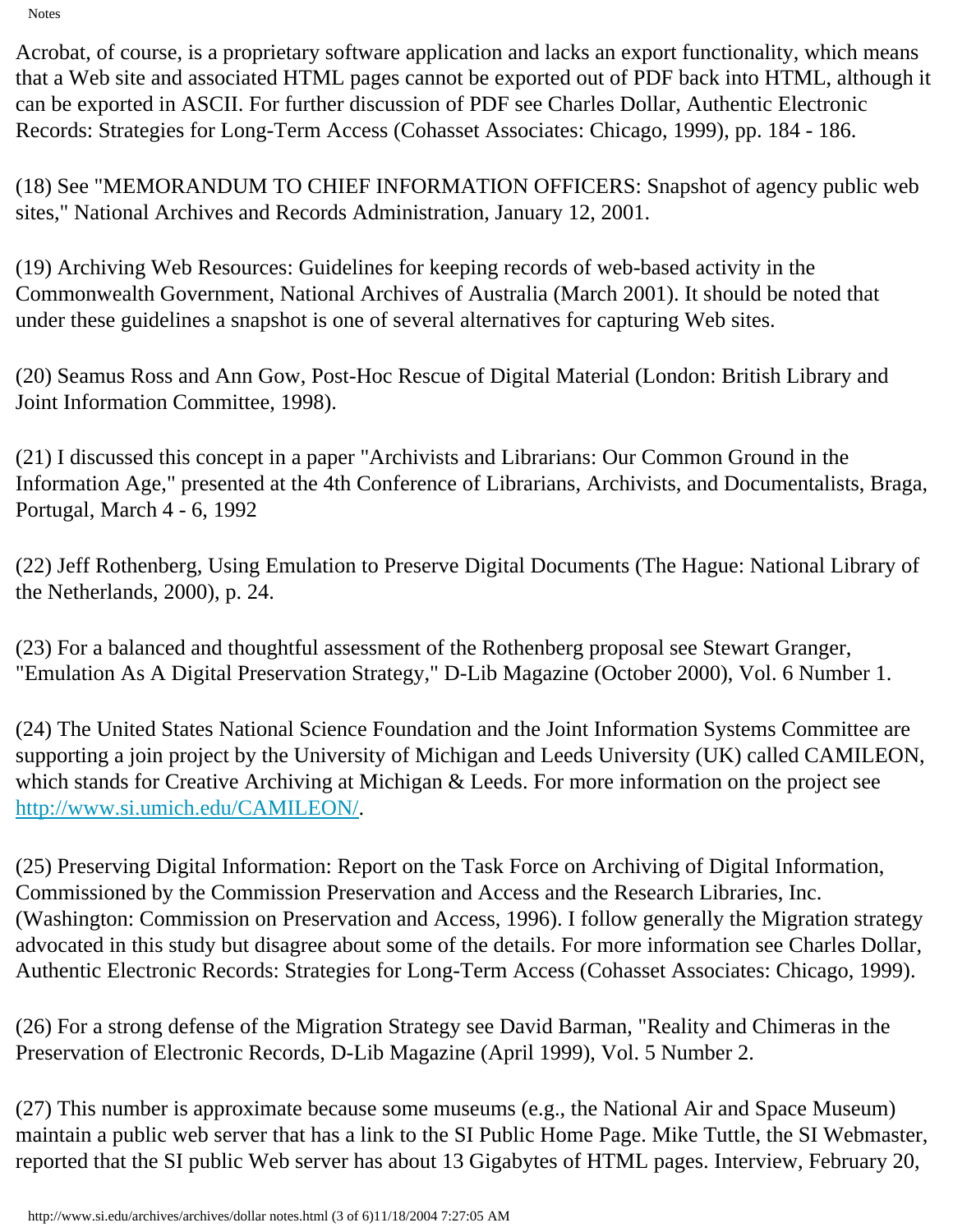2001.

<span id="page-48-0"></span>(28) "A Report of the Smithsonian Webmaster: The State of the Smithsonian Homepage July 18, 2000," [Electronic File, October 16, 2000): 12.

<span id="page-48-1"></span>(29) I am deeply indebted to Vicki Portway, NASM Webmaster, who shared her insights with me on this topic.

<span id="page-48-2"></span>(30) These guidelines are available electronically at <http://prism2.si.edu/webmasters/sercweb.htm> [internal Smithsonian server; not available to the public].

<span id="page-48-3"></span>(31) This document is available electronically at<http://prism2.si.edu/webmasters/nasmops.htm> [internal Smithsonian server; not available to the public].

<span id="page-48-4"></span>(32) The full study is available electronically at [http://smithson.si.edu:8080/dev/policy/sgl.html.](http://smithson.si.edu:8080/dev/policy/sgl.html)

(33) Ibid.

<span id="page-48-5"></span>(34) This design policy document is available electronically at [http://prism2.si.edu/webmasters/sercweb.](http://prism2.si.edu/webmasters/sercweb.htm) [htm](http://prism2.si.edu/webmasters/sercweb.htm) [internal Smithsonian server; not available to the public]. The term "relational" should be "relative."

<span id="page-48-6"></span>(35) These guidelines are available electronically at <http://prism2.si.edu/webmasters/silweb.htm> [internal Smithsonian server; not available to the public].

(36) Vicki Portway, NASM Webmaster, reports that the entire Web site is currently being redesigned to make the NASM home page more user friendly and informative. Perhaps these features will receive greater visibility in the redesigned Web home page.

<span id="page-48-7"></span>(37) Tanya Marshall, a doctoral student in the College of Library and Information Services at the University of Maryland, did a comprehensive study entitled, "Web-Based Records and Electronic Records Management: A Case Study with the National Museum of American History" (Smithsonian Institution, December 1999). Appendix C "Structure of NMAH Website" provides a very useful listing of all the HTML pages comprising the NASM Web Site.

<span id="page-48-8"></span>(38) Filemaker Pro supports Open Data Base Connectivity (ODBC), an industry "standard" that facilitates the importing and exporting of databases that conform to ODBC (e.g., Microsoft ACCESS) and mitigates somewhat the exclusive reliance on Filemaker Pro.

<span id="page-48-9"></span>(39) This definition incorporates language from National Archives of Canada, Information Management Standards and Practices Division, Record Keeping in the Electronic Work Environment --Vision (1996), p.1.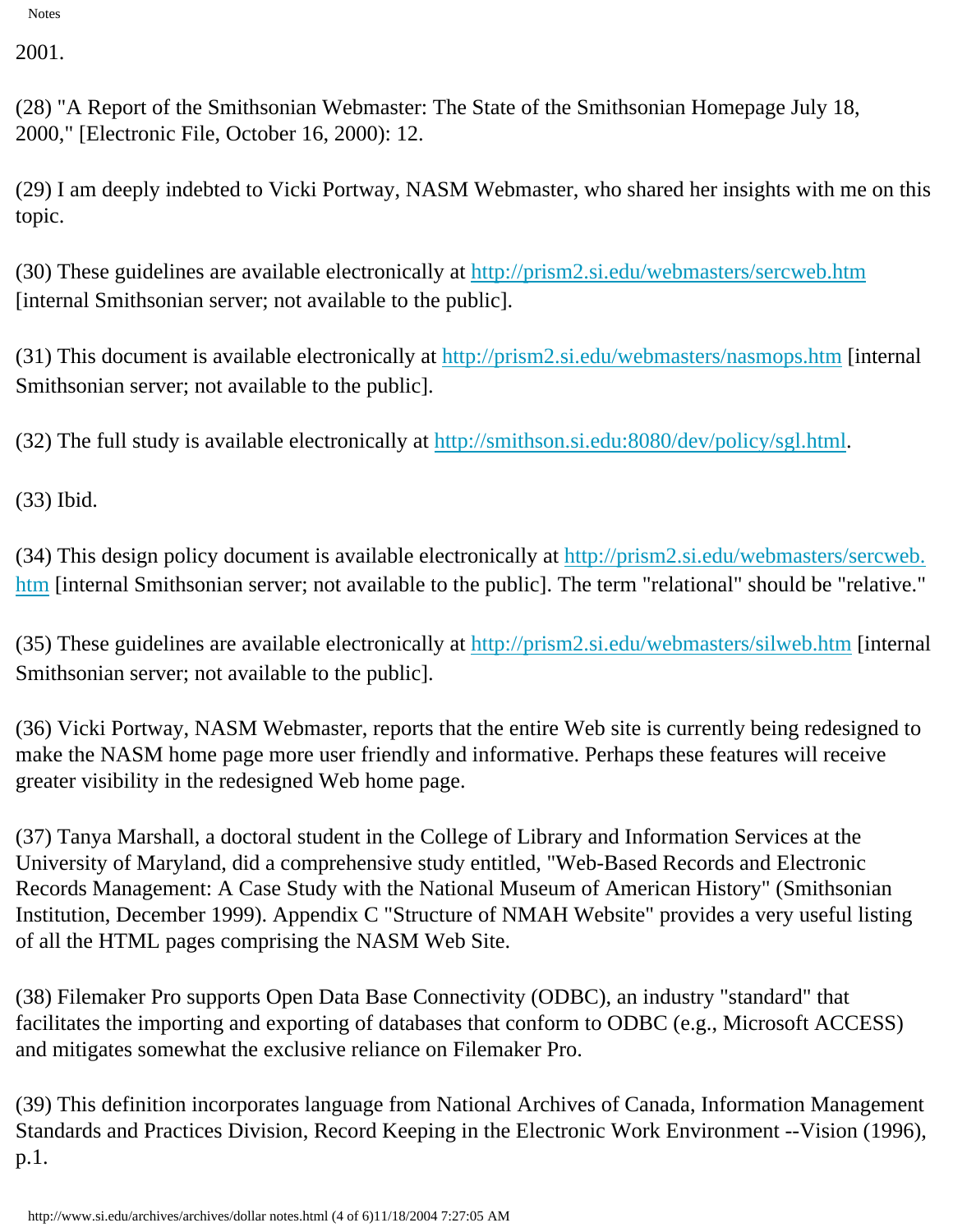<span id="page-49-0"></span>(40) T. R. Schellenberg, The Management of Archives (New York: Columbia University Press, 1965): pp. 67 - 69. In September 1999 the Canadian IM Forum published An Approach to Managing Internet and Intranet Information for Long Term Access and Accountability. Implementation Guide (available electronically at [http://www.imforumgi.gc.ca](http://www.imforumgi.gc.ca/)) in which a record refers to a "government record" that consists of "recorded information, regardless of its physical form, that a government institution controls and that is collected, created, received or used to initiate, conduct or complete an institutional activity. (p. 8) This same study defined publications as "information products" that are created and edited for the purpose of distribution or sale and are "compiled from available information or data sources that are published for a defined audience and a stated purpose." (p. 8). On the other hand, the Australian National Archives Policy on Archiving Web Resources - Revised January 2001 considers all Web sites and HTML pages to be "publication" because of their "inherently public nature" and that publications are also records (p. 11).

(41) This is the premise underlying the "accountability exposure" categories in Charles McClure and Timothy Sprehe, Guidelines for Electronic Records Management on State and Federal Agency Websites.

<span id="page-49-1"></span>(42) For example, when the text of this report, which was created in Office 97, is saved in HTML and then viewed with Internet Explorer 5 browser the text is unchanged. However, the look and feel are substantially different. Pagination and footnotes are lost and different size type forms may be substituted. When a Word 97 document is converted (as opposed to imported) to FrontPage, a popular Web authoring tool, significant glitches can occur.

<span id="page-49-2"></span>(43) It can be argued that when a Web-based record is identical in every respect to an electronic records or a paper-based record it may not be necessary to retain the Web-based record as long as the electronic or paper based record is captured in a recordkeeping system. See Archiving Web Resources: Guidelines for keeping records of web-based activity in the Commonwealth Government, National Archives of Australia (March 2001), p. 13.

<span id="page-49-3"></span>(44) "Smithsonian Institution Archives Appraisal Methodology," (Smithsonian Institution Archives, September 1999): 11.

<span id="page-49-4"></span>(45) A list of questions to be asked about "Electronic Records Created or Maintained" is prefaced with "Try not to think of electronic records as a record type, but as a record form." "Smithsonian Institution Archives Appraisal Methodology," 45.

<span id="page-49-5"></span>(46) A list of production records of enduring value includes "Selected websites chosen according to importance and uniqueness." "Smithsonian Institution Archives Appraisal Methodology," 32.

<span id="page-49-6"></span>(47) "Smithsonian Institution Archives Appraisal Methodology," 30 - 31.

<span id="page-49-7"></span>(48) This does not mean that hypertext link between the SI Home Page and a museum center, for